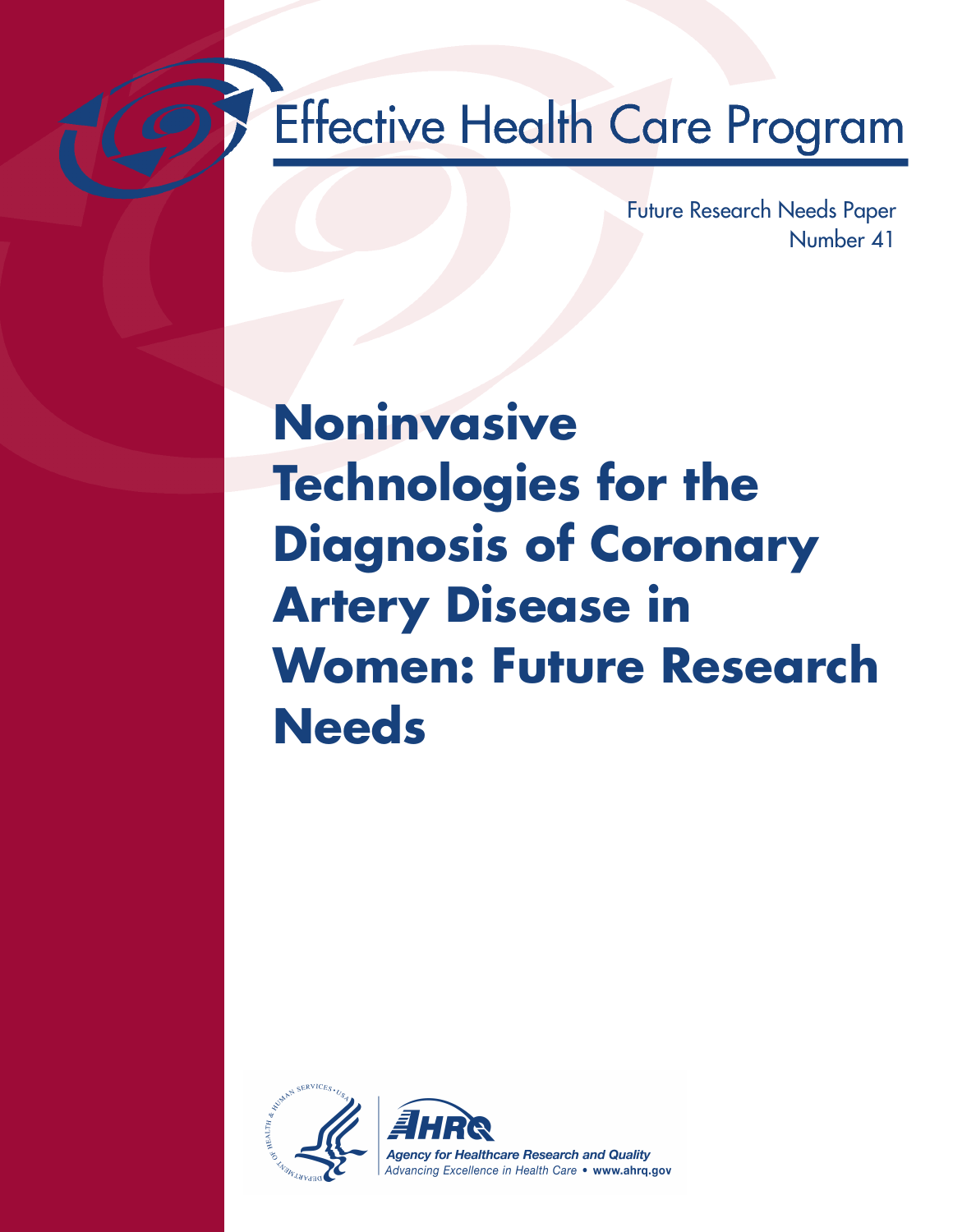## *Future Research Needs Paper*

**Number 41**

# **Noninvasive Technologies for the Diagnosis of Coronary Artery Disease in Women: Future Research Needs**

**Identification of Future Research Needs From Comparative Effectiveness Review No. 58**

#### **Prepared for:**

Agency for Healthcare Research and Quality U.S. Department of Health and Human Services 540 Gaither Road Rockville, MD 20850 www.ahrq.gov

#### **Contract No. 290-2007-10066-I**

**Prepared by:**  Duke Evidence-based Practice Center Durham, NC

#### **Investigators:**

Gillian D. Sanders, Ph.D. Manesh R. Patel, M.D. Ranee Chatterjee, M.D., M.P.H. Adia K. Ross, M.D., M.H.A. Lori A. Bastian, M.D., M.P.H. Remy R. Coeytaux, M.D., Ph.D. Brooke L. Heidenfelder, Ph.D. Michael D. Musty, B.A. Rowena J. Dolor, M.D., M.H.S.

**AHRQ Pub. No. 13-EHC072-EF February 2013**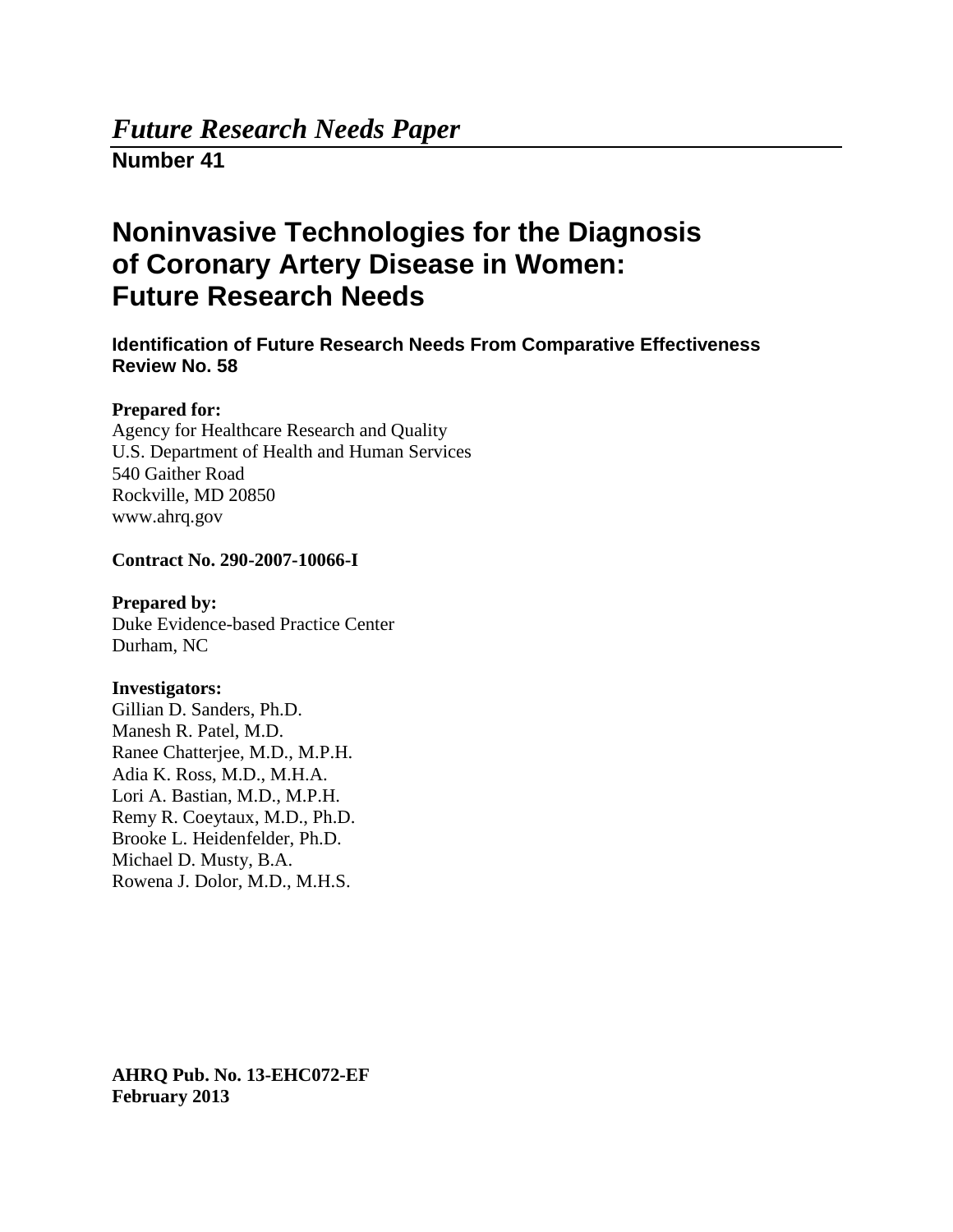This report is based on research conducted by the Duke Evidence-based Practice Center (EPC) under contract to the Agency for Healthcare Research and Quality (AHRQ), Rockville, MD (Contract No. 290-2007-10066-I). The findings and conclusions in this document are those of the author(s), who are responsible for its contents; the findings and conclusions do not necessarily represent the views of AHRQ. Therefore, no statement in this report should be construed as an official position of AHRQ or of the U.S. Department of Health and Human Services.

The information in this report is intended to help health care researchers and funders of research make well-informed decisions in designing and funding research and thereby improve the quality of health care services. This report is not intended to be a substitute for the application of scientific judgment. Anyone who makes decisions concerning the provision of clinical care should consider this report in the same way as any medical research and in conjunction with all other pertinent information, i.e., in the context of available resources and circumstances.

This document is in the public domain and may be used and reprinted without permission except those copyrighted materials that are clearly noted in the document. Further reproduction of those copyrighted materials is prohibited without the specific permission of copyright holders.

Persons using assistive technology may not be able to fully access information in this report. For assistance contact EffectiveHealthCare@ahrq.hhs.gov.

Some of the investigators have a<br>
material presented in this report. None of the investigators have any affiliations or financial involvement that conflicts with the

**Suggested citation:** Sanders GD, Patel MR, Chatterjee R, Ross AK, Bastian LA, Coeytaux RR, Heidenfelder BL, Musty MD, Dolor, RJ. Noninvasive Technologies for the Diagnosis of Coronary Artery Disease in Women: Future Research Needs. Future Research Needs Paper No. 41. (Prepared by the Duke Evidence-based Practice Center under Contract No. 290-2007-10066- I). AHRQ Publication No. 13-EHC072-EF. Rockville, MD: Agency for Healthcare Research and Quality. February 2013. www.effectivehealthcare.ahrq.gov/reports/final.cfm.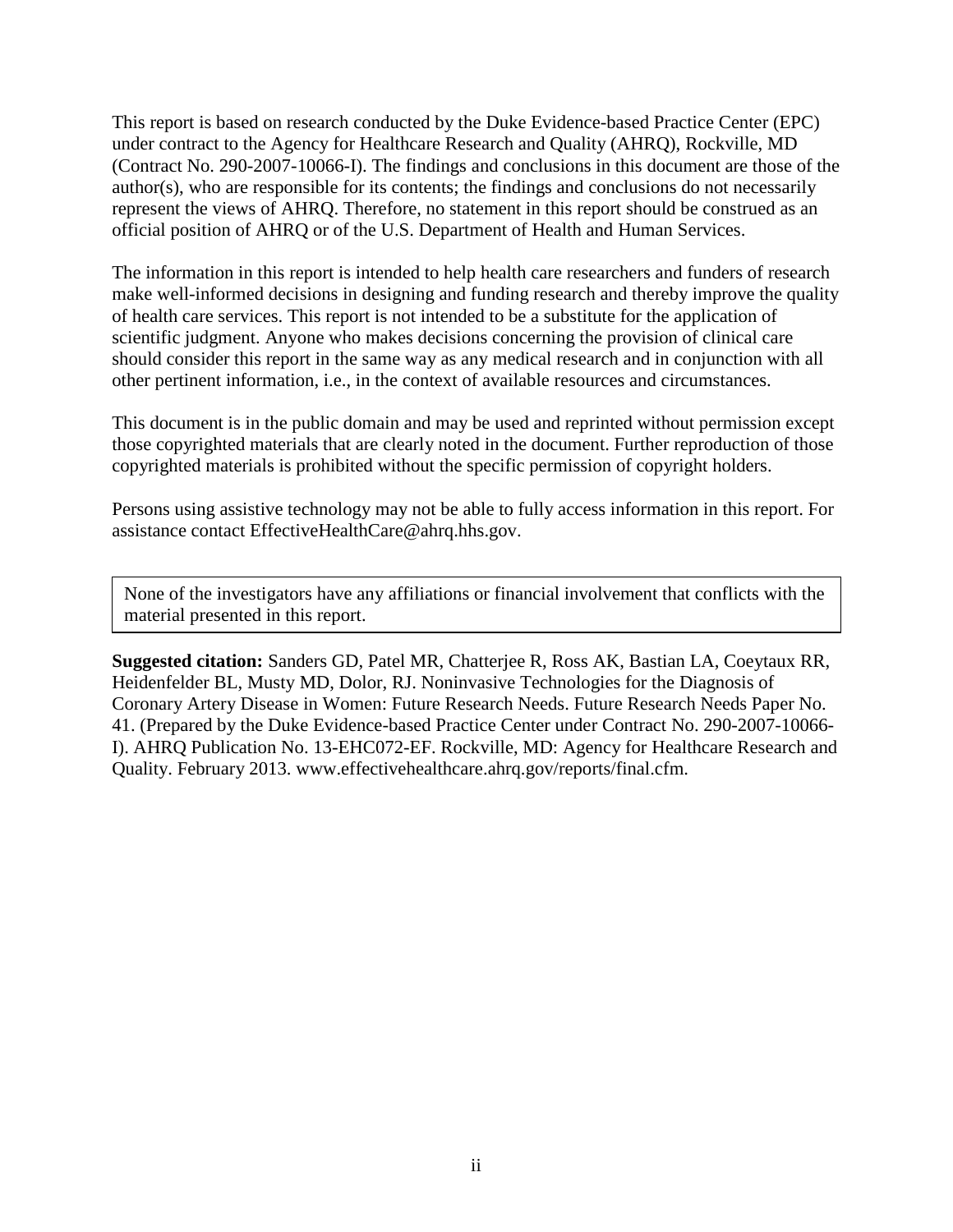## **Preface**

The Agency for Healthcare Research and Quality (AHRQ), through its Evidence-based Practice Centers (EPCs), sponsors the development of evidence reports and technology assessments to assist public- and private-sector organizations in their efforts to improve the quality of health care in the United States. The reports and assessments provide organizations with comprehensive, science-based information on common, costly medical conditions and new health care technologies and strategies. The EPCs systematically review the relevant scientific literature on topics assigned to them by AHRQ and conduct additional analyses when appropriate prior to developing their reports and assessments.

An important part of evidence reports is to not only synthesize the evidence, but also to identify the gaps in evidence that limited the ability to answer the systematic review questions. AHRQ supports EPCs to work with various stakeholders to identify and prioritize the future research that is needed by decisionmakers. This information is provided for researchers and funders of research in these Future Research Needs papers. These papers are made available for public comment and use and may be revised.

AHRQ expects that the EPC evidence reports and technology assessments will inform individual health plans, providers, and purchasers as well as the health care system as a whole by providing important information to help improve health care quality. The evidence reports undergo public comment prior to their release as a final report.

We welcome comments on this Future Research Needs document. They may be sent by mail to the Task Order Officer named below at: Agency for Healthcare Research and Quality, 540 Gaither Road, Rockville, MD 20850, or by email to epc@ahrq.hhs.gov.

Carolyn M. Clancy, M.D. **Director** Agency for Healthcare Research and Quality

Stephanie Chang M.D., M.P.H. Director, EPC Program Center for Outcomes and Evidence Agency for Healthcare Research and Quality Jean Slutsky, P.A., M.S.P.H. Director, Center for Outcomes and Evidence Agency for Healthcare Research and Quality

Elisabeth Kato, M.D. Task Order Officer Center for Outcomes and Evidence Agency for Healthcare Research and Quality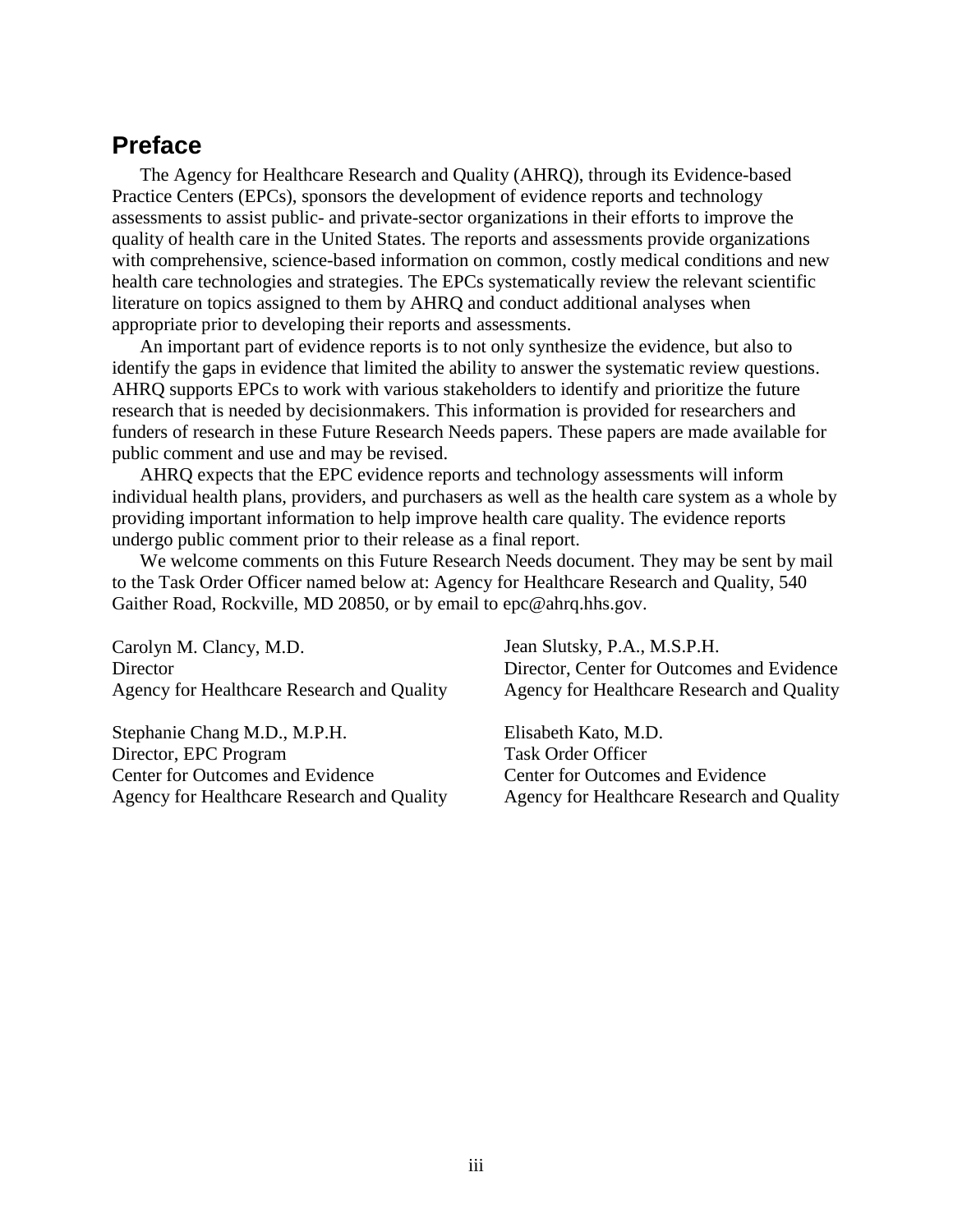## **Acknowledgments**

The authors thank Megan von Isenburg, M.L.S., for help with the literature search and retrieval, and Elizabeth Wing, M.A., for editorial assistance.

## **Stakeholders**

Javed Butler, M.D., M.P.H. Deputy Chief Science Advisor, American Heart Association Professor of Medicine Emory University Atlanta, GA

Kavitha M. Chinnaiyan, M.D. Medical Director, Noninvasive Cardiology Education Beaumont Heart Center Royal Oak, MI

Nakela L. Cook, M.D., M.P.H. Clinical Medical Officer National Heart, Lung and Blood Institute Bethesda, MD

Paul Heidenreich, M.D., M.S. Director, Echocardiography Laboratory VA Palo Alto Medical Center Professor of Medicine (Cardiovascular) Stanford University Stanford, CA

Neil Jensen, M.B.A., M.H.A. Director, Cardiology Networks United HealthCare Edina, MN

Indira Jevaji, M.D., M.S.L. Senior Medical Officer Office of Research on Women's Health Bethesda, MD

Kathryn Kastan, L.C.S.W., M.A.Ed. Director, Women's Health and Advocacy Initiative Duke University Medicine Durham, NC

Christopher Kramer, M.D. Director, Cardiovascular Imaging Center Professor of Radiology and Medicine University of Virginia Charlottesville, VA

James K. Min, M.D. President, Society of Cardiovascular Computed Tomography Associate Professor of Medicine Cedars-Sinai Medical Center University of California, Los Angeles Los Angeles, CA

Douglas Owens, M.D. Director, Center for Primary Care and Outcomes Research Professor of Medicine Stanford University Stanford, CA

Pamela Woodard, M.D. Head, Advanced Cardiac Imaging Professor of Medicine Washington University St. Louis, MO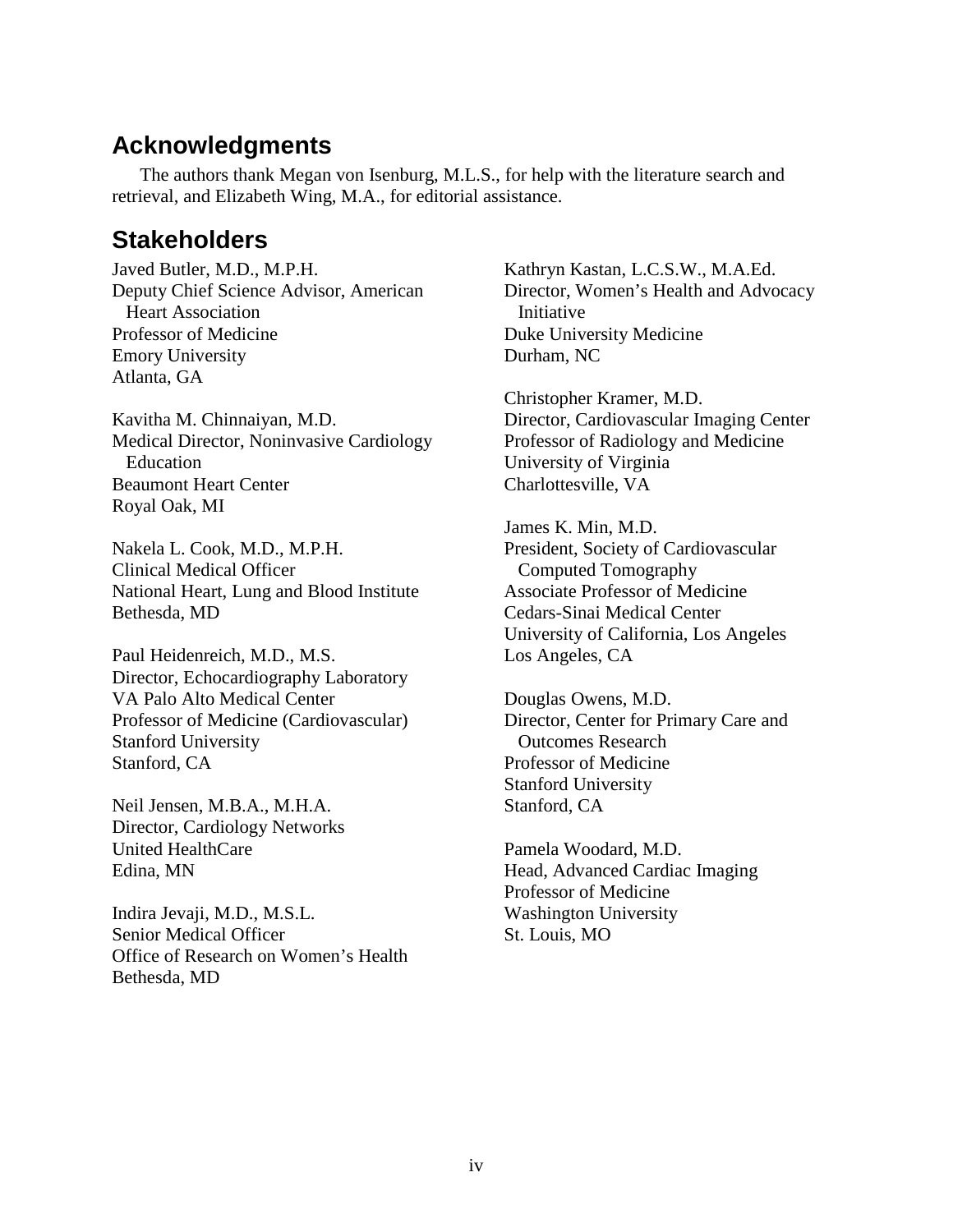| <b>Contents</b> |  |
|-----------------|--|
|-----------------|--|

| Methods.                                                            |  |
|---------------------------------------------------------------------|--|
|                                                                     |  |
|                                                                     |  |
|                                                                     |  |
|                                                                     |  |
|                                                                     |  |
|                                                                     |  |
|                                                                     |  |
|                                                                     |  |
| Research Question Development and Research Design Considerations 13 |  |
|                                                                     |  |
|                                                                     |  |
|                                                                     |  |
|                                                                     |  |
|                                                                     |  |
|                                                                     |  |

## **Tables**

| Table B. Final ranking of future research needs for noninvasive technologies for the   |  |
|----------------------------------------------------------------------------------------|--|
|                                                                                        |  |
|                                                                                        |  |
|                                                                                        |  |
|                                                                                        |  |
| Table 4. Potential future research needs based on the Comparative Effectiveness Review |  |
|                                                                                        |  |
| Table 5. Final ranking of future research needs for noninvasive technologies for the   |  |
|                                                                                        |  |
|                                                                                        |  |

## **Figures**

#### **Appendixes**

Appendix A. Exact Search Strings<br>Appendix B. Table of Research Priorities Linked to Recent Publications and Ongoing Studies Appendix C. Criteria for Research Prioritization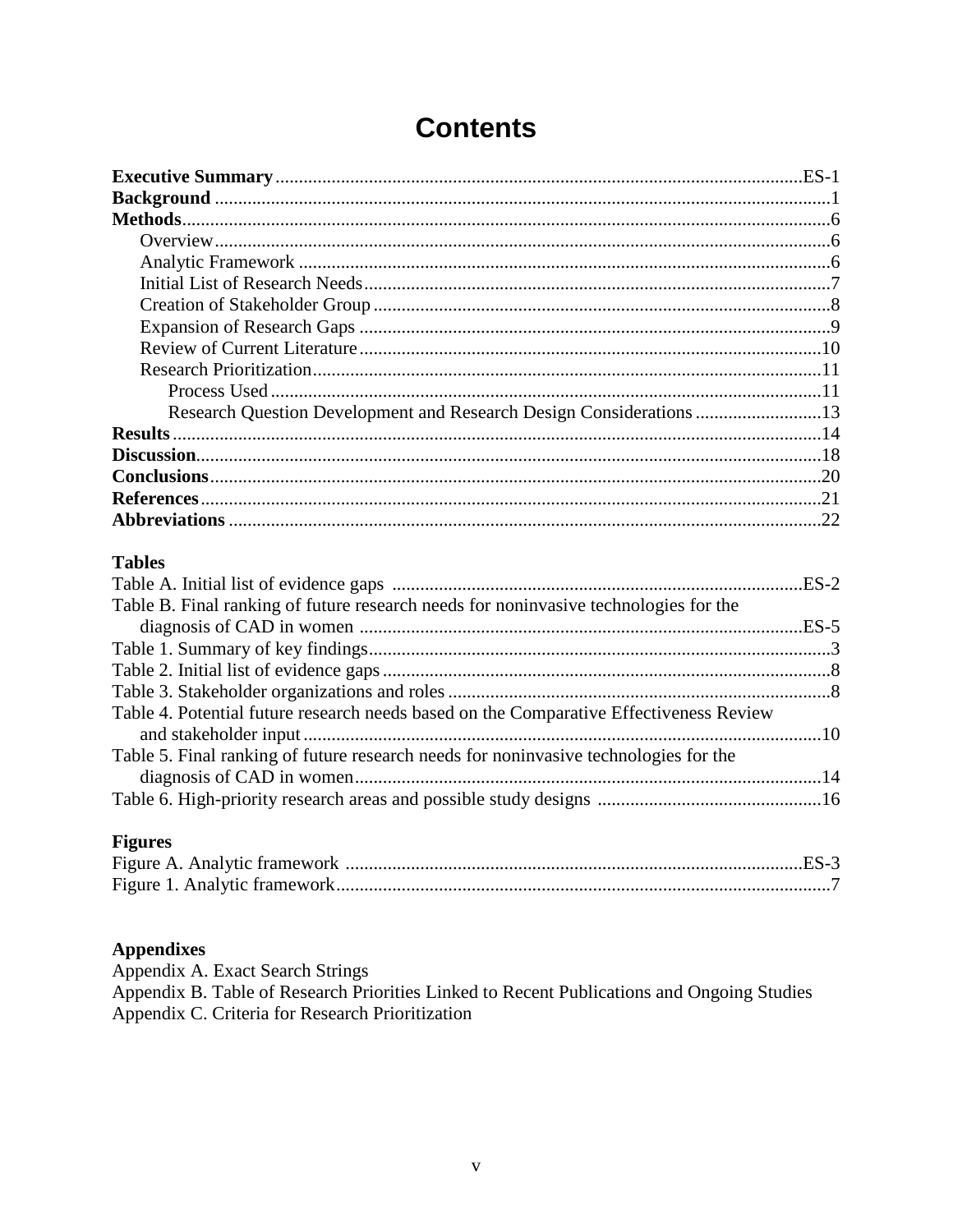## **Executive Summary**

## **Background**

Cardiovascular disease is the leading cause of mortality for women in the United States.<sup>1</sup> According to the American Heart Association (AHA), approximately one in three female adults have some form of cardiovascular disease. AHA suggests there is evidence showing that women at risk for coronary artery disease (CAD) are less often referred for the appropriate diagnostic test than are men.<sup>1</sup> Coronary anatomy and pathology have traditionally been defined and identified by coronary angiography, a procedure that is indicated in patients who have chest pain and are at high risk for CAD. For intermediate-risk patients, clinicians have a wide range of noninvasive technologies (NITs) to choose from that can assess functional status (i.e., ischemia or no ischemia) or visualize anatomic abnormalities (i.e., no CAD, nonobstructive CAD, or obstructive CAD). Functional modalities include stress electrocardiography (ECG); stress echocardiography (ECHO); and stress radionuclide myocardial perfusion imaging, including single-proton emission computed tomography (SPECT) and positron emission tomography (PET). Anatomic modalities include stress myocardial perfusion and wall-motion cardiac magnetic resonance (CMR) imaging and coronary computed tomography angiography (coronary CTA). The comparative safety and accuracy of these NITs in women was uncertain, although substantial data exists for populations combining men and women, and for mixed populations of known and no known CAD.

In 2012, a Comparative Effectiveness Review (CER), "Noninvasive Technologies for the Diagnosis of Coronary Artery Disease in Women," evaluated the diagnostic accuracy and risks of NITs in women with symptoms suspicious for CAD, including assessing predictors affecting test accuracy, and the ability of NITs to provide risk stratification and prognostic information, inform decisionmaking about treatment options, and affect clinical outcomes.<sup>2</sup>

A total of 104 comparative studies (110 articles) were included. For women with no known CAD, the summary of accuracy for each NIT modality compared with coronary angiography was ECG (29 studies): sensitivity 62 percent, specificity 68 percent; ECHO (14 studies): sensitivity 79 percent, specificity 83 percent; SPECT (14 studies): sensitivity 81 percent, specificity 78 percent; CMR (5 studies): sensitivity 72 percent, specificity 84 percent; and CTA (5 studies): sensitivity 94 percent, specificity 87 percent. Compared with men evaluated in the same studies, in women ECG and coronary CTA modalities were both less sensitive and less specific. The ECHO and SPECT modalities, although less sensitive, appeared to be more specific in women. The lower specificity of the ECG modality in women was the only statistically significant difference. Strength of evidence was high for ECG, ECHO, and SPECT, and was low for CMR and coronary CTA compared with coronary angiography in women. Eleven comparative studies examined predictors of diagnostic accuracy in women such as postmenopausal status, race/ethnicity, heart size, beta blocker use, and pretest probability; insufficient evidence was available to draw conclusions about predictors that affect accuracy. Eight studies assessed risk stratification and prognostic factors, two studies assessed treatment decisionmaking, and four studies provided comparative clinical outcomes but provided insufficient evidence on the comparative effectiveness of NITs to provide risk stratification, prognostic information, treatment decisionmaking, or impact on clinical outcomes in women. Thirteen comparative studies reported risks. Of these, four studies of coronary CTA showed a higher mean effective radiation dose and attributable risk of cancer incidence in women compared with men; however, radiation safety issues were not discussed in other NIT modalities with radiation exposure. Thus,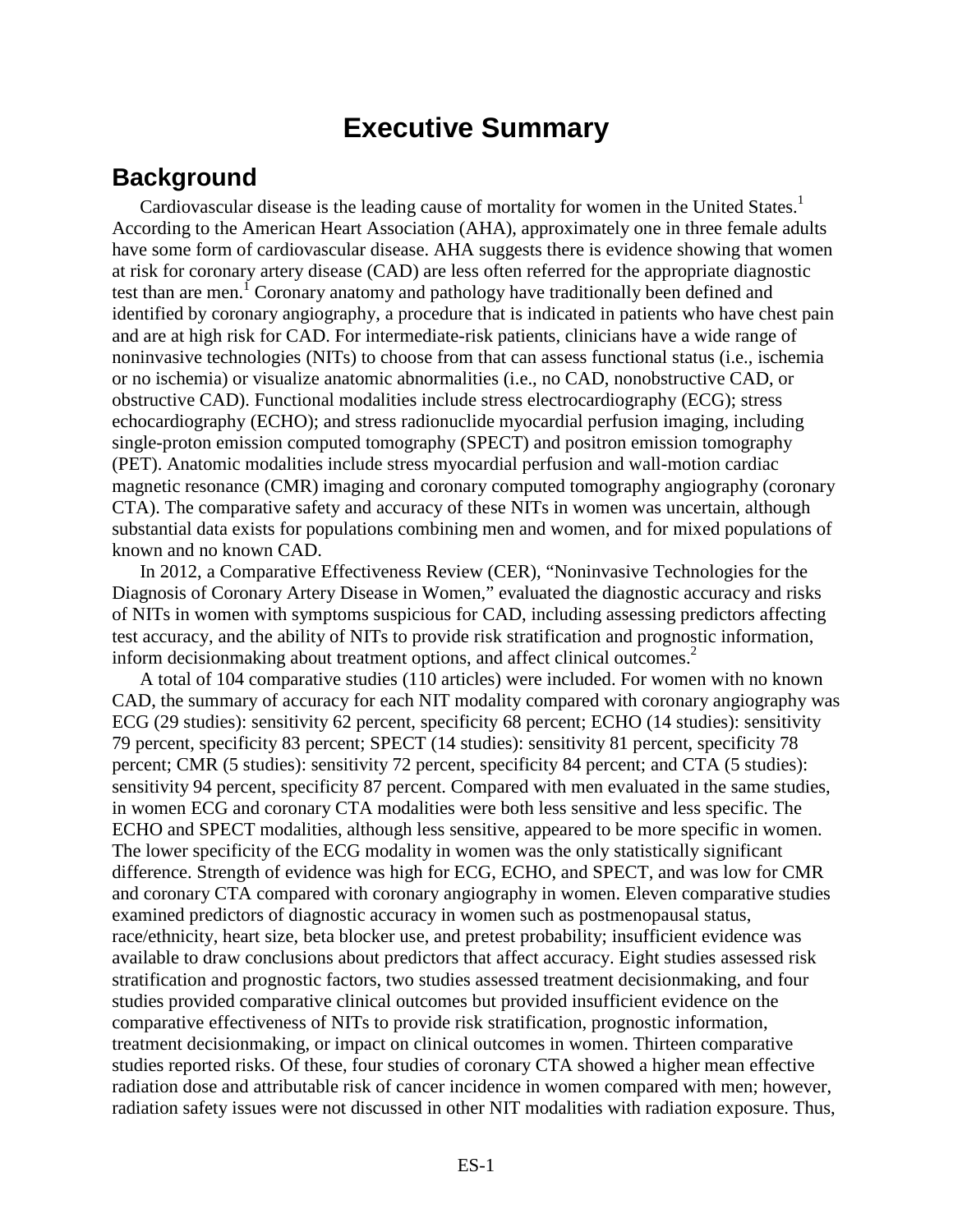there was insufficient evidence regarding the comparative risks of various NIT modalities in women.

Given the clinical and economic importance of noninvasive testing for CAD in women, the ongoing investment in NIT research, and the remaining areas of uncertainty, we sought to create a prioritized research agenda that would represent the interests of diverse stakeholders and allow the remaining areas of uncertainty to be addressed.

## **Analytic Framework**

We mapped the initial list of research needs developed by the CER study authors (Table A) into an analytic framework as depicted in Figure A. The Key Questions from the CER are organized within the context of the population, interventions, comparators of interest, and outcomes (PICO) and are displayed accordingly in the analytic framework.

| <b>PICO Element</b>         | <b>Evidence Gaps</b>                                                                                                                                                                                              |  |  |
|-----------------------------|-------------------------------------------------------------------------------------------------------------------------------------------------------------------------------------------------------------------|--|--|
|                             | Does the comparative accuracy of NITs in women vary based on the<br>1.<br>pretest probability of CAD of the women undergoing the test? How<br>does the pretest probability of CAD impact the findings on clinical |  |  |
|                             | decisionmaking?                                                                                                                                                                                                   |  |  |
|                             | Does the comparative accuracy of NITs in women vary based on<br>2.<br>differing symptomology and timing at presentation?                                                                                          |  |  |
| Population                  | Does the comparative accuracy of NITs in women vary based on<br>3.<br>racial/ethnicity differences?                                                                                                               |  |  |
|                             | Does the comparative accuracy of NITs in women vary based on<br>4.<br>patient risk profiles?                                                                                                                      |  |  |
|                             | Does the comparative accuracy of NITs in women vary based on<br>5.                                                                                                                                                |  |  |
|                             | different settings (outpatient, inpatient, emergency room)?                                                                                                                                                       |  |  |
|                             | Does the comparative accuracy of NITs in women vary based on age?<br>6.                                                                                                                                           |  |  |
|                             | What is the comparative safety and accuracy of functional vs.<br>7.<br>anatomic NIT modalities?                                                                                                                   |  |  |
| Intervention and comparator | What is the comparative safety and accuracy of functional NIT testing<br>8.                                                                                                                                       |  |  |
|                             | strategies with and without imaging?                                                                                                                                                                              |  |  |
|                             | What are the potential harms of NITs?<br>9.                                                                                                                                                                       |  |  |
| Outcome                     | 10. What is the impact of NIT modalities on outcomes beyond diagnostic                                                                                                                                            |  |  |
|                             | accuracy (risk stratification, prognostic information, treatment                                                                                                                                                  |  |  |
|                             | decisions, and clinical outcomes)?                                                                                                                                                                                |  |  |

|  |  | Table A. Initial list of evidence gaps |  |
|--|--|----------------------------------------|--|
|  |  |                                        |  |

 $CAD = \text{coronary artery disease}; NIT = \text{noninvasive technology}$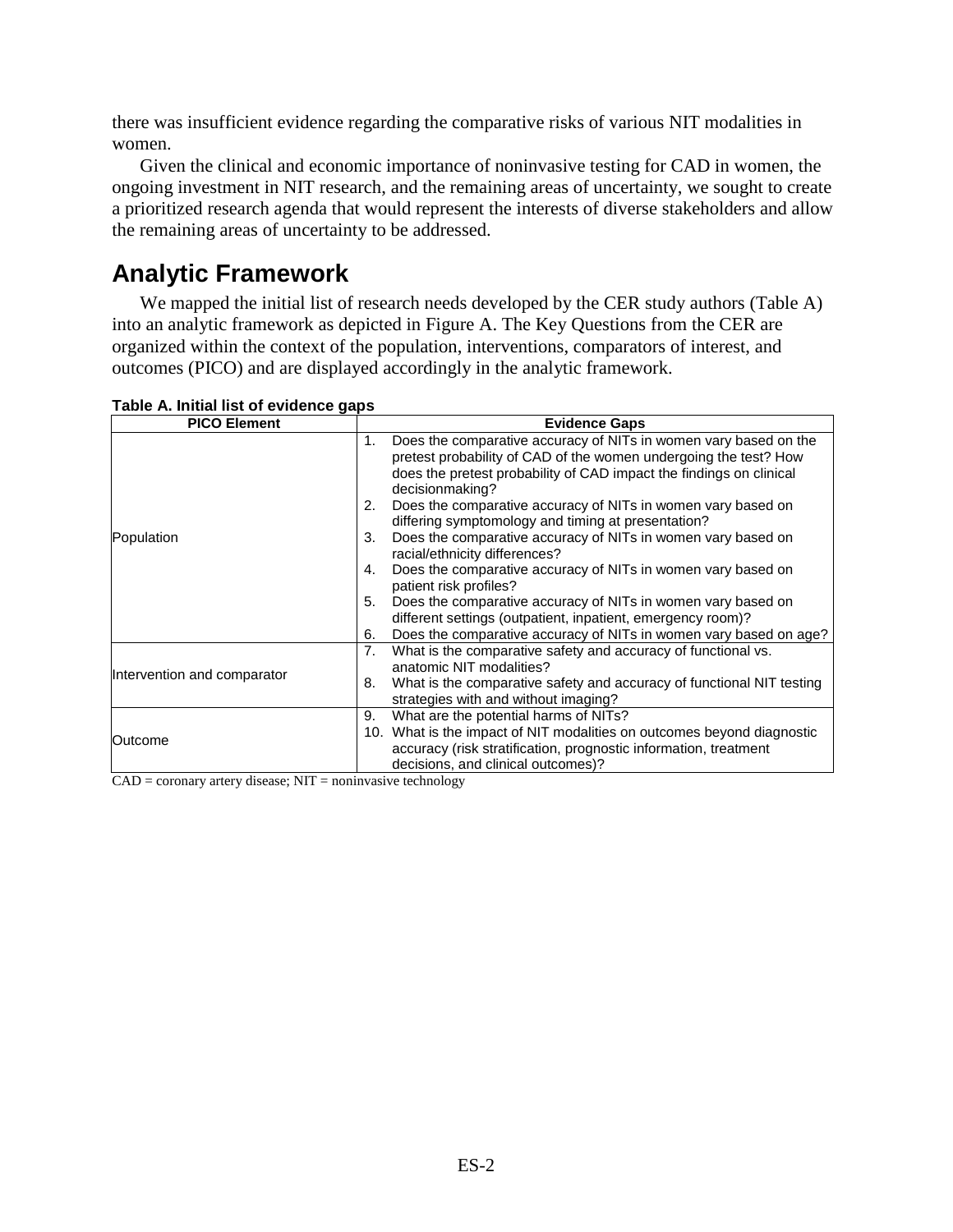#### **Figure A. Analytic framework**



 $CAD = \text{coronary artery disease}; KQ = Key Question; NSF = \text{nephrogenic systemic fibrosis}$ Note: #1 to #10 represent the evidence gaps outlined in Table A.

## **Methods**

Our approach to identifying evidence gaps, prioritizing future research, and developing recommendations for stakeholders is outlined in the following steps:

- 1. Develop an analytic framework from the original CER in order to understand the clinical and policy context of the review and its initial list of Future Research Needs.
- 2. Create an initial list of evidence gaps based on the CER organized according to the population, interventions, comparators, and outcomes (PICO) framework.<sup>3</sup>
- 3. Form a stakeholder group representing appropriate clinician, policymaker, and patient perspectives.
- 4. Expand the list of evidence gaps based on stakeholder input.
- 5. Perform an updated review of published literature since the last CER (search last updated in September 2011) and a horizon scan for recently published and ongoing studies that may address the evidence gaps, but which are not included in the current CER.
- 6. Solicit stakeholder prioritization of the identified research gaps based on the updated literature review.
- 7. Determine the most appropriate study designs for the highest priority research areas.

Stakeholders were selected to include a broad range of stakeholder perspectives, including researchers involved in some of the primary randomized controlled trials (RCTs) included in the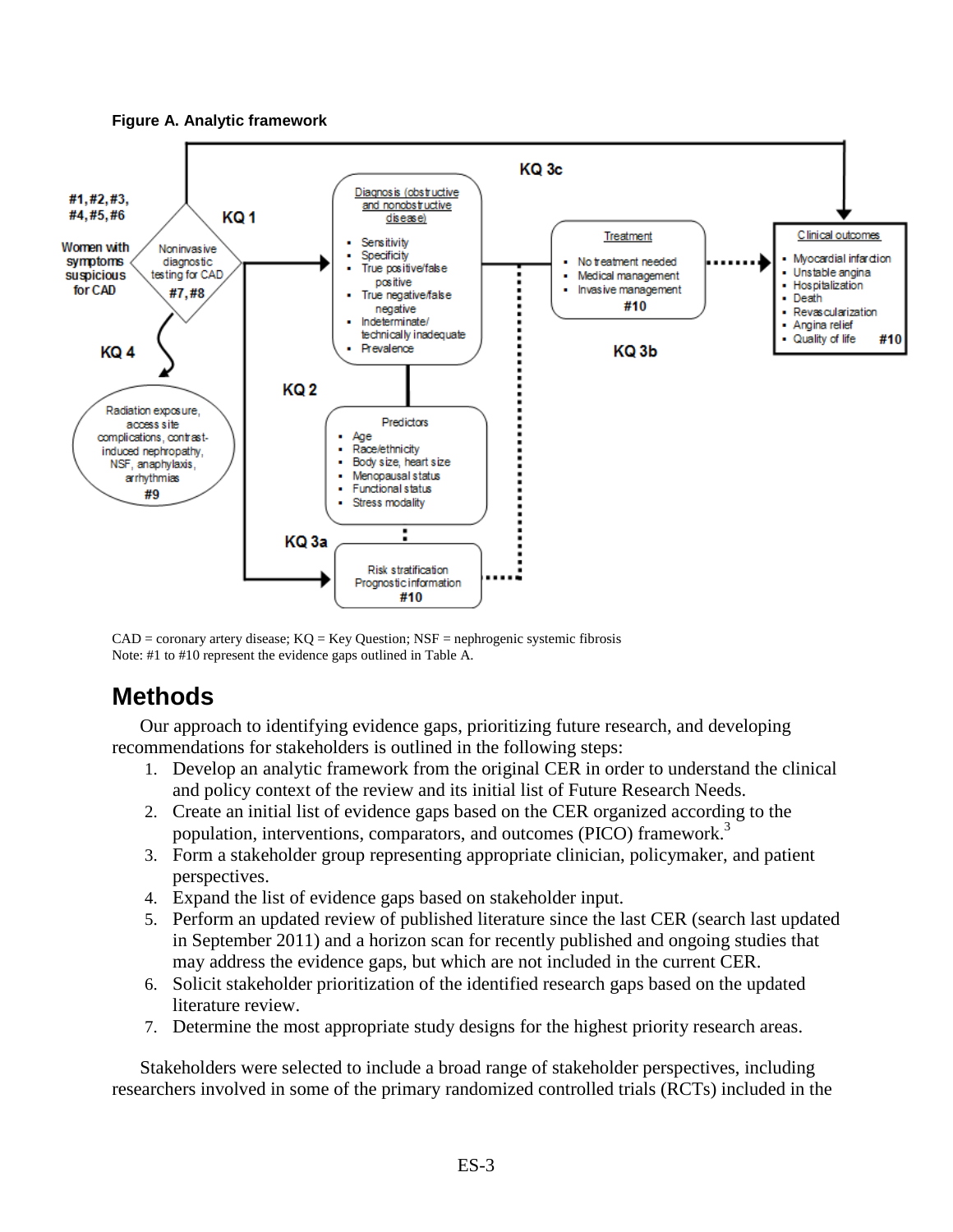CER, other clinical experts and researchers in the content area, representatives from Federal and nongovernmental funding agencies, representatives from relevant professional societies, health care decision- and policymakers, and representatives from related consumer and patient advocacy groups. We started with the research priorities identified in the original CER and then, based on input from the stakeholder workgroup during the first call, we ultimately expanded the list of research priorities from a list of 10 to a total of 19.

We performed three database searches to identify ongoing and recently published studies relevant to the identified evidence gaps. These included a search of ClinicalTrials.gov, an update of the PubMed, Embase, and Cochrane searches used in the original CER, and a search of PubMed<sup>®</sup> for relevant systematic reviews that may address the evidence gaps considered out of scope in the original review. Based on these searches, a document was created listing all included articles and clinical trials that might pertain to the 19 listed evidence gaps.

The stakeholders were provided with the AHRQ Effective Health Care Program "Framework for Considering Study Designs for Future Research Needs,"<sup>4</sup> and were instructed to use these criteria as the basis for their decisions regarding research prioritization. The stakeholders performed two online rankings of the identified research priorities (including the additional priorities identified by the stakeholder team). This ranking utilized a forced-ranking prioritization method, whereby participants were given 7 votes to allocate to any of the 19 research priorities, with a maximum of 3 votes per item.

For the top-tier Future Research Needs, we considered potential study designs and their advantages and disadvantages.4 While these proposed methods to address each area are not intended to be restrictive of potential study designs, we comment on each design's potential benefits or limitations for answering these questions.

### **Results**

Based on the Comparative Effectiveness Review "Noninvasive Technologies for the Diagnosis of Coronary Artery Disease in Women,"<sup>2</sup> and our discussion with stakeholders, we identified 19 potential research areas. The stakeholder voting identified the seven highest priority areas for future research, and these results were consistent over two separate prioritization exercises. The research priorities are shown in Table B.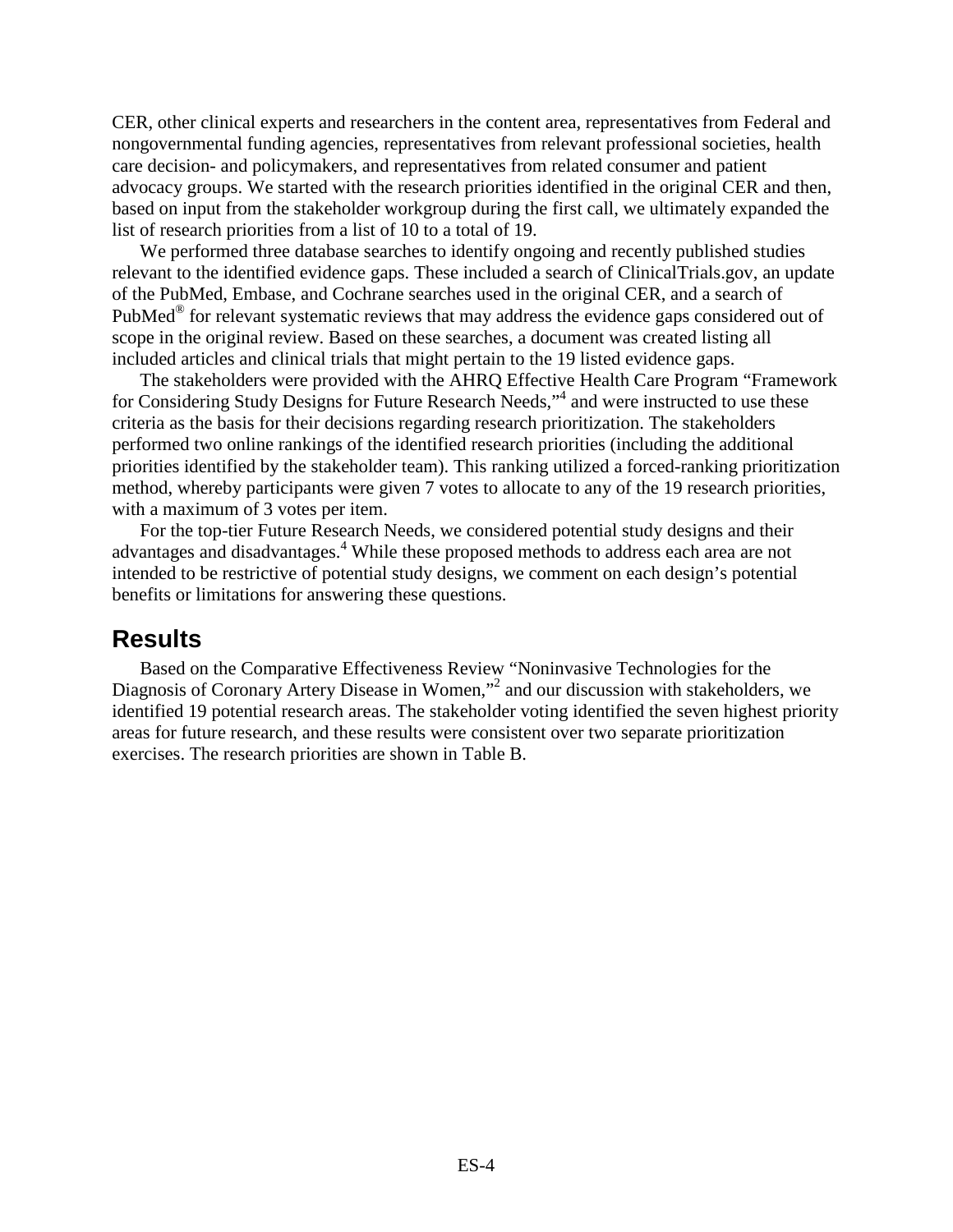**Table B. Final ranking of Future Research Needs for noninvasive technologies for the diagnosis of CAD in women**

| Tier               | Question                                                                                                                                                                                                                    | <b>Score</b>   |
|--------------------|-----------------------------------------------------------------------------------------------------------------------------------------------------------------------------------------------------------------------------|----------------|
|                    | What is the impact of NIT modalities on outcomes beyond diagnostic accuracy (risk<br>stratification, prognostic information, treatment decisions, and clinical outcomes)?                                                   | 14             |
|                    | Are women getting the same diagnostic testing as men? Are men over-tested and/or women<br>under-tested?*                                                                                                                    | 10             |
|                    | What is the comparative accuracy in real-world settings? (most of the studies were single<br>center, best-quality/high expertise centers)                                                                                   | 8              |
| <b>Top Tier</b>    | Does the comparative accuracy of NITs in women vary based on the pretest probability of CAD<br>of the women undergoing the test? How does the pretest probability of CAD impact the findings<br>on clinical decisionmaking? | 7              |
|                    | What is the comparative effect of NIT modalities on utilization, further testing, and impact on<br>cost?*                                                                                                                   | 6              |
|                    | Does the comparative accuracy of NITs in women vary based on patient risk profiles?                                                                                                                                         | 5              |
|                    | Is there a sequential order in which NITs should be used for evaluating CAD (i.e., multiple<br>testing or layered-testing strategies)?*                                                                                     | 5              |
|                    | What is the comparative safety and accuracy of functional vs. anatomic NIT modalities?                                                                                                                                      | 4              |
|                    | What is the comparative safety and accuracy of functional NIT testing strategies with and<br>without imaging?                                                                                                               | 4              |
| <b>Middle Tier</b> | How would a better understanding of provider diagnostic ordering patterns and understanding<br>of appropriate use guidelines to support evidence-based decisionmaking impact the use of<br>$NITs$ ?*                        | 3              |
|                    | Does the comparative accuracy of NITs in women vary based on differing symptomology and<br>timing at presentation?                                                                                                          | 2              |
|                    | Does the comparative accuracy of NITs in women vary based on racial/ethnicity differences?                                                                                                                                  | $\overline{c}$ |
|                    | What is the value of performing a specific NIT test for the diagnosis of CAD in women,<br>compared with no testing?*                                                                                                        | $\overline{2}$ |
|                    | Does clinician preference, availability, or setting (outpatient vs. chest pain unit of an emergency<br>department) impact NIT use?*                                                                                         | 2              |
|                    | Does the comparative accuracy of NITs in women vary based on different settings (outpatient,<br>inpatient, emergency room)?*                                                                                                | 1              |
| <b>Lower Tier</b>  | Does the comparative accuracy of NITs in women vary based on: body size, heart size,<br>menopausal status, functional status, stress modality?                                                                              | 1              |
|                    | How does patient preference of testing factor into decisionmaking?*                                                                                                                                                         | 1              |
|                    | Does the comparative accuracy of NITs in women vary based on age?                                                                                                                                                           | 0              |
|                    | What are the potential harms of NITs?                                                                                                                                                                                       | $\mathbf 0$    |

 $CAD = \text{coronary artery disease}; NIT = \text{noninvasive technology}$ \*Out-of-scope research topics are highlighted in italics.

## **Discussion**

The recommendations for future research prioritization of NITs in this report represents the perspectives of a broad range of stakeholders, including researchers involved in some of the primary RCTs included in the CER, other clinical experts and researchers in the content area, representatives from Federal and nongovernmental funding agencies, representatives from relevant professional societies, health care decision- and policymakers, and representatives from related consumer and patient advocacy groups. The top tier of seven research priorities remained stable between our first and second prioritization exercise. These areas represent three primary foci: (1) clinical decisionmaking (i.e., risk stratification/profiles, pretest probability, prognostic information, treatment decisions,); (2) long-term clinical outcomes (i.e., revascularization and cardiovascular events); and (3) implementation and generalizability (i.e., accuracy and utilization in real world settings, appropriate test ordering, multiple testing or layer-testing strategies).

The stakeholder group identified and prioritized several topics that were out of the scope of the original review, primarily regarding how these tests are being used in actual practice. This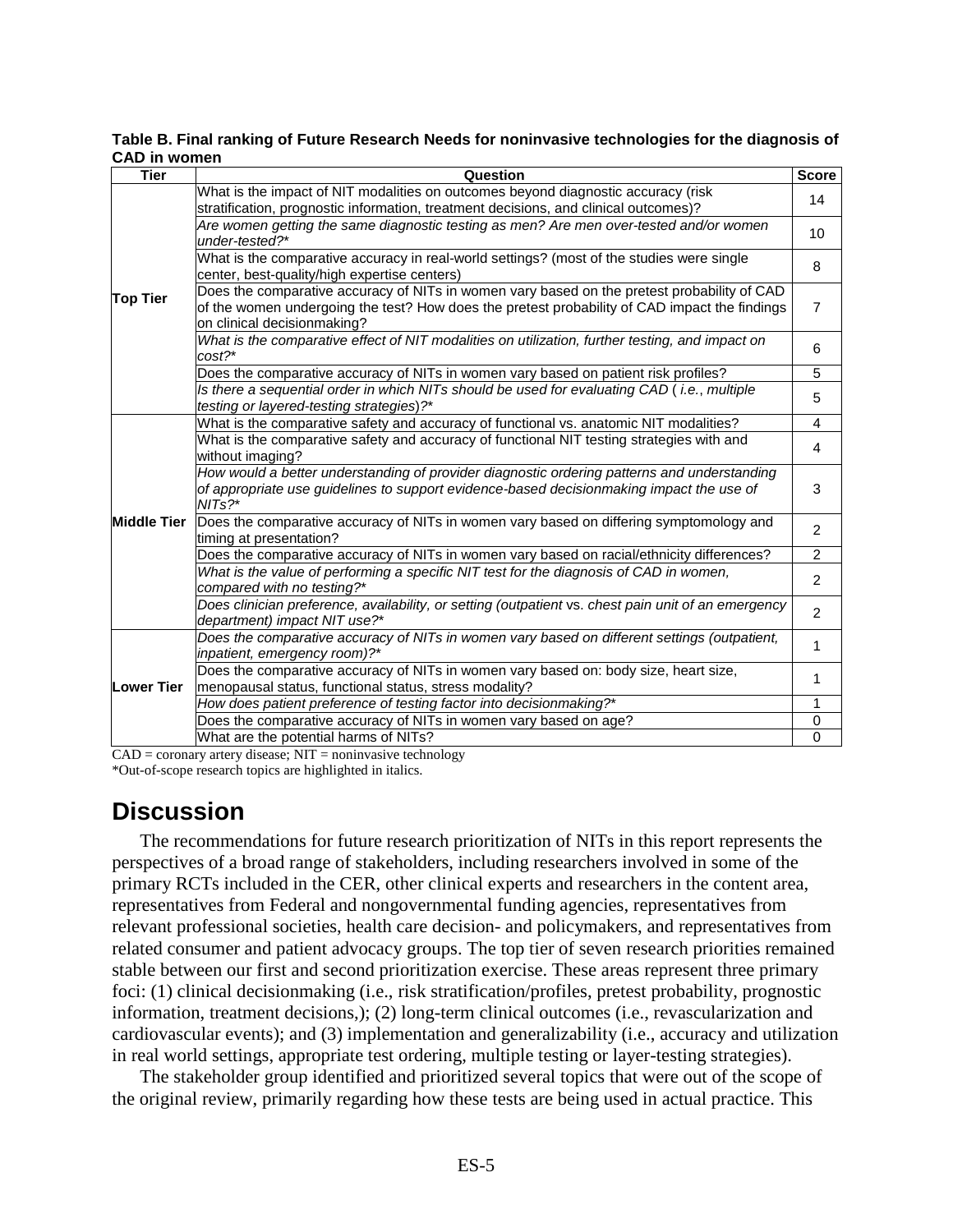suggests a need for more descriptive data to complement trial accuracy data. Although our original search strategy could have identified studies that addressed several of these topics, many of the questions represent ones where the outcomes of interest were not specifically targeted within our review or for which the current published literature largely depends on noncomparative studies. As such, our current systematic review did not allow us to summarize the strength of the available evidence for these questions. The expansion of topics promotes consideration of new areas of research that have not been adequately explored. This is evidenced by the literature scan in this report, which was only able to identify articles or trial records for one of the eight out-of-scope topics. Nevertheless, the original CER did not comment on the state of current research in these out-of-scope areas, and they should only be promoted with the caveat that the existing literature may already adequately address these areas.

## **Conclusions**

A workgroup of 11 stakeholders identified the following 7 research areas as the highest priority for future research for the comparative effectiveness of NITs for the diagnosis of CAD in women.

- 1. What is the impact of NIT modalities on outcomes beyond diagnostic accuracy (risk stratification, prognostic information, treatment decisions, and clinical outcomes)?
	- a. Recommended study design: large, long-term clinical trial would be preferable, if not possible then an observational study could be informative
- 2. *Are women getting the same diagnostic testing as men? Are men overtested and/or women undertested?* (This is an out-of-scope research topic.)
	- a. Recommended study design: systematic review of the evidence, potentially followed by either modeling of existing observational studies and administrative datasets to explore whether women with similar characteristics to men are getting tested or development of a new observational study to explore this gap
- 3. What is the comparative accuracy in real world settings? (most of the studies were single center, best-quality/high-expertise centers)
	- a. Recommended study design: systematic review of the evidence, potentially followed by national or broad registry for imaging for common indications exploring findings within real-world settings
- 4. Does the comparative accuracy of NITs in women vary based on the pretest probability of CAD of the women undergoing the test? How does the pretest probability of CAD impact the findings on clinical decisionmaking?
	- a. Recommended study designs: an observational study of patients with varying pretest probabilities of CAD
- 5. *What is the comparative effect of NIT modalities on utilization, further testing, and impact on cost?* (This is an out-of-scope research topic.)
	- a. Recommended study design: systematic review of the evidence, potentially followed by either a new RCT or observational study if systematic review reveals that this information is not available from analysis of existing data sources
- 6. Does the comparative accuracy of NITs in women vary based on patient risk profiles?
	- a. Recommended study design: an observational study of patients with varying patient risk profiles.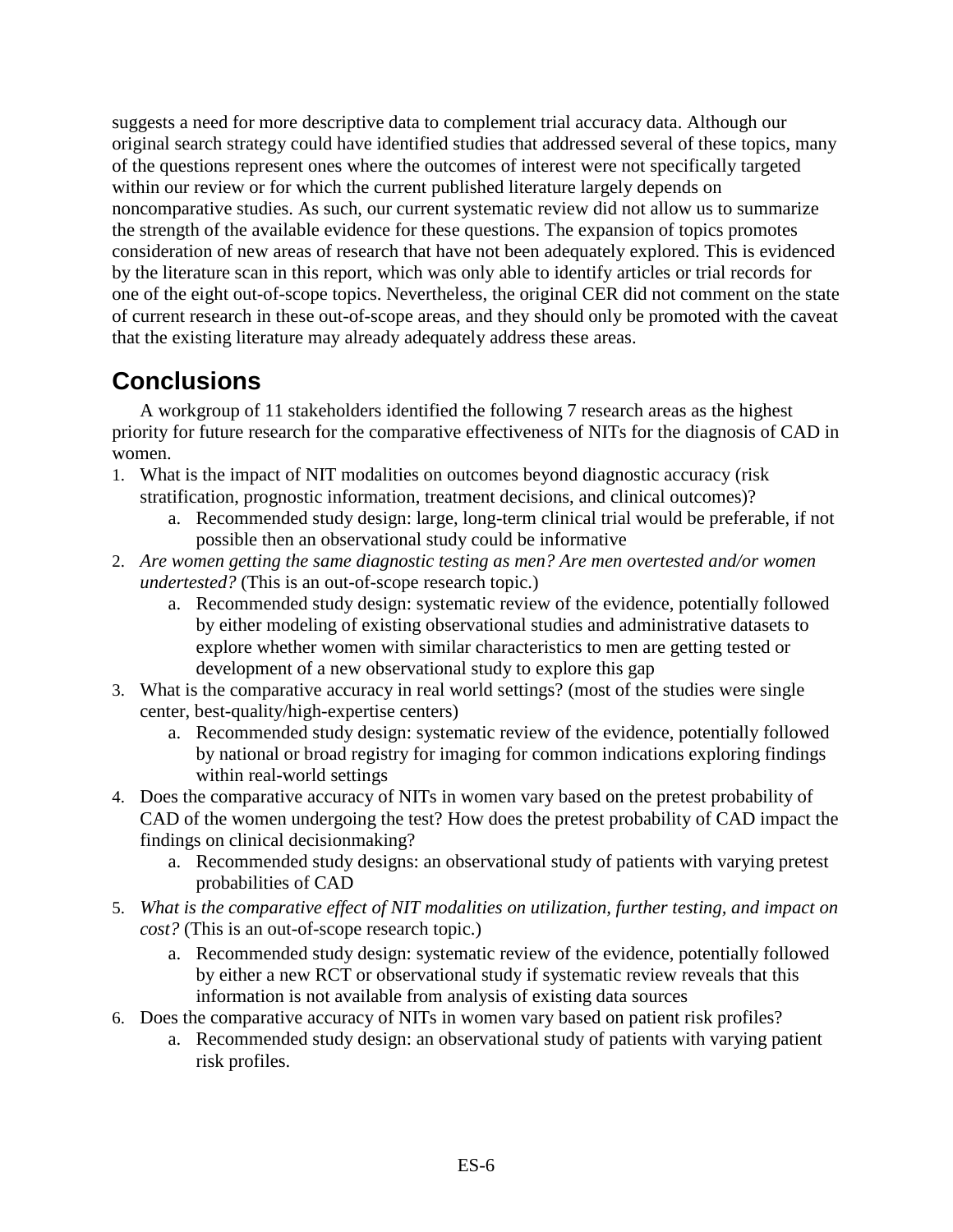- 7. *Is there a sequential order in which NITs should be used for evaluating CAD, i.e. multiple testing or layered-testing strategies?* (This is an out-of-scope research topic.)
	- a. Recommended study design: systematic review of the evidence, potentially followed by either new RCT or observational studies with a focus on sequential ordering of NITs.

## **References**

- 1. Mieres JH, Shaw LJ, Arai A, et al. Role of noninvasive testing in the clinical evaluation of women with suspected coronary artery disease: Consensus statement from the Cardiac Imaging Committee, Council on Clinical Cardiology, and the Cardiovascular Imaging and Intervention Committee, Council on Cardiovascular Radiology and Intervention, American Heart Association. Circulation 2005;111(5):682-96. PMID: 15687114.
- 2. Dolor RJ, Patel MR, Melloni C, et al. Noninvasive Technologies for the Diagnosis of Coronary Artery Disease in Women. Comparative Effectiveness Review No. 58 (Prepared by the Duke Evidence-based Practice Center under Contract No. 290-2007-10066-I.) AHRQ Publication No. 12-EHC034-EF. Rockville, MD: Agency for Healthcare Research and Quality. June 2012. www.effectivehealthcare.ahrq.gov/reports/ final.cfm.
- 3. Robinson KA, Saldanha IJ, McKoy NA. Development of a framework to identify research gaps from systematic reviews. J Clin Epidemiol 2011;64(12):1325-30. PMID: 21937195.
- 4. Carey T, Sanders GD, Viswanathan M, et al. Framework for Considering Study Designs for Future Research Needs. Methods Future Research Needs Paper No. 8. (Prepared by the RTI–UNC Evidence-based Practice Center under Contract No. 290-2007-10056-I.) AHRQ Publication No. 12-EHC048-EF. Rockville, MD: Agency for Healthcare Research and Quality. March 2012. www.effectivehealthcare.ahrq.gov/ reports/final.cfm.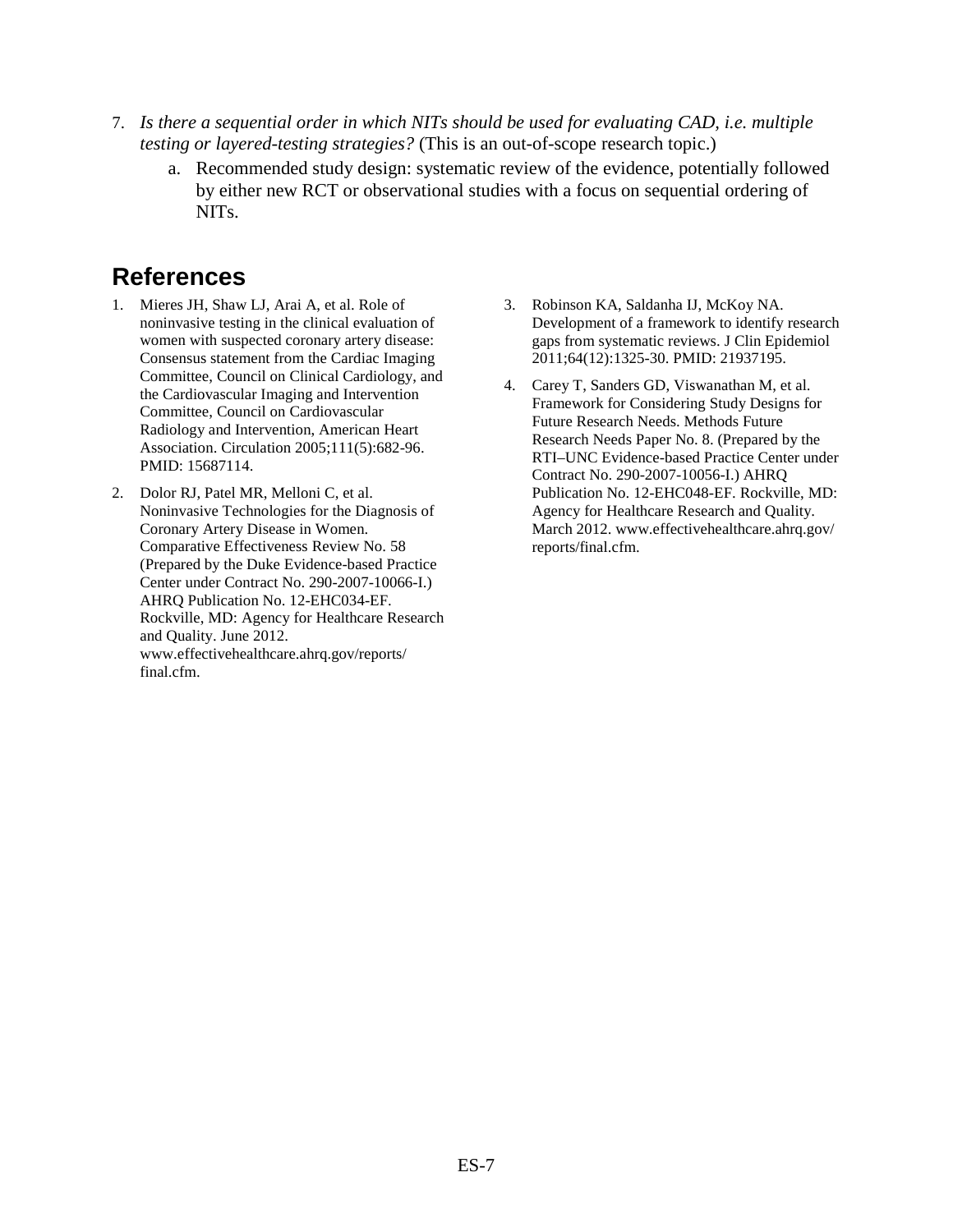# **Background**

Cardiovascular disease is the leading cause of mortality for women in the United States.<sup>1</sup> According to the American Heart Association (AHA), approximately one in three female adults have some form of cardiovascular disease. AHA suggests there is evidence showing that women at risk for coronary artery disease (CAD) are less often referred for the appropriate diagnostic test than are men.<sup>1</sup> Coronary anatomy and pathology have traditionally been defined and identified by coronary angiography, a procedure that is indicated in patients who have chest pain and are at high risk for CAD. For intermediate-risk patients, clinicians have a wide range of noninvasive technologies (NITs) to choose from that can assess functional status (i.e., ischemia or no ischemia) or visualize anatomic abnormalities (i.e., no CAD, nonobstructive CAD, or obstructive CAD). Functional modalities include stress electrocardiography (ECG); stress echocardiography (ECHO); and stress radionuclide myocardial perfusion imaging, including single-proton emission computed tomography (SPECT) and positron emission tomography (PET). Anatomic modalities include stress myocardial perfusion and wall-motion cardiac magnetic resonance (CMR) imaging and coronary computed tomography angiography (coronary CTA). The comparative safety and accuracy of these NITs in women was uncertain.

In 2012, a Comparative Effectiveness Review, "Noninvasive Technologies for the Diagnosis of Coronary Artery Disease in Women," evaluated the diagnostic accuracy and risks of NITs in women with symptoms suspicious for CAD, including assessing predictors affecting test accuracy, and the ability of NITs to provide risk stratification and prognostic information, inform decisionmaking about treatment options, and affect clinical outcomes.<sup>2</sup> The CER addressed the following four Key Questions (KQs):

**KO 1.** What is the accuracy of one NIT in diagnosing obstructive and nonobstructive CAD when compared with another NIT or with coronary angiography in women with symptoms suspicious for CAD?

- Exercise ECG stress test, including resting ECG technology (e.g., multifunctional cardiogram)
- Exercise/stress ECHO with or without a contrast agent
- Exercise/stress radionuclide myocardial perfusion imaging, including SPECT and PET
- CMR imaging
- Coronary CTA

**KQ 2.** What are the predictors of diagnostic accuracy (e.g., age, race/ethnicity, body size, heart size, menopausal status, functional status, stress modality) of different NITs in women?

**KQ 3.** Is there evidence that the use of NITs (when compared with other NITs or with coronary angiography) in women improves:

- **KQ 3a.** Risk stratification/prognostic information?
- **KQ 3b.** Decisionmaking regarding treatment options (e.g., revascularization, optimal medical therapy)?
- **KQ 3c.** Clinical outcomes (e.g., death, myocardial infarction, unstable angina, hospitalization, revascularization, angina relief, quality of life)?

**KQ 4.** Are there significant safety concerns/risks (i.e., radiation exposure, access site complications, contrast agent-induced nephropathy, nephrogenic systemic fibrosis, anaphylaxis, arrhythmias) associated with the use of different NITs to diagnose CAD in women with symptoms suspicious for CAD?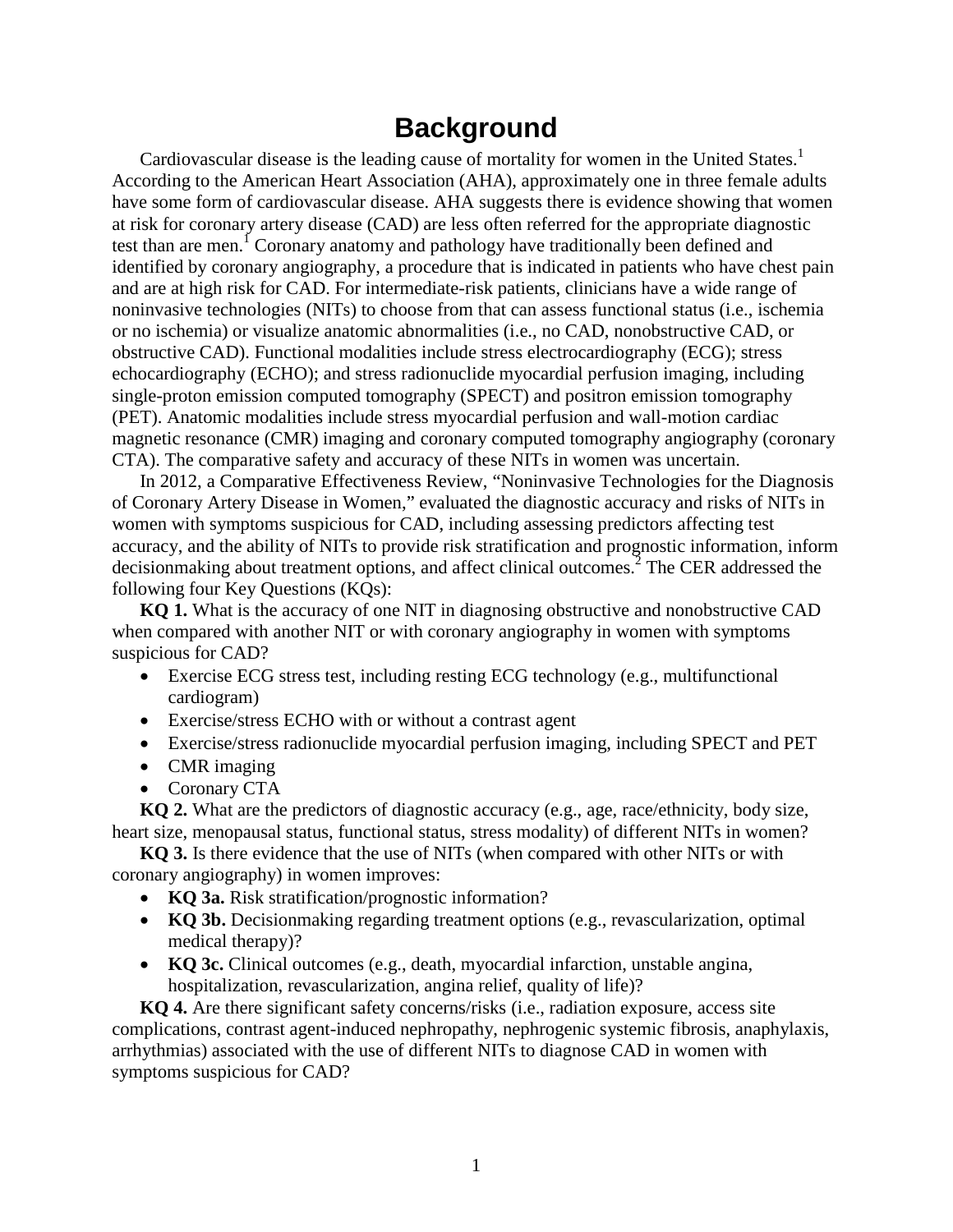A total of 104 comparative studies (110 articles) were included. For women with no known CAD, the summary of accuracy for each NIT modality compared with coronary angiography was ECG (29 studies): sensitivity 62 percent, specificity 68 percent; ECHO (14 studies): sensitivity 79 percent, specificity 83 percent; SPECT (14 studies): sensitivity 81 percent, specificity 78 percent; CMR (5 studies): sensitivity 72 percent, specificity 84 percent; and CTA (5 studies): sensitivity 94 percent, specificity 87 percent. Compared with men evaluated in the same studies, in women ECG and coronary CTA modalities were both less sensitive and less specific. The ECHO and SPECT modalities, although less sensitive, appeared to be more specific in women. The lower specificity of the ECG modality in women was the only statistically significant difference. Strength of evidence was high for ECG, ECHO, and SPECT, and low for CMR and coronary CTA compared with coronary angiography in women. Eleven comparative studies examined predictors of diagnostic accuracy in women such as postmenopausal status, race/ethnicity, heart size, beta blocker use, and pretest probability; insufficient evidence was available to draw conclusions about predictors that affect accuracy. Eight studies assessed risk stratification and prognostic factors, two studies assessed treatment decisionmaking, and four studies provided comparative clinical outcomes. There is insufficient evidence on the comparative effectiveness of NITs to provide risk stratification, prognostic information, treatment decisionmaking, or impact on clinical outcomes in women. Thirteen comparative studies reported risks. Of these, four studies of coronary CTA showed a higher mean effective radiation dose and attributable risk of cancer incidence in women compared with men; however, radiation safety issues were not discussed in other NIT modalities with radiation exposure. Thus, there was insufficient evidence regarding the comparative risks of various NIT modalities in women. Summary of the evidence and findings are shown in Table 1.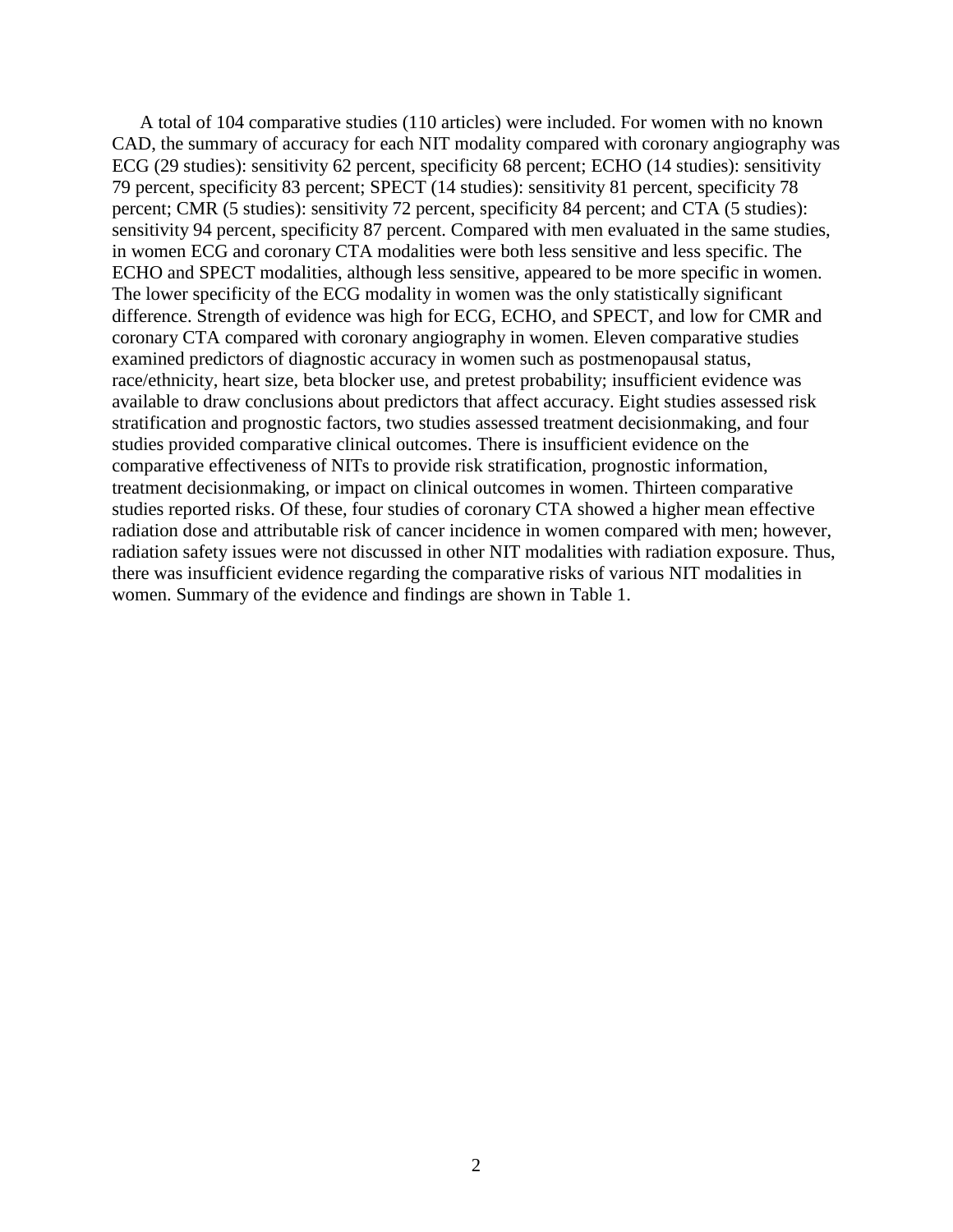#### **Table 1. Summary of key findings**

| <b>Key Question</b>                           | Strength of<br><b>Evidence</b>                                          | <b>Conclusions</b>                                                                                                                                                                                                                                                                                                                                                                                                                                                                                                                                                                                                                                                                                                                                                                                                                                                                                                                                                                                                                                                                                                                                                                                                                                                                                                                                                                                                                                                                                                                                                                                                                                                                                                                                                                                                                                                                                                                                                                                                                                                                                                                                                                                                                                                                                                                                                                                                                                                                                                                                                                                                                                                                                                                                                                                                                                                                                                                                                                                                                                                                                     |
|-----------------------------------------------|-------------------------------------------------------------------------|--------------------------------------------------------------------------------------------------------------------------------------------------------------------------------------------------------------------------------------------------------------------------------------------------------------------------------------------------------------------------------------------------------------------------------------------------------------------------------------------------------------------------------------------------------------------------------------------------------------------------------------------------------------------------------------------------------------------------------------------------------------------------------------------------------------------------------------------------------------------------------------------------------------------------------------------------------------------------------------------------------------------------------------------------------------------------------------------------------------------------------------------------------------------------------------------------------------------------------------------------------------------------------------------------------------------------------------------------------------------------------------------------------------------------------------------------------------------------------------------------------------------------------------------------------------------------------------------------------------------------------------------------------------------------------------------------------------------------------------------------------------------------------------------------------------------------------------------------------------------------------------------------------------------------------------------------------------------------------------------------------------------------------------------------------------------------------------------------------------------------------------------------------------------------------------------------------------------------------------------------------------------------------------------------------------------------------------------------------------------------------------------------------------------------------------------------------------------------------------------------------------------------------------------------------------------------------------------------------------------------------------------------------------------------------------------------------------------------------------------------------------------------------------------------------------------------------------------------------------------------------------------------------------------------------------------------------------------------------------------------------------------------------------------------------------------------------------------------------|
| KQ 1. Diagnostic accuracy of<br>NITs in women | ECG: High<br>ECHO: High<br>SPECT: High<br>CMR: Low<br>Coronary CTA: Low | 94 studies described the diagnostic accuracy of NITs in comparison to another NIT or coronary<br>angiography in women. Of these 94 studies, 78 studies included sufficient data to estimate the<br>sensitivity and specificity of the NIT compared with coronary angiography.<br>Summary from all studies with no known CAD:<br>• 41 studies (13 good quality, 22 fair, 6 poor) of exercise ECG showed a summary sensitivity of<br>62% and specificity of 68%<br>• 22 studies (8 good quality, 13 fair, 1 poor) of exercise/stress ECHO showed a summary<br>sensitivity of 79% and specificity of 83%<br>· 30 studies (10 good quality, 15 fair, 5 poor) of exercise/stress radionuclide perfusion imaging<br>(SPECT, PET) showed a summary sensitivity of 81% and specificity of 78%<br>• 6 studies (5 good quality, 1 fair) of CMR imaging showed a summary sensitivity of 72% and<br>specificity of 84%<br>• 8 studies (4 good quality, 4 fair) of coronary CTA showed a summary sensitivity of 93% and<br>specificity 77%<br>Overall, within a given modality, the summary sensitivities and specificities were similar for both<br>types of populations (unknown CAD and mixed known and no known CAD) and for all studies<br>when compared with good-quality studies. For the newer technologies (i.e., coronary CTA and<br>CMR), more studies in women would be needed to support these findings since the 95% CIs were<br>quite wide.<br>In testing for a statistically significant difference between the diagnostic accuracy of testing<br>modalities in women, our analyses determined that for women with no previously known CAD,<br>there were differences between the performance of the available modalities ( $p < 0.001$ ). The<br>sensitivity of ECHO and SPECT was significantly higher than that of ECG. Specificity of ECG was<br>less than that of CMR (borderline) and of ECHO. In the subset of studies that were good-quality<br>and where there was no known CAD in the included population, our analyses again demonstrated<br>differences between performance of tests ( $p = 0.006$ ) with the specificity of ECG being less than<br>that of CMR and ECHO.<br>Sensitivity analyses exploring mixed populations of women with known and no known CAD<br>showed no statistically significant difference in the sensitivities and specificities from our primary<br>analysis. An analysis exploring the prevalence of CAD across the different NIT modality studies<br>also showed no statistically significant difference. In addition, there were very few studies (1<br>SPECT, 1 ECHO, and 3 ECG) that did not complete a coronary angiography in all patients who<br>underwent the NIT; therefore the results are minimized for verification bias. Finally we found no<br>evidence of publication bias across the different modalities in our 4 populations of interest (studies<br>of women with no known CAD, good quality studies of women with no known CAD, studies of<br>women from mixed populations, and good quality studies of women from mixed populations). |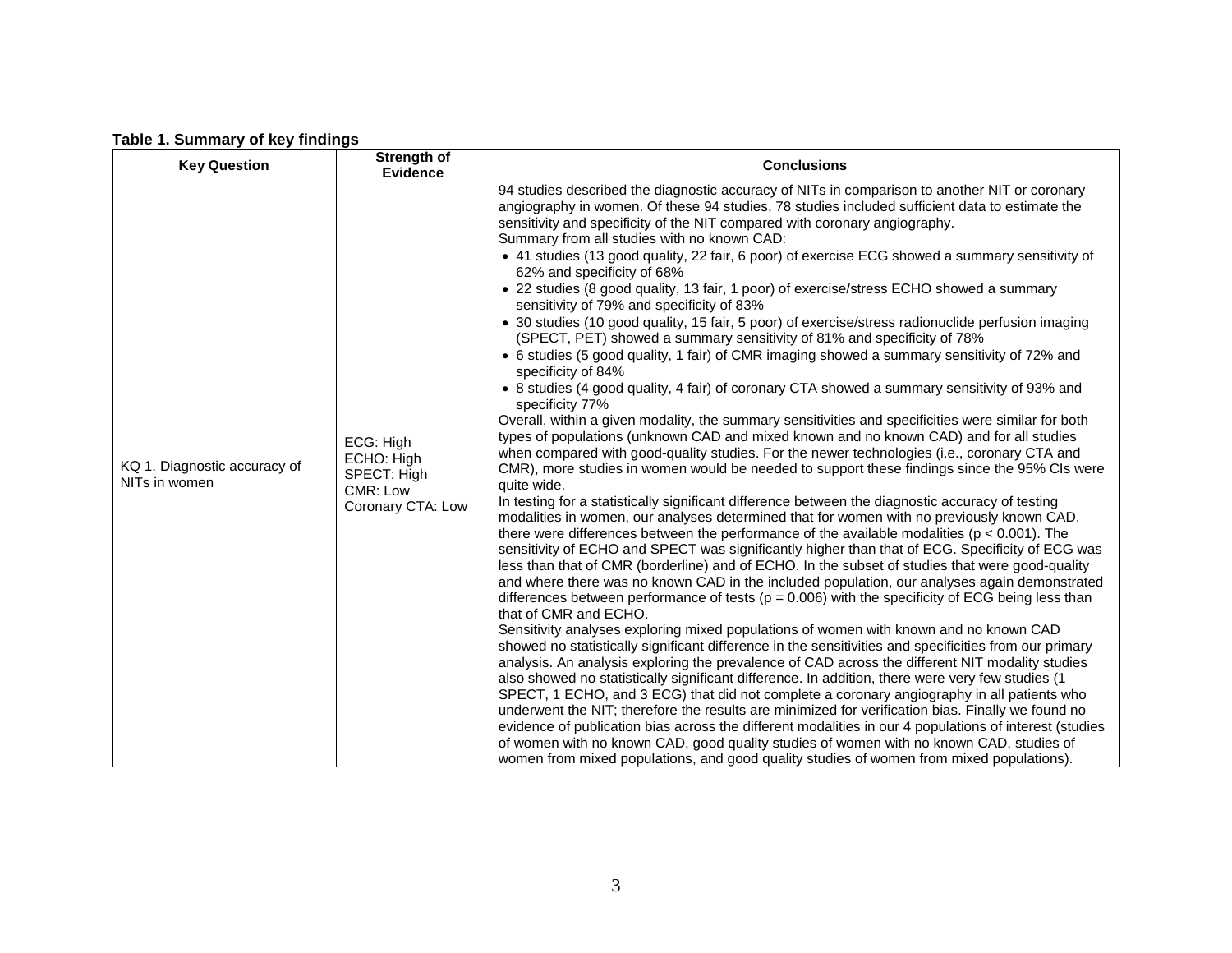#### **Table 1. Summary of key findings (continued)**

| <b>Key Question</b>                                                              | Strength of<br>Evidence | <b>Conclusions</b>                                                                                                                                                                                                                                                                                                                                                                                                                                                                                                                                                                                                                                                                                                                                                                                                                                                                                                                                                                                                                                                                    |
|----------------------------------------------------------------------------------|-------------------------|---------------------------------------------------------------------------------------------------------------------------------------------------------------------------------------------------------------------------------------------------------------------------------------------------------------------------------------------------------------------------------------------------------------------------------------------------------------------------------------------------------------------------------------------------------------------------------------------------------------------------------------------------------------------------------------------------------------------------------------------------------------------------------------------------------------------------------------------------------------------------------------------------------------------------------------------------------------------------------------------------------------------------------------------------------------------------------------|
| KQ 2. Predictors of diagnostic<br>accuracy in women                              | Insufficient            | 11 studies (4 good quality, 5 fair, 2 poor) described diagnostic accuracy, and 9 of these examined<br>predictors of diagnostic accuracy of different NITs in women.<br>Summary:<br>• The predictors assessed included (1) postmenopausal women ages 55 to 64 (1 study), (2)<br>race/ethnicity (2 studies), (3) heart size (4 studies), (4) pretest probability (3 studies), and (5) use<br>of beta blocker medications (1 study).<br>• We identified no studies examining the influence of age alone, functional status, or body size on<br>diagnostic accuracy in women.<br>• In terms of the NIT modality, we found four studies of stress ECHO, six studies of stress ECG, two<br>studies of CMR, and four studies of SPECT that reported these predictors.<br>• Insufficient evidence was available to draw definitive conclusions about predictors given the small<br>number of studies for each predictor and for each modality, as well as the combination of predictor<br>by modality.                                                                                        |
| KQ 3. Improving risk stratification,<br>decisionmaking, and outcomes in<br>women | Insufficient            | 13 studies (3 good quality, 9 fair, 1 poor) reported prognostic, outcome, or decisionmaking data<br>comparing one NIT with another NIT or with coronary angiography in women with symptoms<br>suspicious for CAD.<br>Summary:<br>• We found 8 studies assessing risk stratification and prognostic information, 2 studies assessing<br>decisionmaking for treatment options, and 4 studies that provided comparative clinical outcomes.<br>• There were insufficient data to demonstrate that the use of specific NITs (compared with coronary<br>angiography) routinely provided incremental risk stratification, prognostic information, or other<br>meaningful information to improve decisionmaking and improve patient outcomes.<br>• Most findings reported in the literature would require significant confirmation and replication in<br>larger studies with women.                                                                                                                                                                                                           |
| KQ 4. Safety concerns                                                            | Insufficient            | 13 studies (9 good quality, 4 fair) reported data pertinent to safety concerns or risks associated with<br>the use of NITs to diagnose CAD in women with symptoms suspicious for CAD.<br>Summary:<br>• Safety data were reported on the following modalities: (1) stress ECG (4 studies), (2) ECHO (6<br>studies), (3) SPECT (3 studies), (4) CMR (2 studies), and (5) coronary CTA (4 studies).<br>• Data specific to women on access site complications, contrast agent-induced nephropathy,<br>nephrogenic systemic fibrosis, or anaphylaxis associated with NITs were not reported in any of the<br>studies included in this report.<br>• Other than higher mean effective radiation doses for coronary CTA studies for women compared<br>with men (from 3 out of 4 studies reporting radiation exposure levels), the extant literature does<br>not provide sufficient evidence to conclude whether safety concerns, risks, or radiation exposure<br>associated with different NITs to diagnose CAD in patients with suspected CAD differ significantly<br>between women and men. |

CAD = coronary artery disease; CI = confidence interval; CMR = cardiac magnetic resonance; CTA = computed tomography angiography; ECG = exercise/stress electrocardiogram; ECHO = echocardiogram; KQ = Key Question; NIT = noninvasive technology; PET = positron emission tomography; SPECT = single-proton emission computed tomography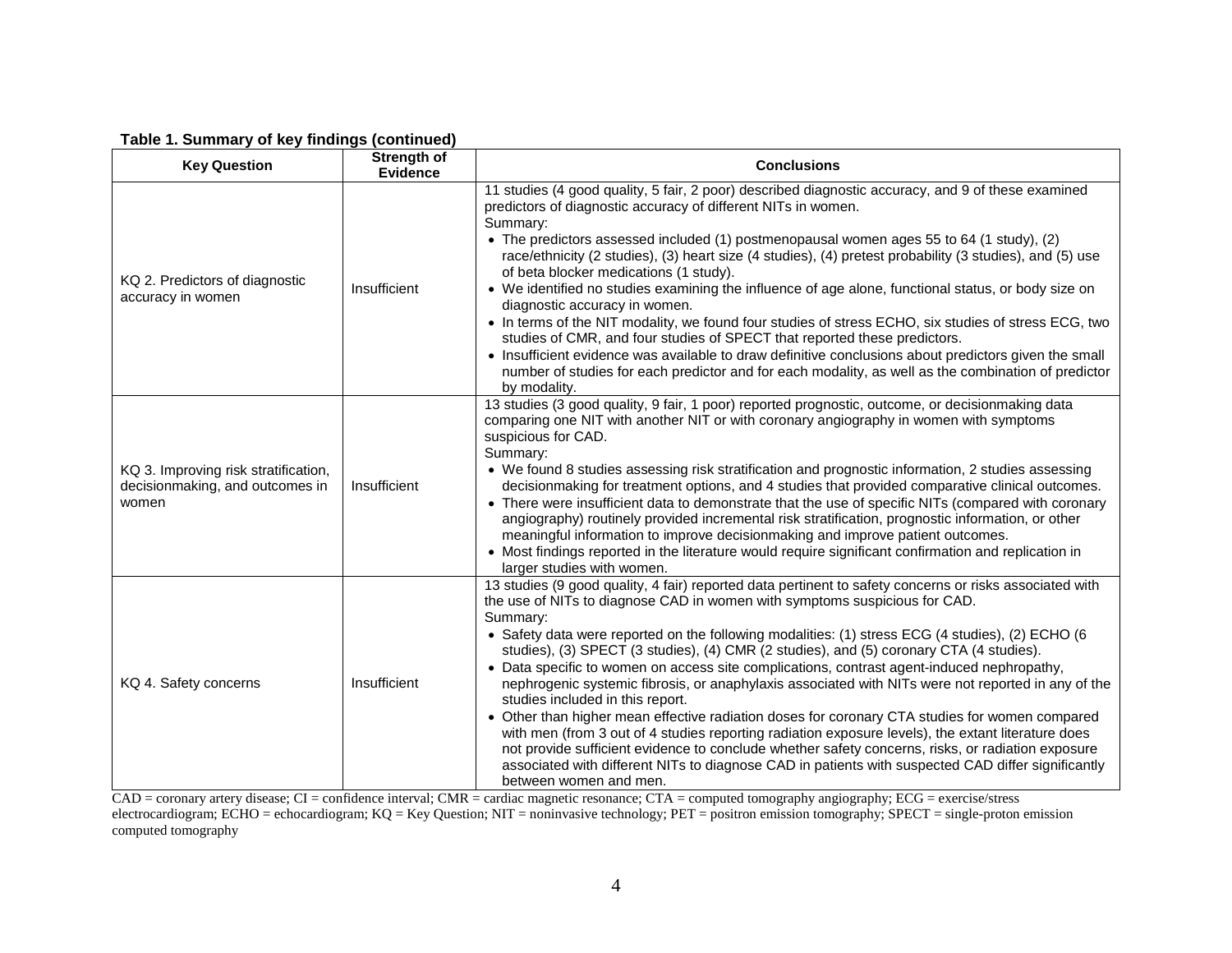The weaknesses and shortcomings of the evidence base identified during the review confirmed that more research is needed. AHRQ supports our Evidence-based Practice Center (EPC) to work with various stakeholders to identify and prioritize the future research that is most needed by decisionmakers. Given the clinical and economic importance of noninvasive testing for CAD in women, the ongoing investment in NIT research, and the remaining areas of uncertainty, we sought to create a prioritized research agenda that would represent the interests of diverse stakeholders and allow the remaining areas of uncertainty to be addressed. This report is a summary of that process and our findings.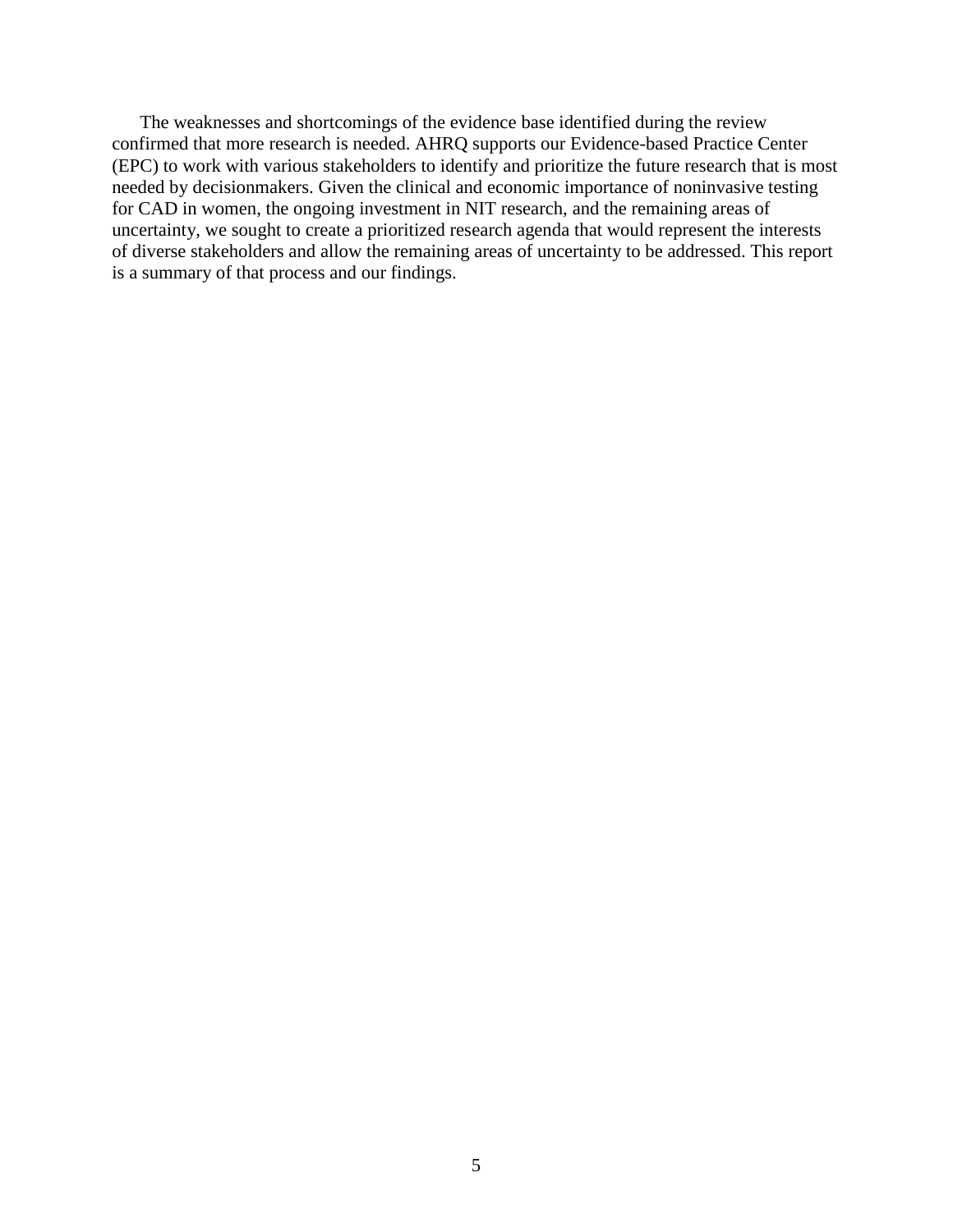# **Methods**

## **Overview**

Our approach to identifying evidence gaps, prioritizing future research, and developing recommendations for stakeholders is outlined in the following steps. Further detail is provided below.

- 1. Develop an analytic framework from the original CER in order to understand the clinical and policy context of the review and its initial list of Future Research Needs.
- 2. Create an initial list of evidence gaps based on the CER organized according to the population, interventions, comparators, and outcomes (PICO) framework.<sup>3</sup>
- 3. Form a stakeholder group representing appropriate clinician, policymaker, and patient perspectives.
- 4. Expand the list of evidence gaps based on stakeholder input.
- 5. Perform an updated review of published literature since the last CER (search last updated in September 2011) and a horizon scan for recently published and ongoing studies that may address the evidence gaps, but which are not included in the current CER.
- 6. Solicit stakeholder prioritization of the identified research gaps based on the updated literature review.
- 7. Determine the most appropriate study designs for the highest priority research areas.<sup>4</sup>

# **Analytic Framework**

Figure 1 depicts the Key Questions within the context of the population, interventions, comparators of interest, outcomes, timing, and settings (PICOTS). In general, the figure shows that the CER considered the accuracy of one noninvasive diagnostic test (NIT) versus another or versus coronary angiography for diagnosing obstructive and nonobstructive coronary artery disease (CAD) in women with symptoms suspicious for CAD (KQ 1); various possible predictors of diagnostic accuracy (including age, race/ethnicity, body size, heart size, menopausal status, functional status, and stress modality) of the different NITs in this context (KQ 2); whether the use of NITs improves prognostic information, risk stratification, treatment offered, and clinical outcomes (including myocardial infarction, unstable angina, hospitalization, death, revascularization, angina relief, and quality of life in the population of interest) (KQ 3); and whether there are significant safety concerns or risks (including radiation exposure, access site complications, contrast agent-induced nephropathy, nephrogenic systemic fibrosis, anaphylaxis, and arrhythmias) associated with the use of NITs in this context (KQ 4).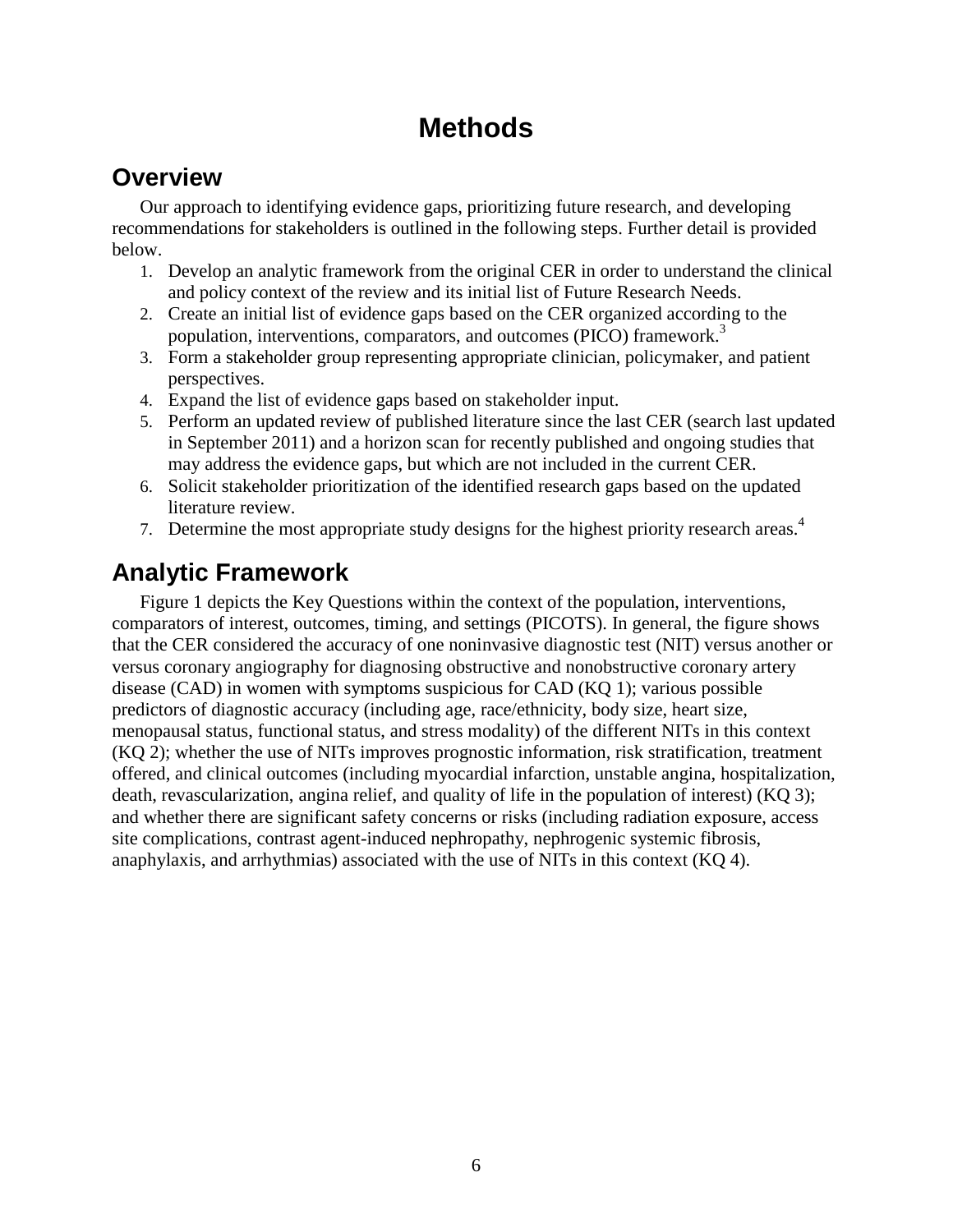

**Figure 1. Analytic framework**

 $CAD = \text{coronary artery disease}; KQ = Key Question; NSF = \text{nephrogenic systemic fibrosis}$ Note: #1 to #10 represent the evidence gaps outlined in Table 2.

## **Initial List of Research Needs**

Results from the 2012 report suggest several evidence gaps for future research. These possibilities are neither exhaustive nor prioritized. The initial list generated by the study authors is provided in Table 2, organized according to the PICO format, with the addition of implementation gaps and methods for evidence synthesis.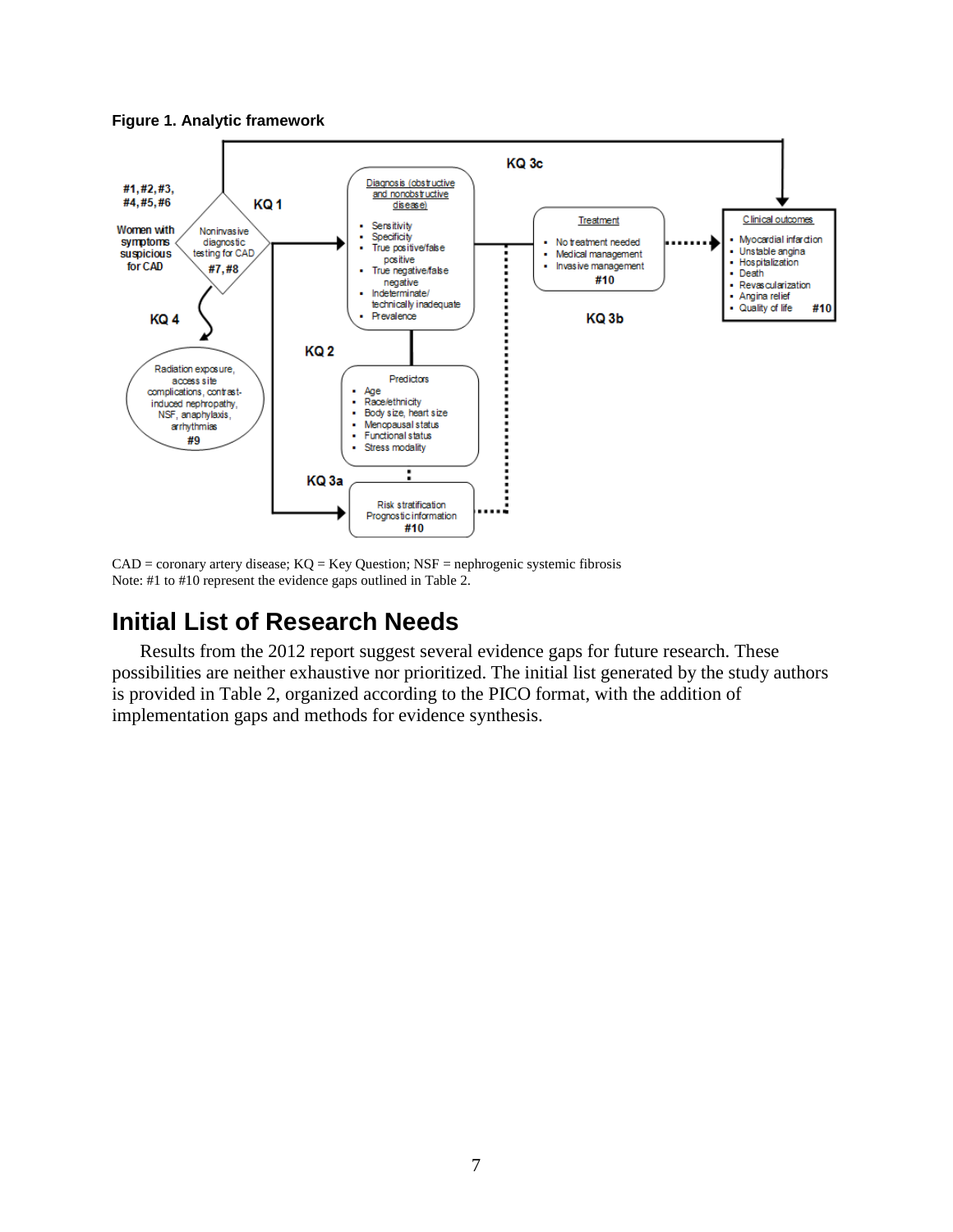| <b>PICO Element</b>         | <b>Evidence Gaps</b>                                                                                                                                                                                                                                                                                 |
|-----------------------------|------------------------------------------------------------------------------------------------------------------------------------------------------------------------------------------------------------------------------------------------------------------------------------------------------|
|                             | 1. Does the comparative accuracy of NITs in women vary based on the<br>pretest probability of CAD of the women undergoing the test? How does<br>the pretest probability of CAD impact the findings on clinical<br>decisionmaking?<br>2. Does the comparative accuracy of NITs in women vary based on |
| Population                  | differing symptomology and timing at presentation?<br>3. Does the comparative accuracy of NITs in women vary based on<br>racial/ethnicity differences?                                                                                                                                               |
|                             | 4. Does the comparative accuracy of NITs in women vary based on patient<br>risk profiles?                                                                                                                                                                                                            |
|                             | 5. Does the comparative accuracy of NITs in women vary based on<br>different settings (outpatient, inpatient, emergency room)?<br>6. Does the comparative accuracy of NITs in women vary based on age?                                                                                               |
|                             | 7. What is the comparative safety and accuracy of functional vs. anatomic<br>NIT modalities?                                                                                                                                                                                                         |
| Intervention and comparator | 8. What is the comparative safety and accuracy of functional NIT testing<br>strategies with and without imaging?                                                                                                                                                                                     |
|                             | 9. What are the potential harms of NITs?                                                                                                                                                                                                                                                             |
| lOutcome                    | 10. What is the impact of NIT modalities on outcomes beyond diagnostic<br>accuracy (risk stratification, prognostic information, treatment decisions,<br>and clinical outcomes)?                                                                                                                     |

#### **Table 2. Initial list of evidence gaps**

 $CAD = \text{coronary artery disease}; NIT = \text{noninvasive technology}$ 

## **Creation of Stakeholder Group**

We selected stakeholders to include researchers involved in some of the primary randomized controlled trials (RCTs) included in the CER, other clinical experts and researchers in the content area, representatives from Federal and nongovernmental funding agencies, representatives from relevant professional societies, health care decisionmakers and policymakers, and representatives from related consumer and patient advocacy groups (Table 3). Within each group, we sought to identify an individual who was either familiar with the clinical area and its current uncertainties, or who brought a specific methodological area of expertise to the workgroup.

| Organization                                     | <b>Purpose/Role</b>                                                                                                                                                                                                                                                                                                                                                                        |
|--------------------------------------------------|--------------------------------------------------------------------------------------------------------------------------------------------------------------------------------------------------------------------------------------------------------------------------------------------------------------------------------------------------------------------------------------------|
| National Heart, Lung, and Blood<br>Institute     | The National Heart, Lung, and Blood Institute is one of the main funders of<br>potential future studies of the comparative safety and effectiveness of NITs in<br>patients with suspected CAD. It was important to include their perspective in the<br>prioritization of evidence gaps.                                                                                                    |
| American College of Physicians                   | The American College of Physicians is the largest group representing internal<br>medicine and its subspecialties. A large portion of the care of patients with CAD is<br>managed by generalists or medicine subspecialists in the office setting and the<br>American College of Physicians represents this broad group of stakeholders.                                                    |
| American College of Cardiology                   | The American College of Cardiology comprises 39,000 cardiovascular specialists,<br>and is a leader in the formulation of health policy, standards, and guidelines for<br>cardiovascular research.                                                                                                                                                                                          |
| American Heart Association                       | The American Heart Association funds clinical, outcome, and health services<br>research on cardiovascular disease and stroke. They are also a leading advocacy<br>group for advancing science and improving the quality of cardiovascular care.                                                                                                                                            |
| Society of Cardiovascular<br>Computed Tomography | The Society of Cardiovascular Computed Tomography is an international society<br>that addresses all issues pertaining to the field of cardiovascular computed<br>tomography, and develops standards, guidelines, and recommendations for the<br>clinical use of cardiovascular CT. As one of the technologies considered in this<br>report, an expert opinion in this field is invaluable. |

**Table 3. Stakeholder organizations and roles**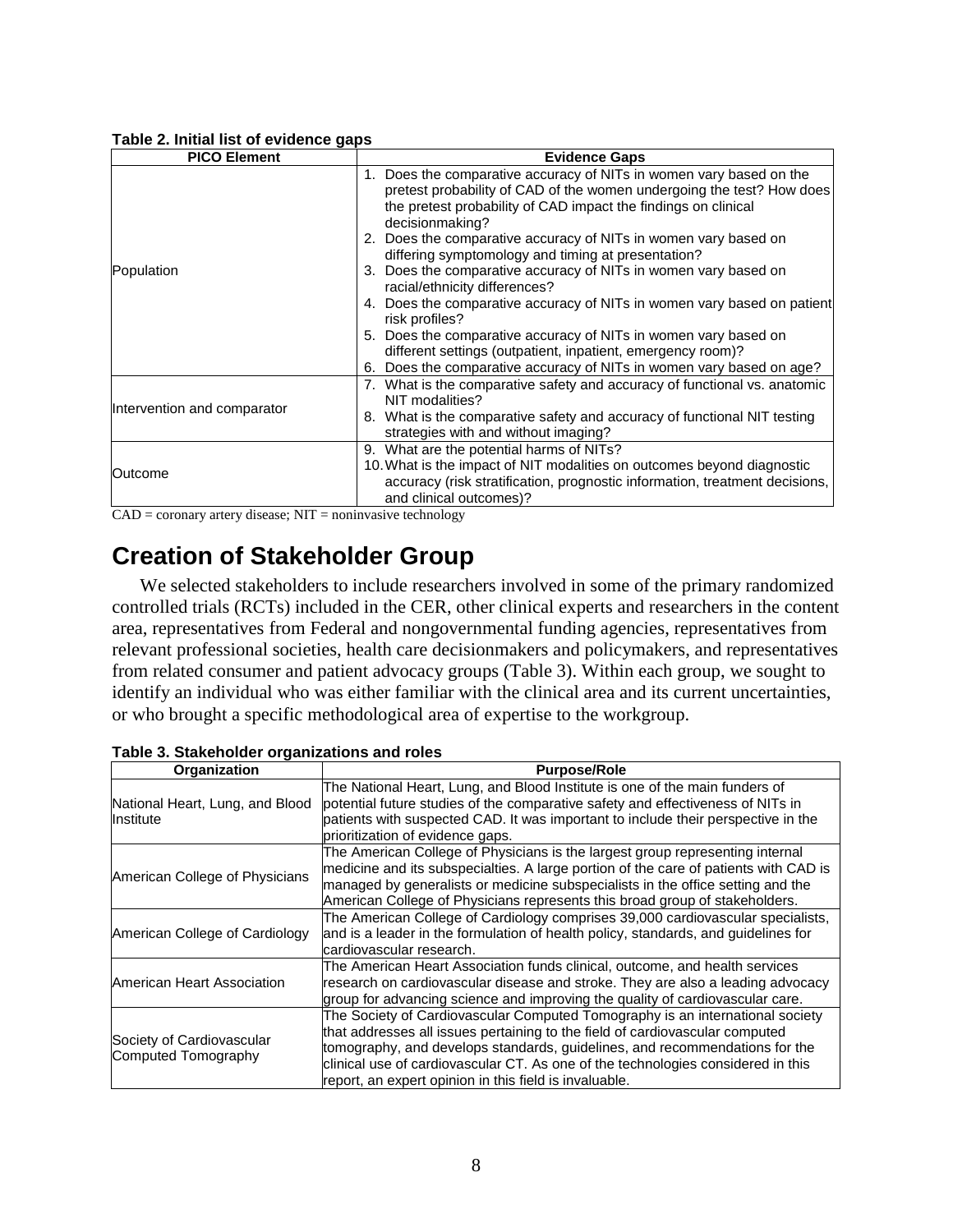| Organization                                        | <b>Purpose/Role</b>                                                                                                                                                                                                                                                                                                                                                                                                      |
|-----------------------------------------------------|--------------------------------------------------------------------------------------------------------------------------------------------------------------------------------------------------------------------------------------------------------------------------------------------------------------------------------------------------------------------------------------------------------------------------|
| Society for Cardiovascular                          | The Society for Cardiovascular Magnetic Resonance is an international society that<br>provides CMR education, training, standards development, and accreditation.                                                                                                                                                                                                                                                        |
| Magnetic Resonance                                  | Experts in this field were needed for the CMR testing considered in this report.                                                                                                                                                                                                                                                                                                                                         |
| American Society of                                 | The American Society of Echocardiography develops guidelines and standards for                                                                                                                                                                                                                                                                                                                                           |
| Echocardiography                                    | cardiac ultrasound, one of the noninvasive test modalities considered in this report.                                                                                                                                                                                                                                                                                                                                    |
| American College of Radiology                       | The American College of Radiology is committed to making imaging safe, effective<br>and accessible to those who need it. The organization is comprised of radiologists,<br>nuclear medicine physicians, and others; has a strong advocacy component; and<br>provides continuing education for radiology.                                                                                                                 |
| Office of Research on Women's<br>Health             | The Office of Research on Women's Health establishes the NIH research agenda<br>for women's health, co-funds research projects in partnership with NIH Institutes<br>and Centers, and ensures that the NIH policy to include women and minorities in<br>clinical research is followed. It is important to include their perspective in the<br>prioritization of evidence gaps.                                           |
| Payor                                               | We sought a representative from a private payor in the health insurance industry.<br>Although these payors are not likely to be funders of future research projects, they<br>will be eventual payors of the treatments recommended by the future research<br>studies; and, therefore, their perspective on the types of studies needed to change<br>their coverage decisions is helpful.                                 |
| <b>Patient Advocate</b>                             | We identified a patient advocate to represent the research priorities and issues<br>from the patient's perspective. This person was oriented to the topic and relevant<br>issues in advance of the discussion so he/she would be an active participant.                                                                                                                                                                  |
| Centers for Medicare and<br>Medicaid Services (CMS) | We sought a representative from the Centers for Medicare and Medicaid Services.<br>Although the Centers for Medicare and Medicaid Services is not likely to be a<br>funder of future research projects, they will be eventual payors of the treatments<br>recommended by the future research studies; and, therefore, their perspective on<br>the types of studies needed to change their coverage decisions is helpful. |

**Table 3. Stakeholder organizations and roles (continued)**

CAD = coronary artery disease; CMR = cardiovascular magnetic resonance; CT = computed tomography; NIH = National Institutes of Health; NIT= noninvasive technology

We were able to recruit representatives from each of these twelve groups. A total of 11 (many representing several of the above perspectives) stakeholders were included in our final panel.

Stakeholder input was solicited and received through Web-based survey techniques, email, and group discussions via teleconference. Group discussions were moderated by the Evidencebased Practice Center (EPC) investigators to avoid domination of the discussion by any particular group and to ensure that all participants had an equal opportunity to ask questions and express their views. The AHRQ Task Order Officer was a participant in all group teleconferences and was included on all electronic communication with the stakeholder group.

Each potential stakeholder completed a statement of disclosure, was screened for apparent conflicts of interest, and approved by AHRQ prior to the first stakeholder call. Efforts were made to assemble a balanced group of individuals representing a wide range of perspectives.

## **Expansion of Research Gaps**

 We used the research priorities identified in the CER and input from the stakeholder workgroup during the first call to ultimately expand the list of research priorities to include 19 potential evidence gaps (Table 4).

While many of these research areas were within the scope of the initial review, several raised by the stakeholder group were outside the scope of this review. These areas may represent important gaps in the knowledge base; however, we are less confident about the current state of the evidence since they were not included in the original report. These "out-of-scope" topics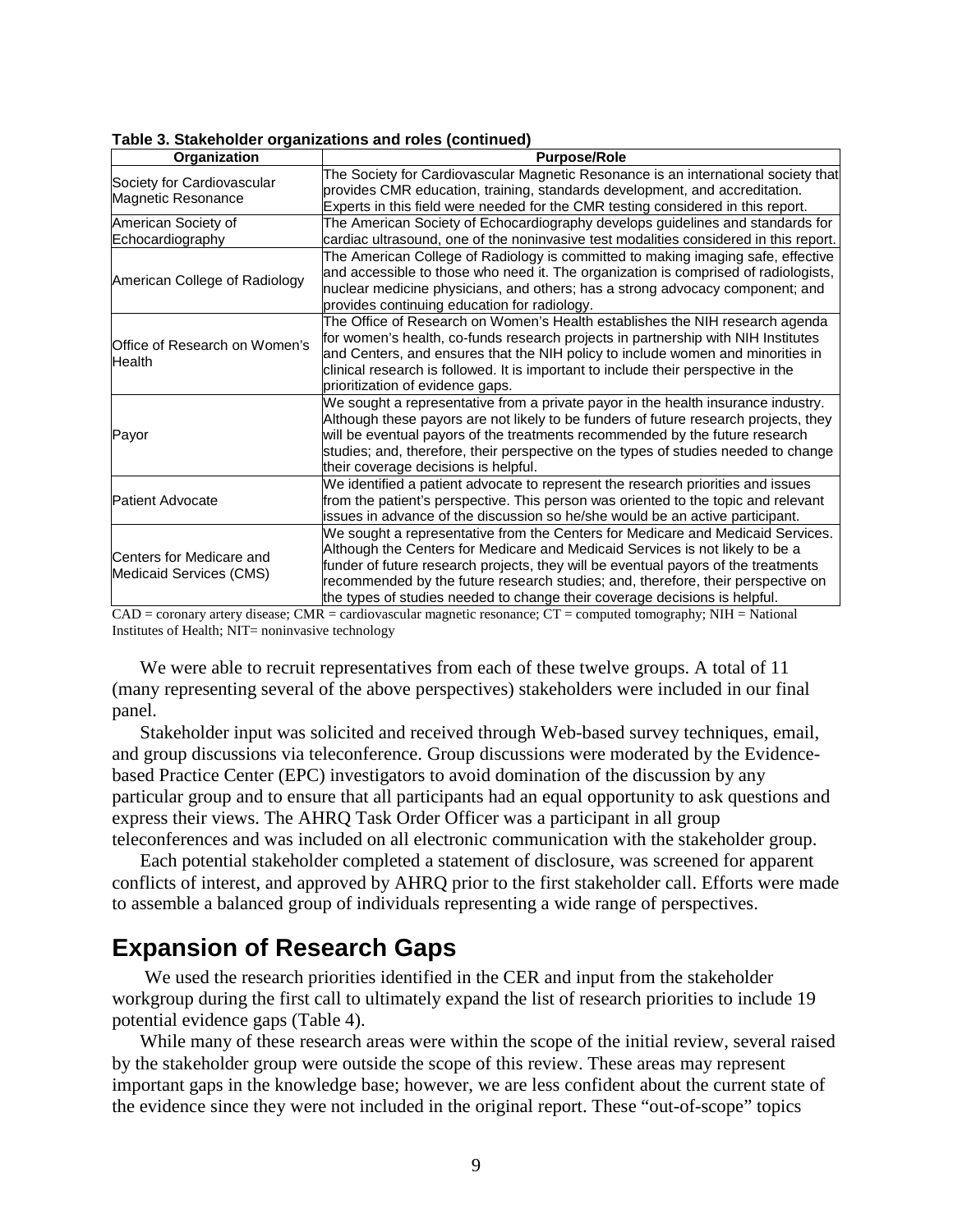were included in our list, but were specifically noted so that the stakeholders were aware that these areas had not undergone the same level of systematic review and we, therefore, could not provide the same level of detail on the state of current evidence.

We have organized these gaps according to the PICO format and listed them in the table below. The areas determined to be out of scope from the original review are italicized in Table 4.

| Table 4. Potential Future Research Needs based on the Comparative Effectiveness Review and |  |
|--------------------------------------------------------------------------------------------|--|
| stakeholder input                                                                          |  |

| <b>PICO Element</b>         | <b>Potential Future Research Need</b>                                                                                                                                                                                          |
|-----------------------------|--------------------------------------------------------------------------------------------------------------------------------------------------------------------------------------------------------------------------------|
|                             | 1. Does the comparative accuracy of NITs in women vary based on the pretest<br>probability of CAD of the women undergoing the test? How does the pretest<br>probability of CAD impact the findings on clinical decisionmaking? |
|                             | 2. Does the comparative accuracy of NITs in women vary based on differing<br>symptomology and timing at presentation?                                                                                                          |
|                             | 3. Does the comparative accuracy of NITs in women vary based on racial/ethnicity<br>differences?                                                                                                                               |
| Population                  | 4. Does the comparative accuracy of NITs in women vary based on patient risk<br>profiles?                                                                                                                                      |
|                             | 5. Does the comparative accuracy of NITs in women vary based on different<br>settings (outpatient, inpatient, emergency room)?*                                                                                                |
|                             | 6. Does the comparative accuracy of NITs in women vary based on age?<br>7. Does the comparative accuracy of NITs in women vary based on: body size,<br>heart size, menopausal status, functional status, stress modality?      |
|                             | 8. What is the comparative safety and accuracy of functional vs. anatomic NIT<br>modalities?                                                                                                                                   |
| Intervention and comparator | 9. What is the comparative safety and accuracy of functional NIT testing strategies<br>with and without imaging?                                                                                                               |
|                             | 10. Is there a sequential order in which NITs should be used for evaluating CAD (i.e.,<br>multiple testing or layered-testing strategies)?*                                                                                    |
|                             | 11. What are the potential harms of NITs?<br>12. What is the impact of NIT modalities on outcomes beyond diagnostic accuracy<br>(risk stratification, prognostic information, treatment decisions, and clinical<br>outcomes)?  |
|                             | 13. What is the comparative effect of NIT modalities on utilization, further testing,<br>and impact on cost?*                                                                                                                  |
| Outcome                     | 14. Are women getting the same diagnostic testing as men? Are men over-tested<br>and/or women under-tested?*                                                                                                                   |
|                             | 15. What is the comparative accuracy in real world settings? (most of the studies<br>were single center, best-quality/high expertise centers)                                                                                  |
|                             | 16. How does patient preference of testing factor into decisionmaking?*<br>17. What is the value of performing a specific NIT test for the diagnosis of CAD in<br>women, compared with no testing?*                            |
|                             | 18. Does clinician preference, availability, or setting (outpatient vs. chest pain unit of<br>an emergency department) impact NIT use?*                                                                                        |
| Implementation gaps         | 19. How would a better understanding of provider diagnostic ordering patterns and<br>understanding of appropriate use guidelines to support evidence-based<br>decisionmaking impact the use of NITs?*                          |

 $CAD =$  coronary artery disease;  $NIT =$  noninvasive technology

\*Out-of-scope research topics are in italics.

## **Review of Current Literature**

We performed three database searches to identify ongoing and recently published studies relevant to the identified evidence gaps. These searches included the following:

1. A search of ClinicalTrials.gov for ongoing studies. This search included the key words "noninvasive" and "coronary artery disease" and NOT "Male" and was limited to open studies received from 12/2010 to 3/2012.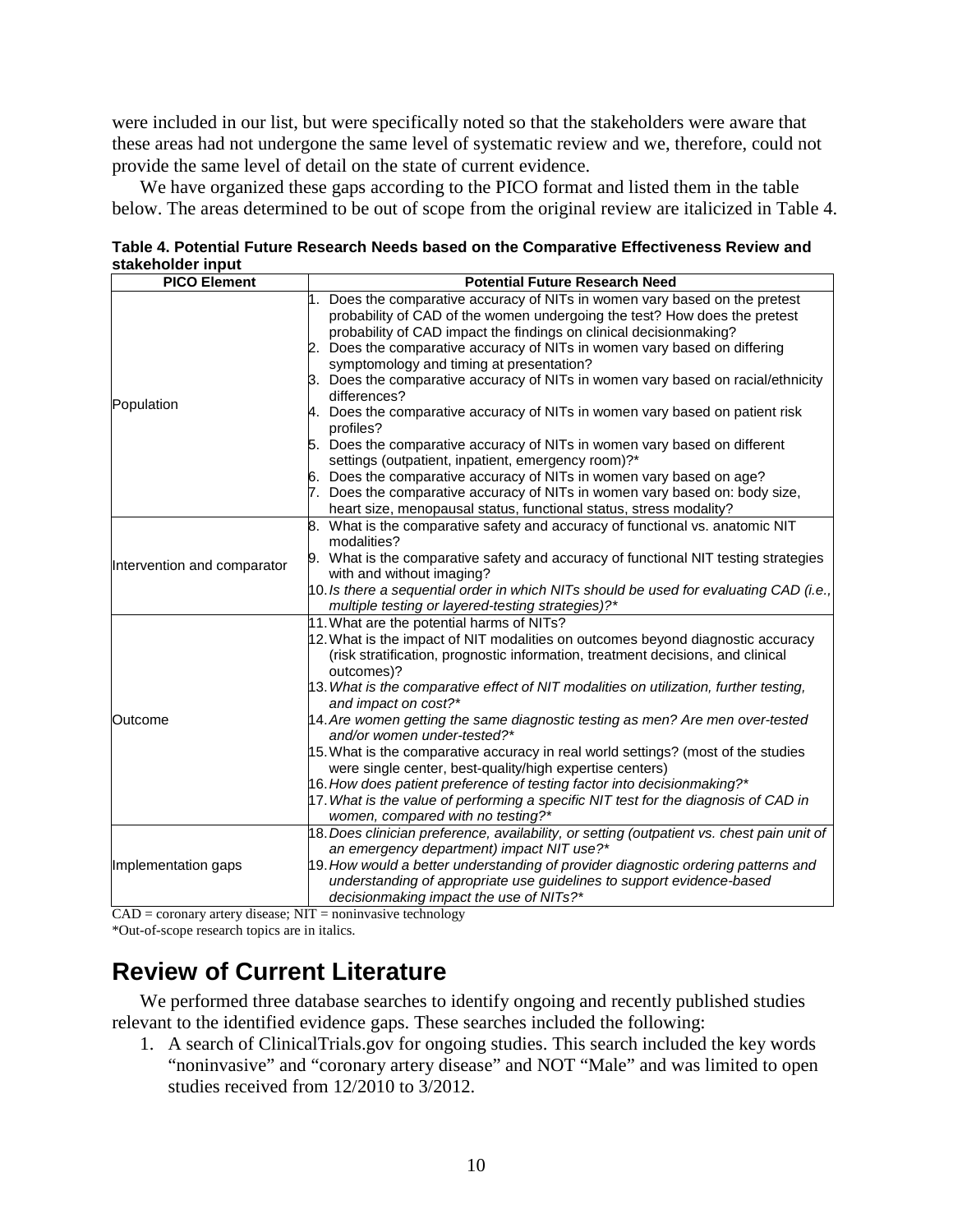- 2. An update of the PubMed<sup>®</sup>, Embase, Cochrane Central Registry of Controlled Trials and Cochrane Database of Systematic Reviews searches used in the original CER to identify relevant literature published since the last search date (9/12/2011).
- 3. A search of PubMed for relevant systematic reviews and meta-analyses included in our original search and in the update which might address the out of scope evidence gaps. The exact search strategies used are provided in Appendix A.

Search results were reviewed for applicability to the identified research gaps listed in Table 4. We included articles from each search if they met the following criteria: (1) presents original data or secondary analysis of data from an RCT, prospective or retrospective observational study, or registry (2) includes data for an NIT of interest (ECG, ECHO, SPECT/PET, CMR, or CTA); (3) population includes women with chest pain syndrome; results are reported separately for symptomatic group; (4) population includes women not known to have CAD; (5) includes comparison of an NIT to another NIT, or of an NIT to diagnostic cardiac catheterization; (6) data for women are reported as a subgroup; and (7) included outcomes that could be categorized according to our identified list of research priorities. The goal for this literature search was to provide the stakeholders an idea of which research areas had recent or ongoing literature to address these gaps. Since we did not intend to synthesize this data with the existing report, these articles did not undergo full article abstraction or reconciliation of differences between article reviewers. We did however review the full-text of the relevant articles as the reporting of genderspecific outcomes was often not clear at the abstract level.

The search of each database yielded the following list of articles: ClinicalTrials.gov:

- 21 active protocols submitted since 12/2010
- 5 included as potentially relevant based on screening
- 3 RCTs, 1 observational study, 1 nonrandomized intervention trial
- Sample size: 210 to 1,350 patients

Updated PubMed search and search of systematic reviews on out of scope topics>

- 520 articles found in original search
- 112 included as potentially relevant based on abstract screening
- 8 included as relevant based on full-text screening

Based on these searches, we created a list of articles and clinical trials pertaining to the 19 identified evidence gaps. This document was provided to the stakeholders prior to their final prioritization and is reproduced in Appendix B.

# **Research Prioritization**

## **Process Used**

The stakeholders were provided with the AHRQ Effective Health Care Program's prioritization criteria for Future Research Needs and were instructed to use these criteria (potential value [for significant health impact] for addressing the evidence gaps of knowledge, translation, and implementation, and probability of success) as the basis for their decisions regarding research prioritization.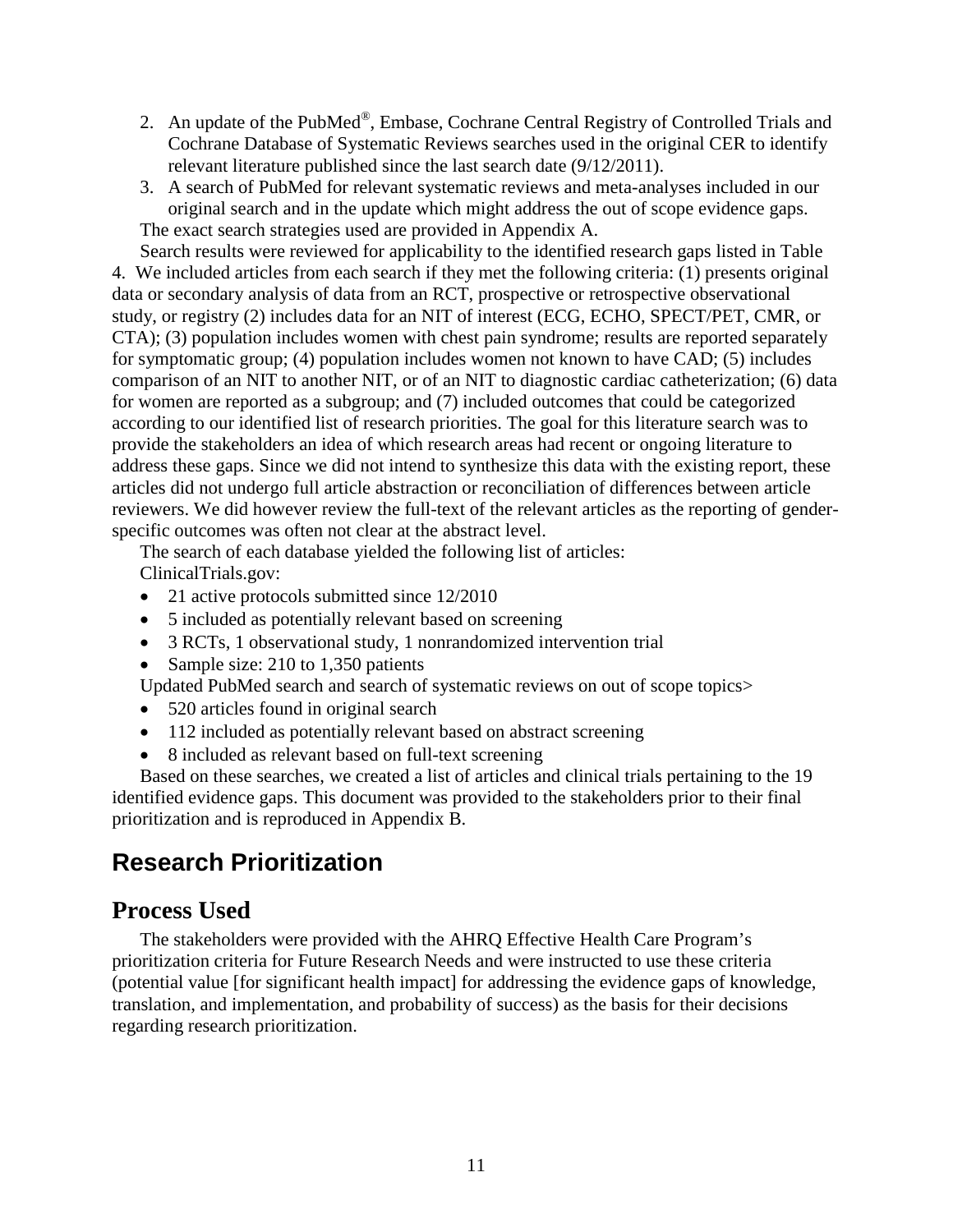## **Potential Value Criteria**

- Potential for new knowledge: (research would not be redundant; question not sufficiently researched, including completed and in-process research; utility of available evidence limited by changes in practice, e.g., disease detection or evolution in technology)
- Potential for significant health impact on the current and future health status of people with respect to burden of the disease and health outcomes: mortality, morbidity, and quality of life
- Potential to reduce important inappropriate (or unexplained) variation in clinical practices known to relate to quality of care; potential to resolve controversy or dilemmas in what constitutes appropriate health care; potential to improve decisionmaking for patient or provider by decreasing uncertainty
- Potential for significant (nontrivial) economic impact related to the costs of health service: to reduce unnecessary or excessive costs; to reduce high costs due to high volume use; to reduce high costs due to high unit cost or aggregate cost. Costs may impact consumers, patients, health care systems, or payers.
- Potential risk from inaction: unintended harms from lack of prioritization of proposed research; opportunity cost of inaction
- Addresses inequities and vulnerable and diverse populations (including issues for patient subgroups); potential to reduce health inequities
- Potential to allow assessment of ethical, legal, and social issues pertaining to the condition

## **Probability of Success Criteria**

### **Feasibility**

- Feasibility of proposed study duration
- Feasibility of proposed study costs; are costs of study reasonable, given overall resource constraints?

## **Likelihood**

- Likelihood that the study would fill an identified evidence gap
- Likelihood that the study would fill an implementation gap (likely to improve translation of research findings or existing recommendations into clinical practice or identify improved strategies for research translation)
- Likelihood that the study question would be answered by a study with a low risk of bias
- Likelihood that the needed result could be produced in a timely manner (efficiency)
- Likelihood that study would provide evidence about both health benefits and potential harms
- Likelihood of change (proposed topic exists within a clinical, consumer, or policymaking context that is likely amenable to evidence-based change)

### **Capacity**

- Sufficient research capability and capacity so that the issue can be addressed with confidence
- Utilizes existing resources or builds desired research capacity or decisional support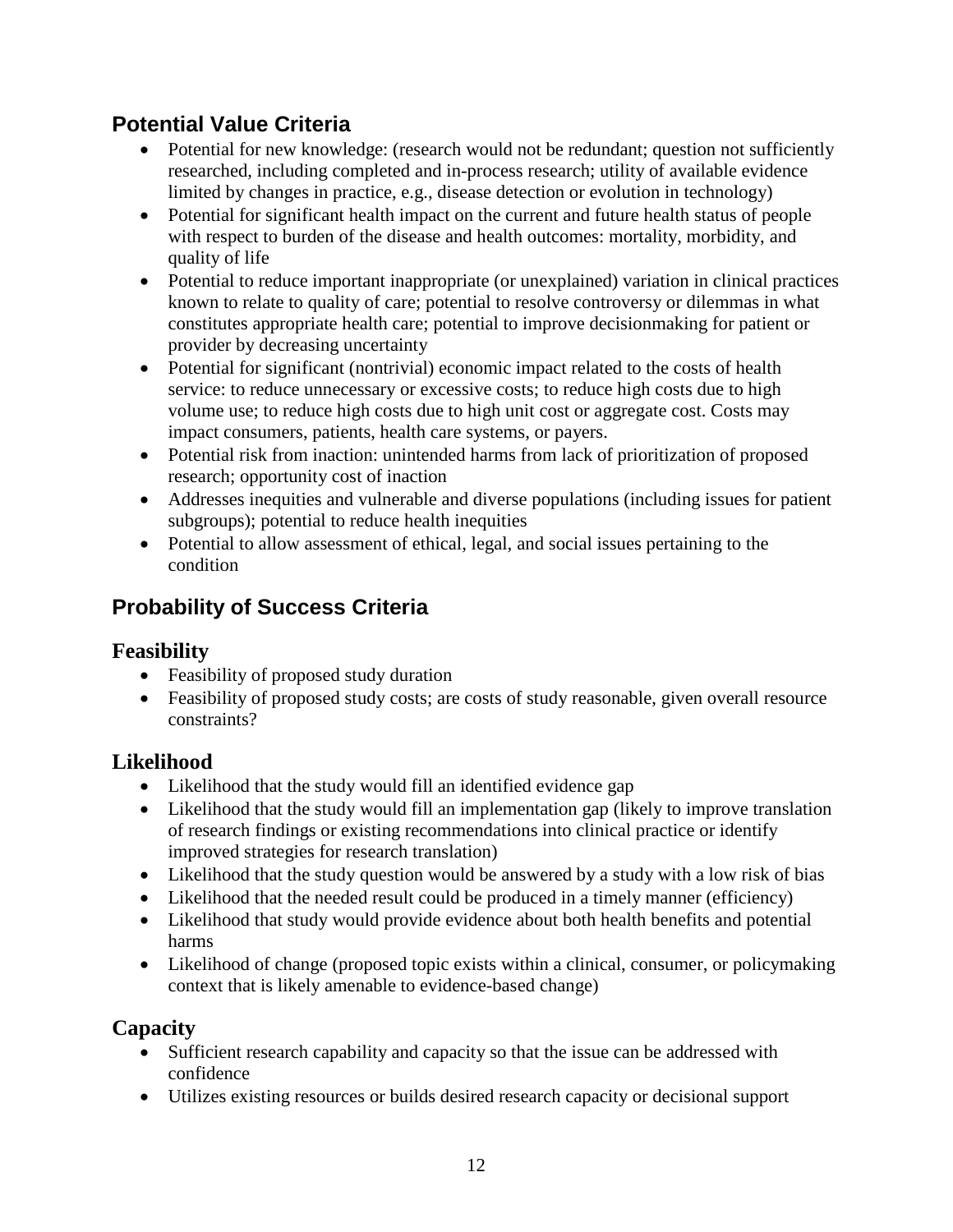• Effectively utilizes existing research and knowledge by considering where there is other research planned or in progress that will answer the research question (nonduplicative)

Participants in our stakeholder group participated in two conference calls, each of which was followed by an online prioritization exercise. The first call (March 2012) was used to introduce the stakeholder group to the project's objective and to describe the key clinical questions, the original CER report and its findings, and the proposed methods for the prioritization process. During this meeting, the identified research priorities were introduced to the stakeholders, and the group was invited to share feedback regarding additional research priorities. Following this conference call (March 2012), the stakeholders were invited to perform an initial online ranking of the identified research priorities (including the additional priorities identified by the stakeholder team). This ranking utilized a forced-ranking prioritization method, whereby participants were given 7 votes, which could be allocated to any of the 19 research priorities, with a maximum of 3 votes per item.

Stakeholders then participated in a second conference call (April 2012), during which the Duke EPC team shared the search results for relevant ongoing and recently published studies, as well as the stakeholders' initial ranking of research priorities results. During this conference call, the majority of the time was dedicated to discussing prioritization. Following this second call, a final online ranking exercise was distributed to the stakeholder group. This exercise utilized the same prioritization method as the first ranking exercise, and produced the final ranked list of research priorities. Research needs were ranked into tiers; only those in the top tier moved on to the final stage of study design development.

## **Research Question Development and Research Design Considerations**

For the top-tier Future Research Needs, we considered advantages and disadvantages of various potential study designs. We adapted a conceptual framework for recommending study designs based on our prior report "Future Research Needs for Angiotensin Converting Enzyme Inhibitors or Angiotensin II Receptor Blockers Added to Standard Medical Therapy for Treating Stable Ischemic Heart Disease."<sup>5</sup> Our overall approach to recommending study designs for addressing specific evidence gaps was to emphasize the study design with the least risk of bias, but the greatest likelihood of completion. For areas outside of the original CER scope, we suggested specific study designs that may be appropriate, while remaining cognizant that without a comprehensive systematic review, one cannot determine with certainty the degree to which those evidence gaps have already been addressed. A thorough systematic review may be the most appropriate initial step before further original research is undertaken for the priorities out of scope from the CER. The figure depicting this framework and a discussion of different designs is included in Appendix C.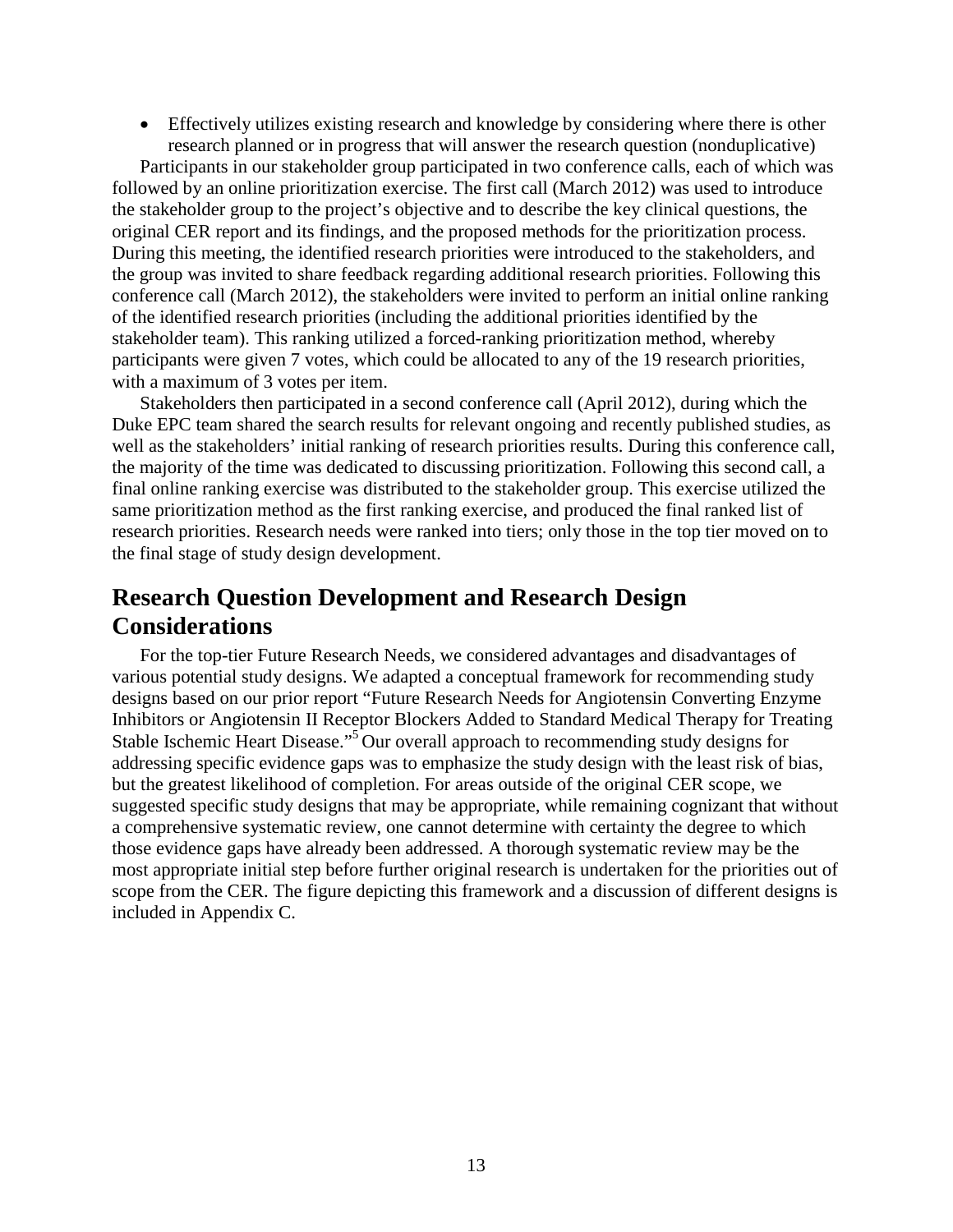# **Results**

Based on the 2012 CER and our discussion with stakeholders, we identified the 19 potential research areas listed in Table 4. Not all areas were considered within the scope of the 2012 CER; these out-of-scope areas are highlighted in italics. Since these areas were out of scope for the original review, it is unclear whether large evidence gaps exist for these areas; however, they were identified and deemed potentially important by the stakeholder panel. With regard to the final stakeholder ranking, all 11 stakeholders participated and ranked the research priorities. The final ranking is listed below in Table 5 and is divided into a top, middle, and lower tier, based on the overall score.

**Table 5. Final ranking of Future Research Needs for noninvasive technologies for the diagnosis of CAD in women**

| Tier               | Question                                                                                                                                                                                                                    | <b>Score</b>   |
|--------------------|-----------------------------------------------------------------------------------------------------------------------------------------------------------------------------------------------------------------------------|----------------|
|                    | What is the impact of NIT modalities on outcomes beyond diagnostic accuracy (risk<br>stratification, prognostic information, treatment decisions, and clinical outcomes)?                                                   | 14             |
|                    | Are women getting the same diagnostic testing as men? Are men over-tested and/or women<br>under-tested?*                                                                                                                    | 10             |
|                    | What is the comparative accuracy in real world settings? (most of the studies were single<br>center, best-quality/high expertise centers)                                                                                   | 8              |
| <b>Top Tier</b>    | Does the comparative accuracy of NITs in women vary based on the pretest probability of<br>CAD of the women undergoing the test? How does the pretest probability of CAD impact the<br>findings on clinical decisionmaking? | $\overline{7}$ |
|                    | What is the comparative effect of NIT modalities on utilization, further testing, and impact on<br>cost?                                                                                                                    | 6              |
|                    | Does the comparative accuracy of NITs in women vary based on patient risk profiles?                                                                                                                                         | 5              |
|                    | Is there a sequential order in which NITs should be used for evaluating CAD, i.e. multiple<br>testing or layered-testing strategies?*                                                                                       | 5              |
|                    | What is the comparative safety and accuracy of functional vs. anatomic NIT modalities?                                                                                                                                      | $\overline{4}$ |
|                    | What is the comparative safety and accuracy of functional NIT testing strategies with and<br>without imaging?                                                                                                               | 4              |
|                    | How would a better understanding of provider diagnostic ordering patterns and understanding<br>of appropriate use guidelines to support evidence-based decisionmaking impact the use of<br>$NITs?$ *                        | 3              |
| <b>Middle Tier</b> | Does the comparative accuracy of NITs in women vary based on differing symptomology and<br>timing at presentation?                                                                                                          | 2              |
|                    | Does the comparative accuracy of NITs in women vary based on racial/ethnicity differences?                                                                                                                                  | $\overline{2}$ |
|                    | What is the value of performing a specific NIT test for the diagnosis of CAD in women,<br>compared with no testing?*                                                                                                        | 2              |
|                    | Does clinician preference, availability, or setting (outpatient vs. chest pain unit of an<br>emergency department) impact NIT use?*                                                                                         | 2              |
|                    | Does the comparative accuracy of NITs in women vary based on different settings (outpatient,<br>inpatient, emergency room)?*                                                                                                | 1              |
| Lower Tier         | Does the comparative accuracy of NITs in women vary based on: body size, heart size,<br>menopausal status, functional status, stress modality?                                                                              | 1              |
|                    | How does patient preference of testing factor into decisionmaking?*                                                                                                                                                         | 1              |
|                    | Does the comparative accuracy of NITs in women vary based on age?                                                                                                                                                           | 0              |
|                    | What are the potential harms of NITs?                                                                                                                                                                                       | $\Omega$       |

 $\overline{CAD}$  = coronary artery disease; NIT = noninvasive technology \*Out-of-scope research topics are highlighted in italics.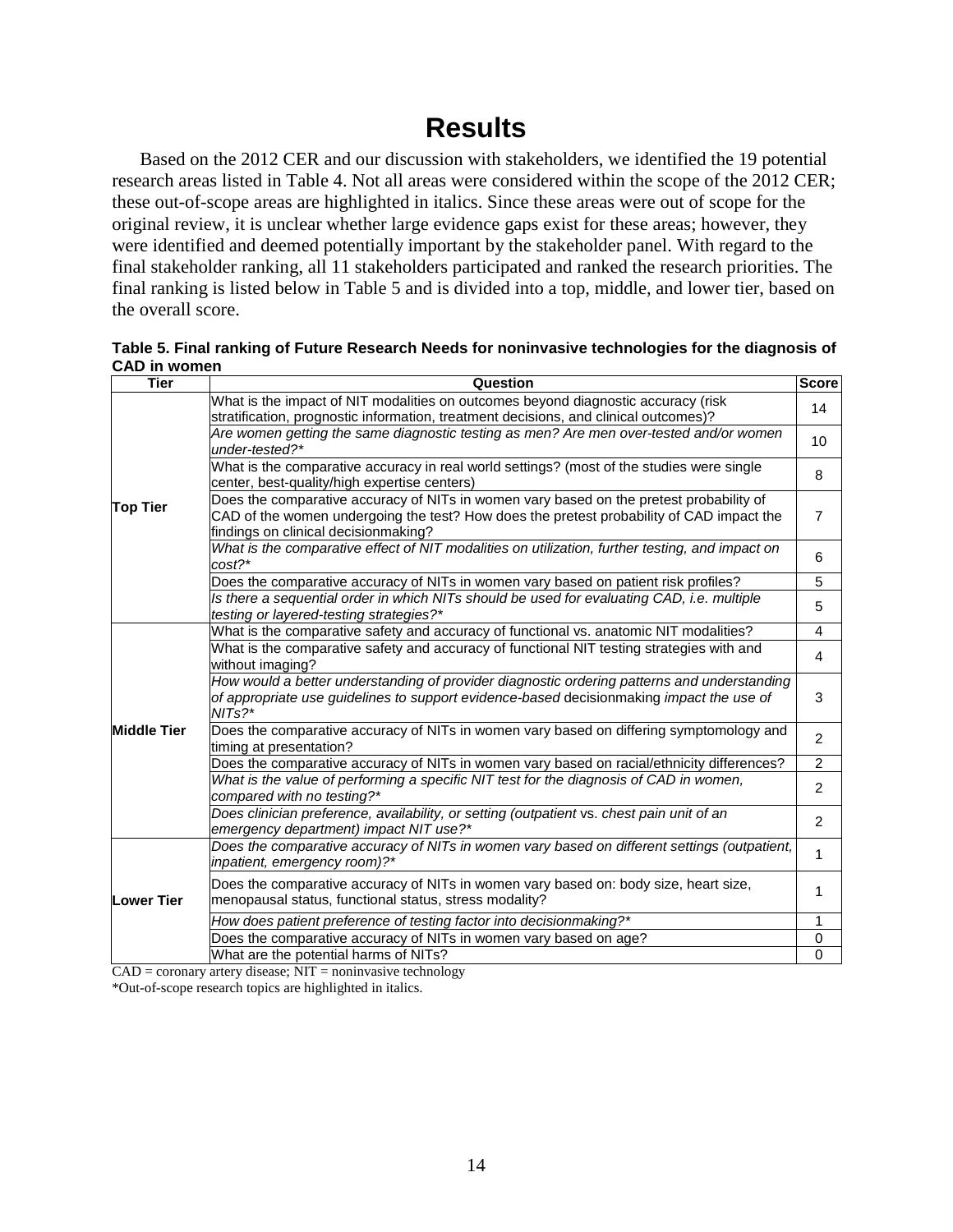These final rankings were not significantly changed from the preliminary rankings provided by the stakeholders prior to the second call, although the two evidence gaps related to functional NIT modalities dropped to the middle tier while the gaps related to patient risk profiles and pretest probabilities were raised in priority. Based on the stakeholder-identified top tier, the EPC team discussed potential study designs for each research area—these are listed in Table 6. While the proposed methods to address each area are not intended to be restrictive of potential study designs, this section is intended to discuss the benefits or limitations for each study design for answering these questions.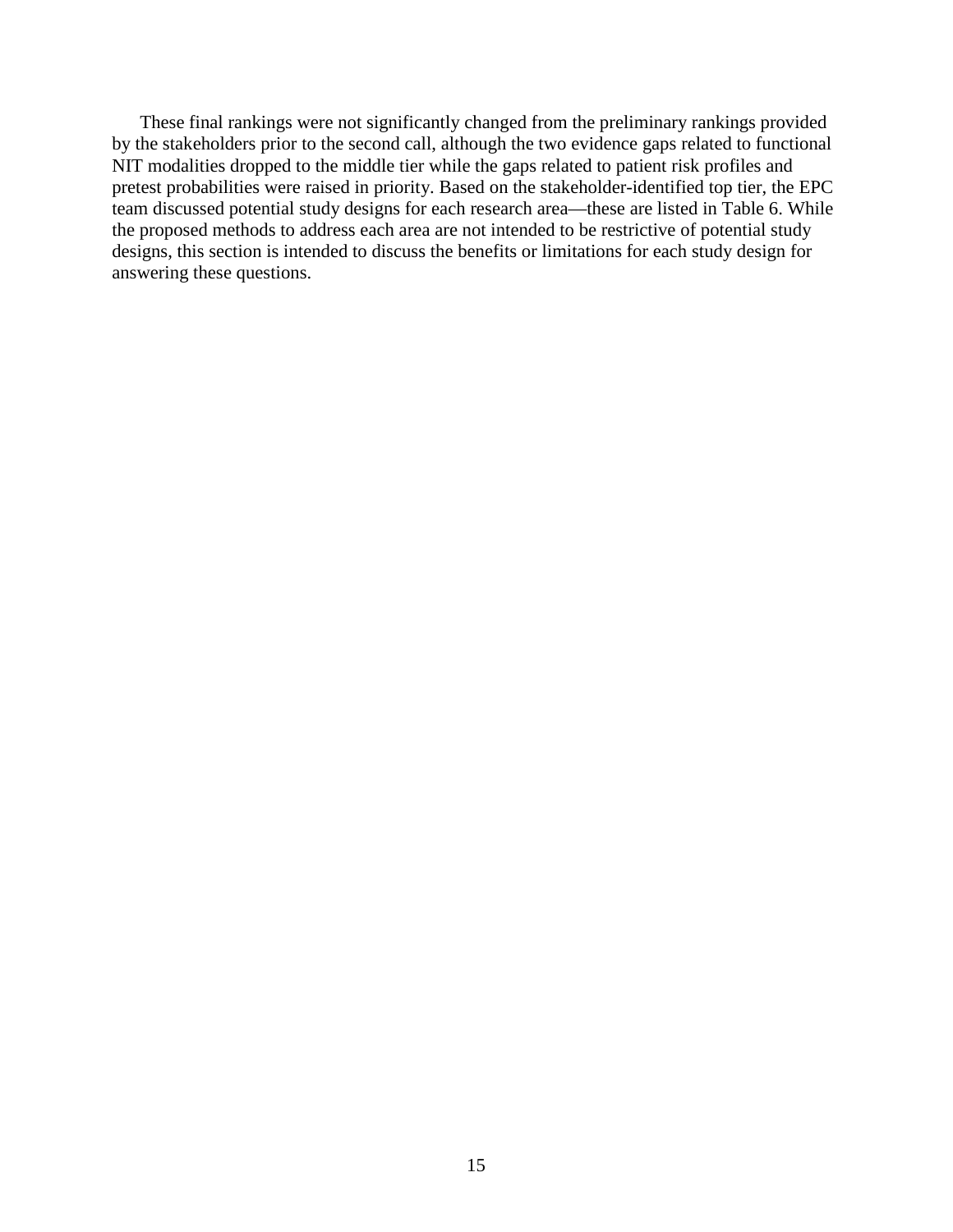| <b>Research Area</b>                                                                                                                                                                                                                                                | RCT?                                                                                                                                                                                                                      | Meta-Analysis or<br><b>Individual Patient</b><br><b>Data Analysis</b><br><b>Across RCTs?</b>                                  | <b>Meta-Analysis of</b><br><b>Observational</b><br>Studies?                                                                                                                 | <b>New Observational</b><br>Study?                                                                                                            | <b>Analysis of Existing</b><br>Data?                                                                                                                     | Model?                                                                                                                                                                                |
|---------------------------------------------------------------------------------------------------------------------------------------------------------------------------------------------------------------------------------------------------------------------|---------------------------------------------------------------------------------------------------------------------------------------------------------------------------------------------------------------------------|-------------------------------------------------------------------------------------------------------------------------------|-----------------------------------------------------------------------------------------------------------------------------------------------------------------------------|-----------------------------------------------------------------------------------------------------------------------------------------------|----------------------------------------------------------------------------------------------------------------------------------------------------------|---------------------------------------------------------------------------------------------------------------------------------------------------------------------------------------|
| What is the impact of<br>NIT modalities on<br>outcomes beyond<br>diagnostic accuracy<br>(risk stratification,<br>prognostic information<br>treatment decisions,<br>land clinical<br>outcomes)?                                                                      | Yes: either need an<br>RCT with long term<br>followup with strategy<br>of NIT's or need<br>observational study<br>where the test and<br>treatment are tied<br>together. RCT would<br>provide most<br>informative evidence | Maybe: may be<br>appropriate if sufficient<br>studies available,<br>although not identified<br>in initial review              | Yes: if the individual<br>patient data is<br>available from the<br>observational studies<br>and the long term<br>loutcomes are<br>lascertained the same<br>way for the NITs | Maybe: if RCT is not<br>feasible, then an<br>observational study<br>could explore the<br>evidence gap though<br>without the same<br>fidelity  | No: unlikely to help for<br>comparative NIT data<br>as very few<br>comparative studies<br>currently exist with<br>long term clinical<br>outcome findings | Maybe: potential role<br>for helping determine<br>clinically important<br>differences                                                                                                 |
| Are women getting the<br>same diagnostic<br>testing as men? Are<br>men over-tested<br>and/or women under-<br>tested?*                                                                                                                                               | No: most likely not<br>feasible (or ethical) to<br>randomize participants studies mainly from<br>to over-testing or<br>under-testing                                                                                      | Maybe: depends on<br>the data source for<br>testing - observational<br>current administrative<br>datasets have<br>limitations | Yes: if patient level<br>data with indications<br>clinical comorbidities<br>are captured                                                                                    | <b>Yes:</b> this is feasible<br>with a NIT registry or<br>cohort of patients with<br>similar indications<br>(low-intermediate)<br>chest pain) | Maybe: but need the<br>existing data to be<br>comparative and have<br>the features of interest<br>included                                               | Yes: from current<br>observational studies<br>and administrative<br>datasets can build a<br>propensity model to<br>see if women with<br>similar characteristics<br>are getting tested |
| What is the<br>comparative accuracy<br>in real world settings?<br>(most of the studies<br>were single center,<br>best-quality/high<br>expertise centers)                                                                                                            | Maybe: depends on<br>enrollment criteria -<br>question may be more<br>efficiently served with<br>prospective<br>observational registry                                                                                    | No: not unless<br>existing real world<br>registry data available                                                              | Maybe: if there is<br>sufficient description<br>of observational<br>studies across broad<br>studies                                                                         | Yes: national or broad Maybe: if broad<br>registry for imaging for observational<br>common indications<br>would allow<br>exploration          | comparative data<br>includes needed<br>patient characteristics                                                                                           | Maybe: potential role<br>for modeling the<br>impact of different<br>rates of outcomes that<br>may be observed<br>outside traditional<br>clinical trials                               |
| Does the comparative<br>accuracy of NITs in<br>women vary based on No: unlikely to<br>the pretest probability<br>of CAD of the women<br>undergoing the test?<br>How does the pretest<br>probability of CAD<br>impact the findings on<br>clinical<br>decisionmaking? | randomize to testing<br>schemes based on<br>pretest probability<br>unless the test and<br>strategies defined are<br>different                                                                                             | Maybe: if enough<br>comparative NIT<br>studies had well<br>defined pretest<br>probability of patients                         | Maybe: if comparative<br>NITs had pretest data,<br>but most don't and<br>usually same test is<br>not done across<br>spectrum                                                | Yes: could capture in<br>observational study<br>the patient risk and<br>testing performed                                                     | No: not enough<br>existing data due to<br>lack of rigorous<br>reporting of symptoms<br>and pretest probability                                           | Maybe: potential role<br>for helping determine<br>clinically important<br>differences                                                                                                 |

#### **Table 6. High priority research areas and possible study designs**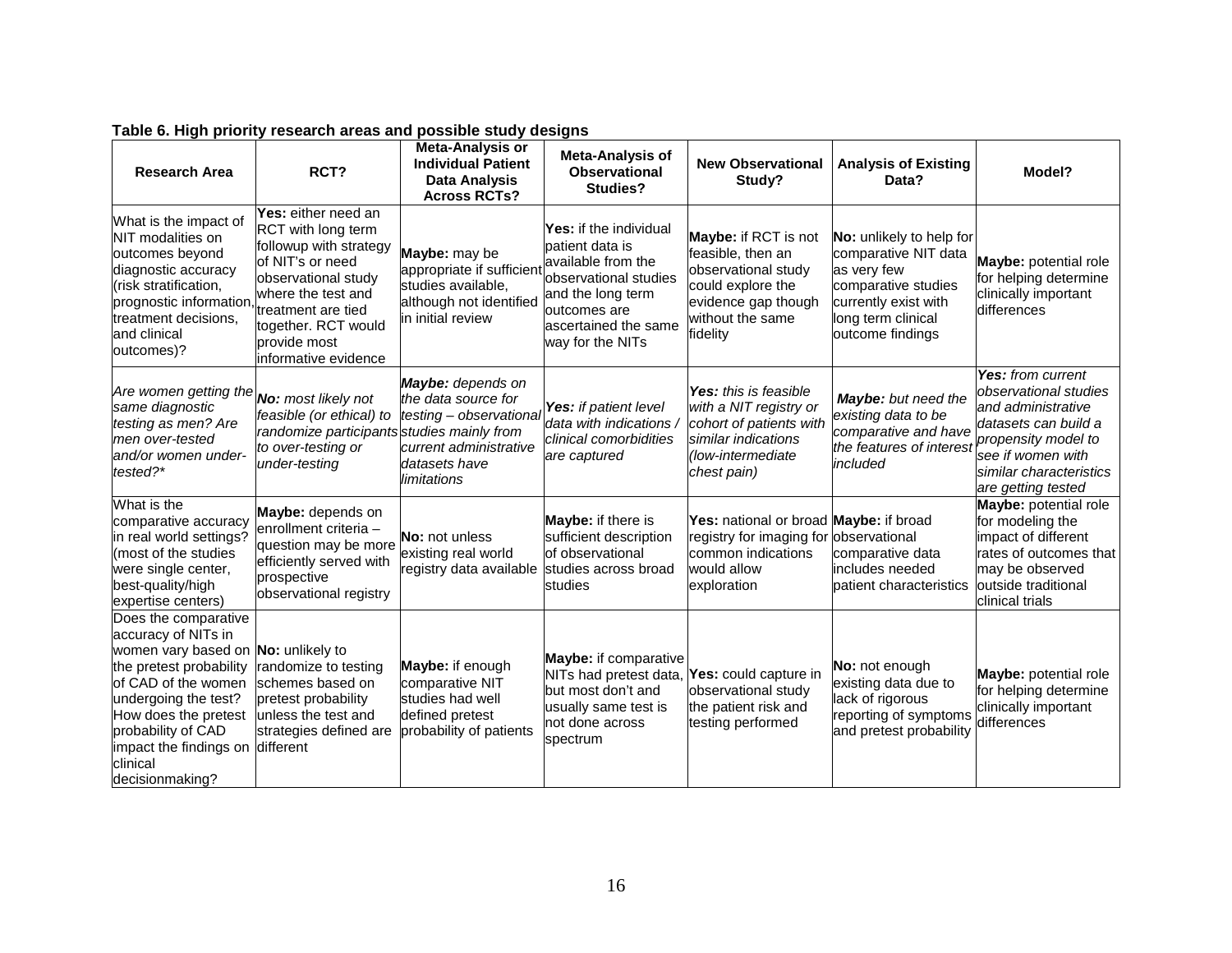| <b>Research Area</b>                                                                                                                                  | RCT?                                                                                                                                             | <b>Meta-Analysis or</b><br><b>Individual Patient</b><br>Data Analysis<br><b>Across RCTs?</b>                     | Meta-Analysis of<br><b>Observational</b><br>Studies?                                                                                                                                                                                                      | <b>New Observational</b><br>Study?                                                                                             | <b>Analysis of Existing</b><br>Data?                                                                           | Model?                                                                                                                                                     |
|-------------------------------------------------------------------------------------------------------------------------------------------------------|--------------------------------------------------------------------------------------------------------------------------------------------------|------------------------------------------------------------------------------------------------------------------|-----------------------------------------------------------------------------------------------------------------------------------------------------------------------------------------------------------------------------------------------------------|--------------------------------------------------------------------------------------------------------------------------------|----------------------------------------------------------------------------------------------------------------|------------------------------------------------------------------------------------------------------------------------------------------------------------|
| What is the<br>comparative effect of<br>NIT modalities on<br>utilization, further<br>testing, and impact on endpoints in RCT for<br>$cost?$ *         | Yes: could be<br>captured as<br>downstream primary<br>or secondary<br>NIT strategies.                                                            | Maybe: may be<br>studies available.<br>although not identified<br>in initial review                              | <b>Yes:</b> if existing<br>appropriate if sufficient observational NIT data<br>have these outcomes<br>reported then can be<br>performed                                                                                                                   | Yes: can have<br>observational study of administrative claims<br>Idownstream utilization Idata – would not know<br>and testing | Yes: potentially could<br>do analysis in<br><i>impact on</i><br>decisionmaking                                 | <b>Maybe:</b> potential role<br>in defining clinically or<br>economically<br>meaningful differences                                                        |
| Does the comparative<br>accuracy of NITs in<br>women vary based on<br>patient risk profiles?                                                          | No: unlikely to<br>randomize to testing<br>schemes based on<br>pretest probability<br>unless the test and<br>strategies defined are<br>different | Maybe: if enough<br>comparative NIT<br>studies had well<br>defined pretest<br>probability of patients            | <b>Maybe:</b> if comparative<br>NITs had pretest data,<br>but most don't and<br>usually same test is<br>not done across<br>spectrum                                                                                                                       | Yes: could capture in<br>observational study<br>the patient risk and<br>testing performed                                      | No: not enough<br>existing data due to<br>lack of rigorous<br>reporting of symptoms<br>and pretest probability | Maybe: potential role<br>for helping determine<br>clinically important<br>differences                                                                      |
| Is there a sequential<br>lorder in which NITs<br>should be used for<br>evaluating CAD, i.e.<br>multiple testing or<br>layered-testing<br>strategies?* | Yes: RCT with<br>strategies with multiple<br>tests or algorithms<br>would be useful                                                              | Maybe: may be<br>appropriate if sufficient<br>studies available,<br>although not identified<br>in initial review | <b>No:</b> unfortunately $-$<br>variable use of<br>downstream testing so observational study<br>hard to understand the where the strategy a<br>role of sequential data clinician is using for<br>or tests without<br>specific patient and<br>outcome data | Yes: possibly could<br>design a strategy<br>NITs could be<br>captured at start for an<br>indication                            | <b>No:</b> limited with<br>regards to multiple<br>difference layered<br>testing strategies and<br>outcomes     | <b>Maybe:</b> could use<br>existing claims data to<br>model which patients/<br>characteristics are<br>associated with<br>layered and sequential<br>testing |

**Table 6. High priority research areas and possible study designs (continued)**

CAD = coronary artery disease; NIT= noninvasive technology; RCT = randomized controlled trial

\*Out-of-scope research topics are highlighted in italics.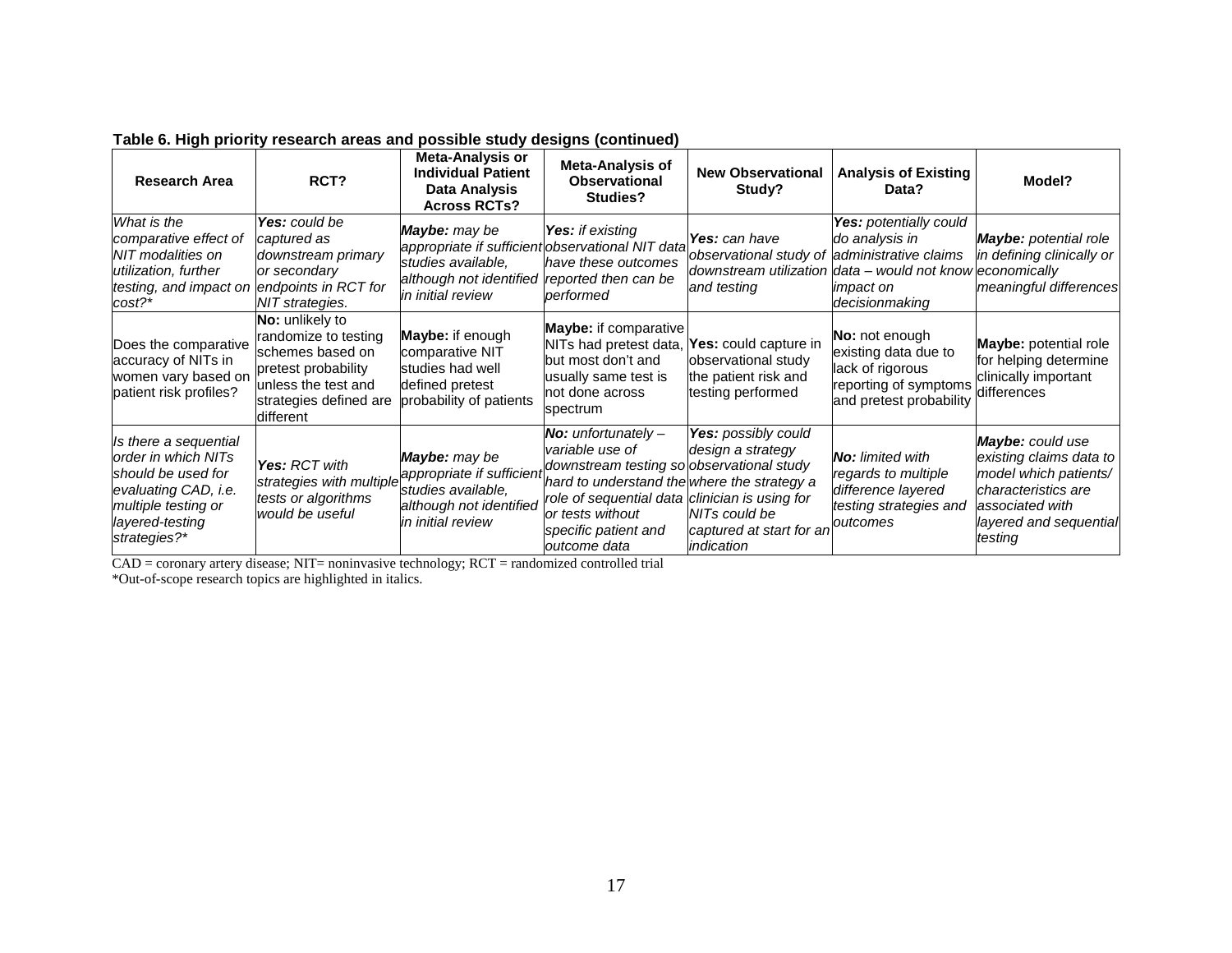## **Discussion**

The 2012 CER, "Noninvasive Technologies for the Diagnosis of Coronary Artery Disease in Women," provided evidence for the summary sensitivities and specificities of exercise/stress ECG, ECHO, SPECT, CME and coronary CTA compared with coronary angiography. There was limited or insufficient evidence from comparative studies to define the influence of clinical and demographic factors on NIT diagnostic accuracy, risk stratification, prognostic information, treatment decisions, clinical outcomes, and harms in women. The recommendations for future research on NIT found in this report represent a broad range of stakeholder perspectives including those of general physicians, physician specialists, researchers, policymakers, and patients. The prioritized areas represent three primary foci: (1) clinical decisionmaking (i.e. risk stratification/profiles, pretest probability, prognostic information, treatment decisions,); (2) longterm clinical outcomes (i.e. revascularization and cardiovascular events); and (3) implementation and generalizability (i.e. accuracy and utilization in real world settings, appropriate test ordering, multiple testing or layer-testing strategies).

The use of NIT to assist clinicians in decisionmaking is vitally important for determining a woman's risk profile, prognosis, and treatment of cardiovascular risk factors (hypertension, diabetes, hyperlipidemia, tobacco use, physical inactivity). A comparative study of NITs in women in a long-term clinical trial is preferable, but a more feasible approach could be a prospective observational study of women with varying pretest probabilities and/or risk profiles. The impact of NIT on clinical outcomes in women is an understudied area. Important outcomes include: referral for invasive diagnostic testing (i.e. coronary angiography), revascularization (percutaneous coronary intervention or coronary artery bypass grafting), and cardiovascular events (nonfatal and fatal myocardial infarction, cardiovascular death). Again, a large, long-term clinical trial is the preferred approach, but a prospective, comparative observational study measuring these outcomes over the long-term would strengthen the evidence. Finally, the realworld implementation of NIT is relatively unknown. Whether the diagnostic accuracy of NIT in usual care settings is comparable to the published reports from highly specialized centers needs further study. The appropriate use of NIT in women compared with men, the influence on downstream testing (either multiple tests or layered-testing), and impact on cost is important since the cost of modalities differ. The Government Accountability Office reports that \$14.1 billion is spent per year on cardiovascular imaging. A systematic review of the implementation, generalizability, and utilization of NIT in real world settings would need to be performed prior to determining whether future research on administrative databases or registries could be recommended. The original CER showed that very few NIT articles are RCTs; thus, future research involving RCTs is recommended.

Given the limited time the stakeholders have to review the existing evidence, it is also possible that their prioritization represents their general research priorities, rather than the state of evidence for this specific topic. Though it is not the aim of this report, the information is still useful as a representation of topics that are of direct interest to researchers in the field. As AHRQ prepares further prioritization reports, it would be interesting to examine recurrent themes that arise in the top tier of research priorities.

The stakeholder group included several topics that were out of scope for the original review. The expansion of topics promotes consideration of new areas of research that have not been adequately explored; however, the original CER did not comment on the state of current research in these out-of-scope areas, and they should only be promoted with the caveat that existing literature may already adequately address these areas. We identified recent publications on these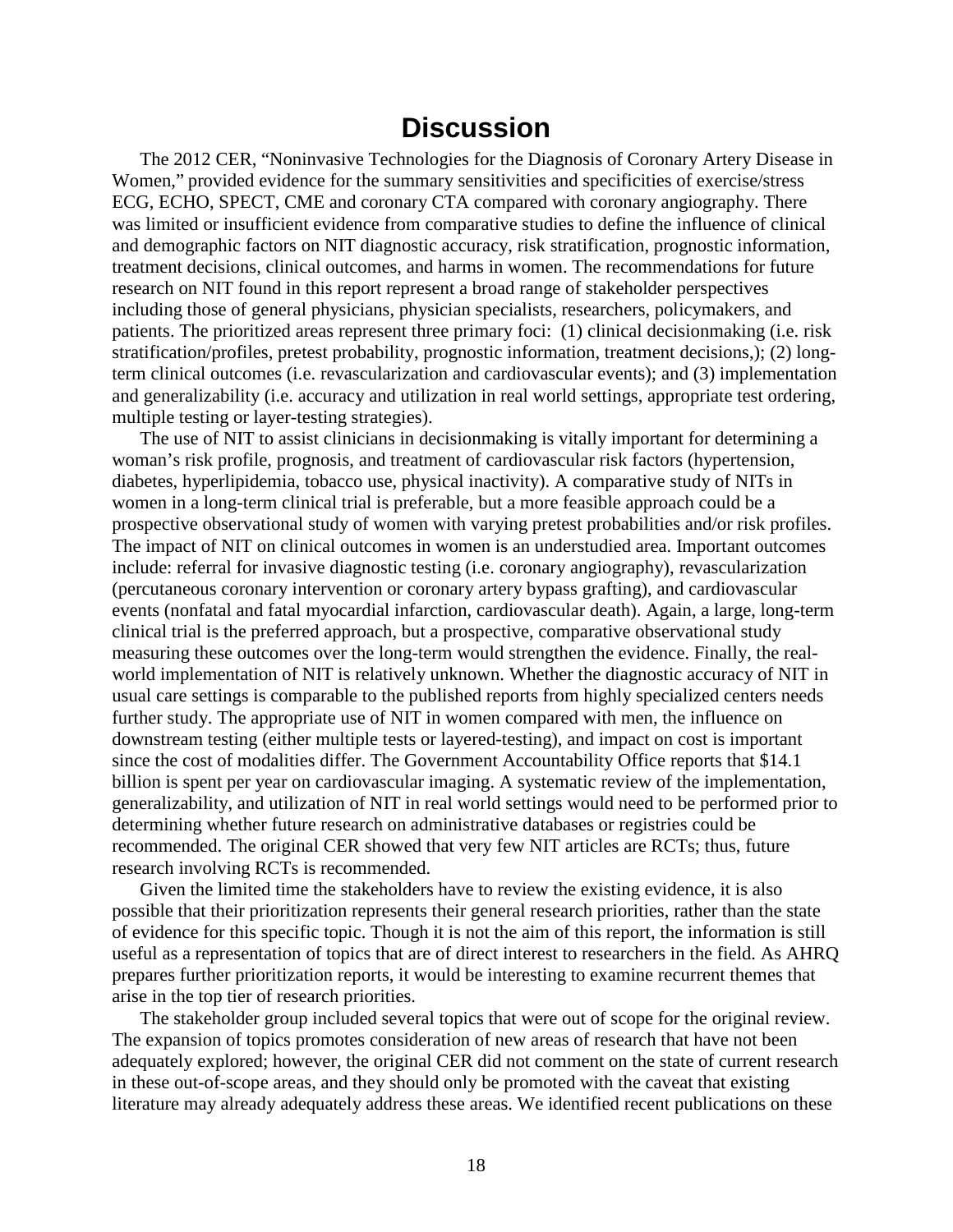out-of-scope topics, but we cannot summarize the state of evidence with the same rigor as inscope topics included in the original CER.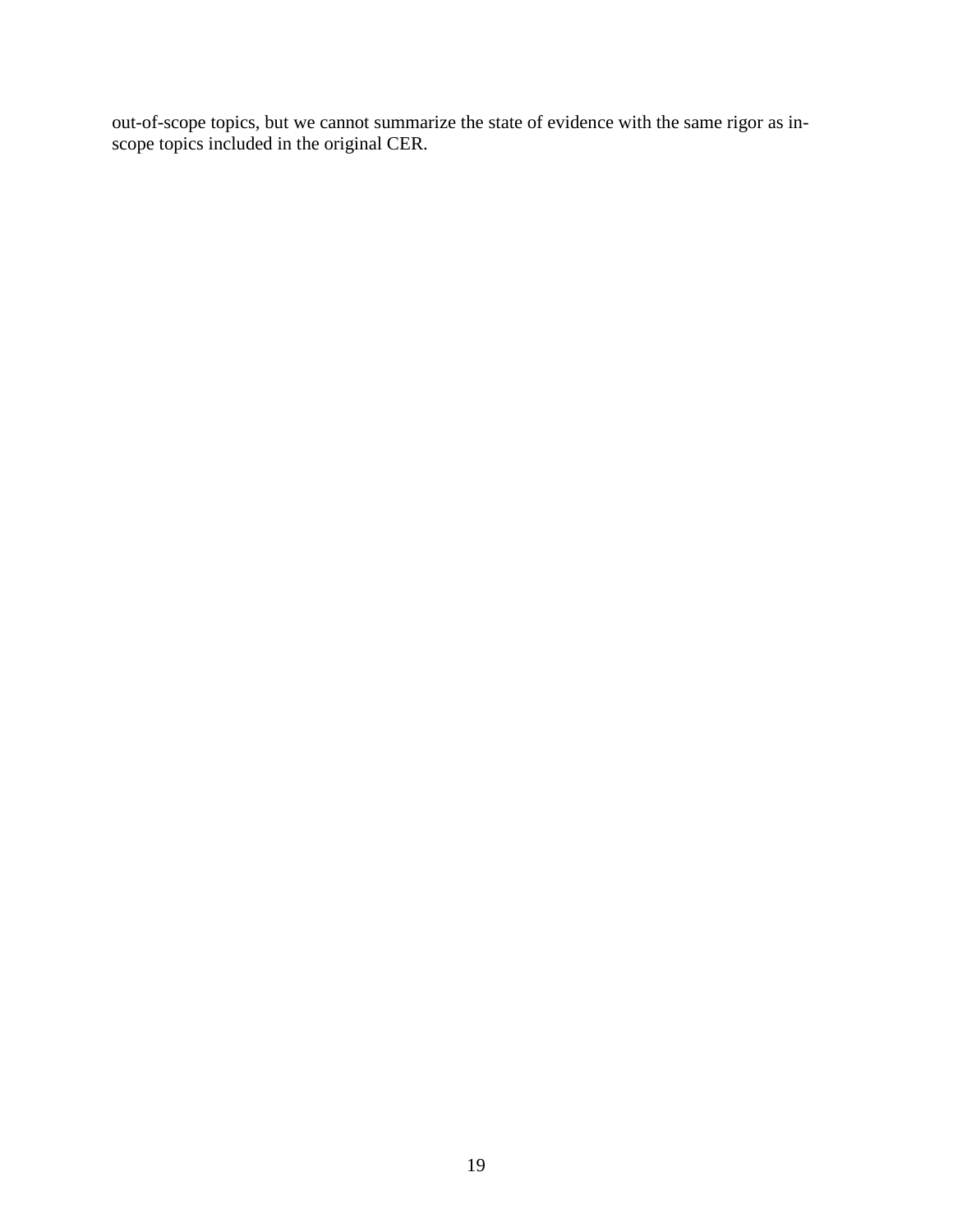# **Conclusions**

A workgroup of 11 stakeholders identified the following seven research areas as the highest priority for future research for the comparative effectiveness of NITs for the diagnosis of CAD in women.

- 1. What is the impact of NIT modalities on outcomes beyond diagnostic accuracy (risk stratification, prognostic information, treatment decisions, and clinical outcomes)?
	- a. Recommended study design: large long-term clinical trial would be preferable, if not possible then an observational study could be informative
- 2. *Are women getting the same diagnostic testing as men? Are men over-tested and/or women under-tested?* (This is an out-of-scope research topic.)
	- a. Recommended study design: systematic review of the evidence, potentially followed by either modeling of existing observational studies and administrative datasets to explore whether women with similar characteristics to men are getting tested or development of a new observational study to explore this gap
- 3. What is the comparative accuracy in real world settings? (most of the studies were single center, best-quality/high expertise centers)
	- a. Recommended study design: systematic review of the evidence, potentially followed by national or broad registry for imaging for common indications exploring findings within real-world settings
- 4. Does the comparative accuracy of NITs in women vary based on the pretest probability of CAD of the women undergoing the test? How does the pretest probability of CAD impact the findings on clinical decisionmaking?
	- a. Recommended study designs: an observational study of patients with varying pretest probabilities of CAD
- 5. *What is the comparative effect of NIT modalities on utilization, further testing, and impact on cost?* (This is an out-of-scope research topic.)
	- a. Recommended study design: systematic review of the evidence, potentially followed by either a new RCT or observational study if systematic review reveals that this information is not available from analysis of existing data sources
- 6. Does the comparative accuracy of NITs in women vary based on patient risk profiles?
	- a. Recommended study design: an observational study of patients with varying patient risk profiles.
- 7. *Is there a sequential order in which NITs should be used for evaluating CAD, i.e. multiple testing or layered-testing strategies?* (This is an out-of-scope research topic.)
	- a. Recommended study design: systematic review of the evidence, potentially followed by either new RCT or observational studies with a focus on sequential ordering of NITs.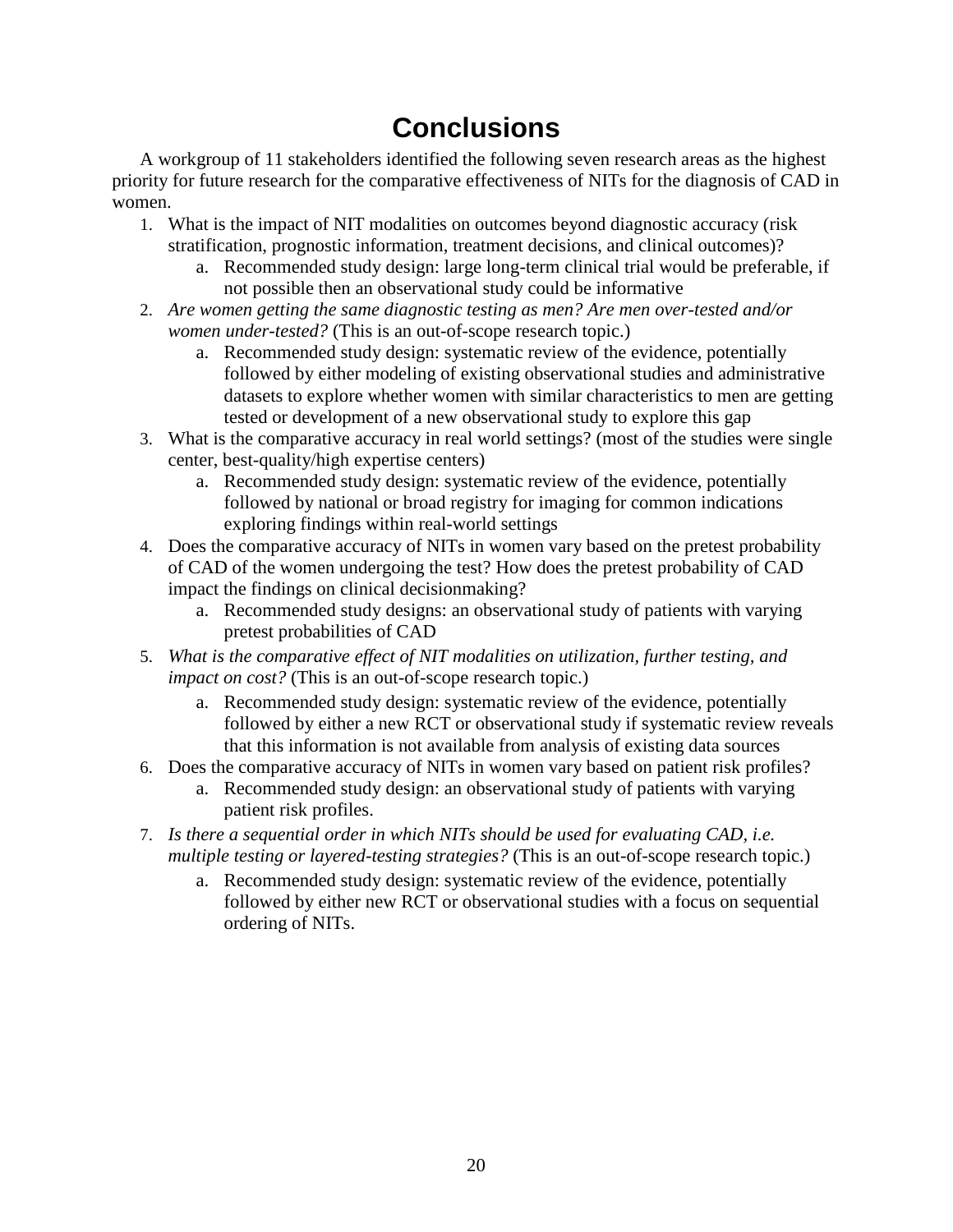# **References**

- 1. Mieres JH, Shaw LJ, Arai A, et al. Role of noninvasive testing in the clinical evaluation of women with suspected coronary artery disease: Consensus statement from the Cardiac Imaging Committee, Council on Clinical Cardiology, and the Cardiovascular Imaging and Intervention Committee, Council on Cardiovascular Radiology and Intervention, American Heart Association. Circulation 2005;111(5):682-96. PMID: 15687114.
- 2. Dolor RJ, Patel MR, Melloni C, et al. Noninvasive Technologies for the Diagnosis of Coronary Artery Disease in Women. Comparative Effectiveness Review No. 58 (Prepared by the Duke Evidence-based Practice Center under Contract No. 290- 2007-10066-I.) AHRQ Publication No. 12- EHC034-EF. Rockville, MD: Agency for Healthcare Research and Quality. June 2012.www.effectivehealthcare.ahrq.gov/rep orts/final.cfm.
- 3. Robinson KA, Saldanha IJ, McKoy NA. Development of a framework to identify research gaps from systematic reviews. J Clin Epidemiol 2011;64(12):1325-30. PMID: 21937195.
- 4. Carey T, Sanders GD, Viswanathan M, et al. Framework for Considering Study Designs for Future Research Needs. Methods Future Research Needs Paper No. 8. (Prepared by the RTI–UNC Evidence-based Practice Center under Contract No. 290-2007-10056- I.) AHRQ Publication No. 12-EHC048-EF. Rockville, MD: Agency for Healthcare Research and Quality. March 2012. www.effectivehealthcare.ahrq.gov/reports/fi nal.cfm.
- 5. Sanders GD, Powers B, Crowley M, et al. Future Research Needs for Angiotensin Converting Enzyme Inhibitors or Angiotensin II Receptor Blockers Added to Standard Medical Therapy for Treating Stable Ischemic Heart Disease. Future Research Needs Paper No. 8. (Prepared by Duke Evidence-based Practice Center under Contract No. 290-2007-10066-I.) AHRQ Publication No. 11-EHC006-EF. Rockville, MD: Agency for Healthcare Research and Quality. November 2010. www.effectivehealthcare.ahrq.gov/reports/fi nal.cfm.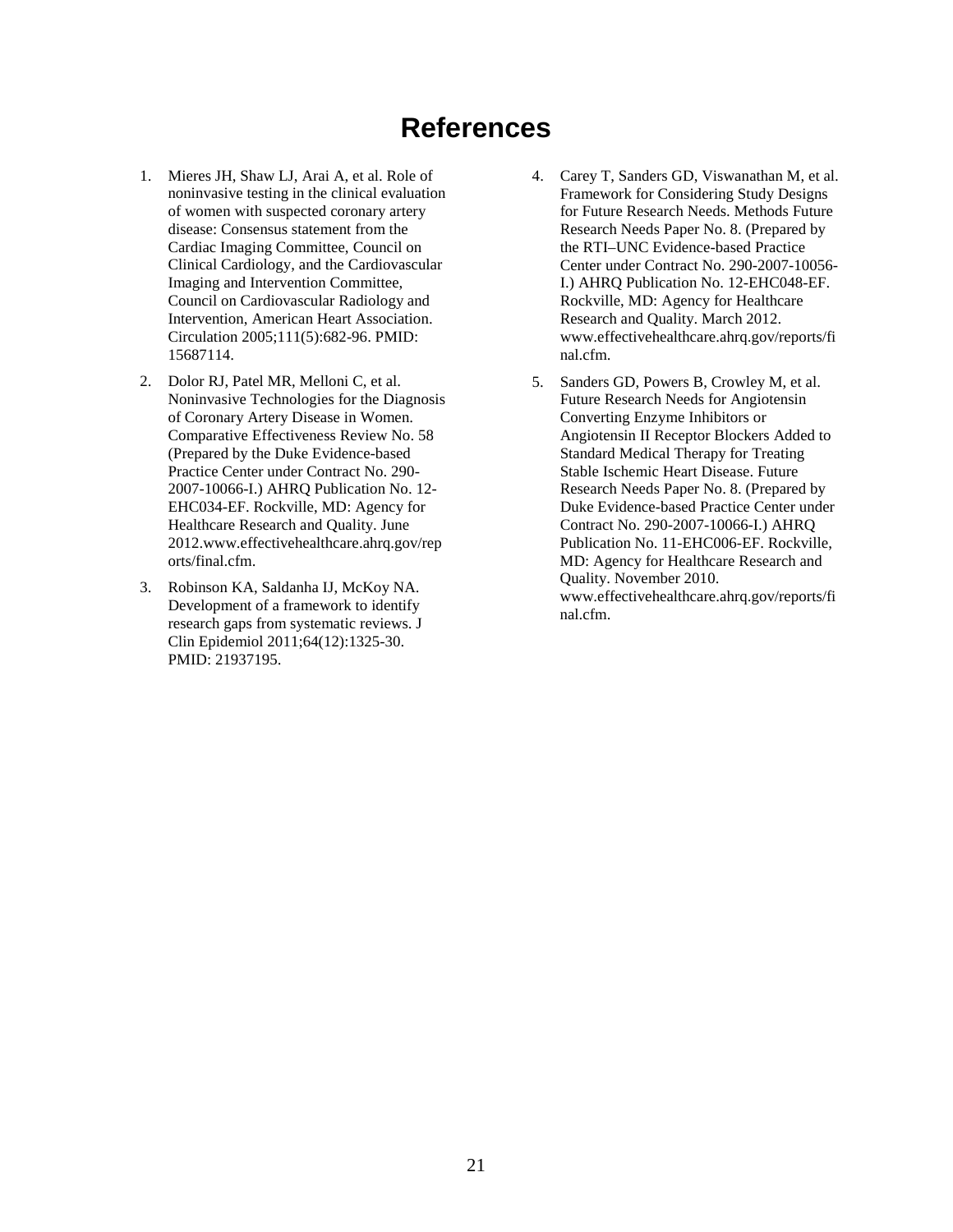# **Abbreviations**

| AHA          | <b>American Heart Association</b>                    |
|--------------|------------------------------------------------------|
| <b>AHRQ</b>  | Agency for Healthcare Research and Quality           |
| <b>CAD</b>   | Coronary artery disease                              |
| <b>CER</b>   | <b>Comparative Effectiveness Review</b>              |
| <b>CMR</b>   | Cardiac magnetic resonance                           |
| <b>CTA</b>   | Computed tomography angiograph                       |
| <b>ECG</b>   | Electrocardiography                                  |
| <b>ECHO</b>  | Echocardiography                                     |
| <b>EPC</b>   | Evidence-based Practice Center                       |
| KQ           | <b>Key Question</b>                                  |
| <b>NIT</b>   | Noninvasive technology                               |
| <b>PET</b>   | Positron emission tomography                         |
| <b>PICO</b>  | Population, interventions, comparators, and outcomes |
| <b>RCT</b>   | Randomized controlled trial                          |
| <b>SPECT</b> | Single-photon emission computed tomography           |
|              |                                                      |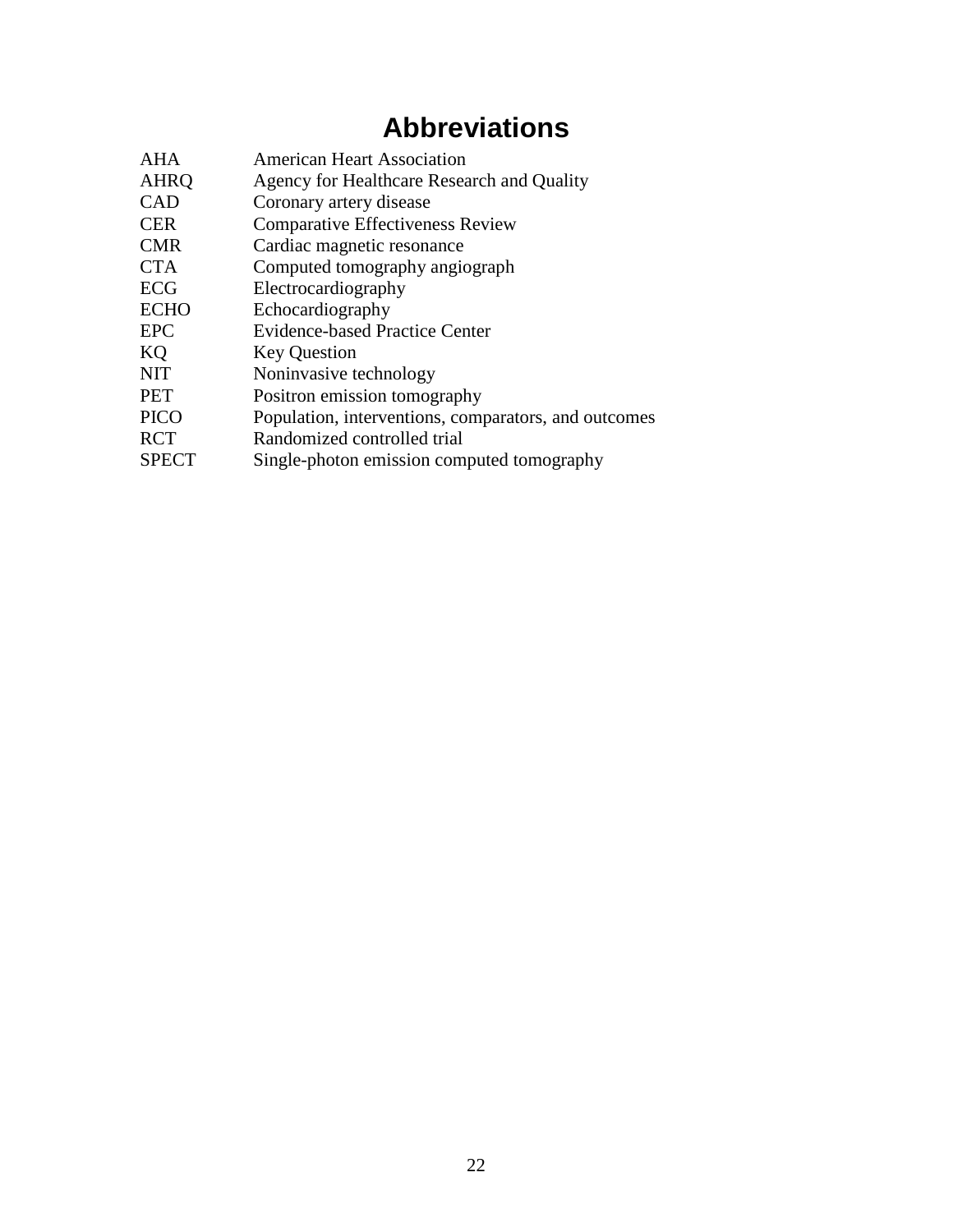# **Appendix A. Exact Search Strings**

The exact search strings used for this project are given below.

# **Pubmed® Search Strategy (Update of Search Performed for Original CER)**

#### --------------------------------------------------------------------------------------------------------------------- **Search date: March 13, 2012**

#### **Number of articles: 159**

((((/diagnosis OR diagnos\* OR predict\* OR predictive value of tests OR sensitivity OR specificity) OR (sensitiv\*[Title/Abstract] OR sensitivity and specificity[MeSH Terms] OR diagnos\*[Title/Abstract] OR diagnosis[MeSH:noexp] OR diagnostic \*[MeSH:noexp] OR diagnosis, differential[MeSH:noexp] OR diagnosis[Subheading:noexp])) AND ((women OR woman OR female OR females OR sex factors) AND ((((CAD[tiab]) OR (coronary artery disease[mesh] OR "coronary artery disease"[tiab] OR coronary disease[mesh] OR "coronary disease"[tiab] OR "coronary heart disease"[tiab])) OR (Chest pain OR dyspnea OR shortness of breath OR angina)) AND (((echocardiography OR echo OR cardiogram) AND ((electrocardiography OR ECG OR EKG OR electrocardio\* OR MCG OR multifunction cardiogram OR exercise test OR treadmill) OR (single photon emission computed tomography OR SPECT OR positron emission tomography OR "PET" OR myocardial perfusion imaging OR "nuclear scan" OR radionuclide imaging) OR (((cardio\* OR heart OR coronary OR cardiac) AND "Tomography, X-Ray Computed"[Mesh]) OR ("CT angiography" OR CTA OR "Cardiac Computed Tomography" OR MSCT OR Multislice computed tomography OR Multi-slice computed tomography OR MDCT OR multidetector computed tomography OR multi-detector computed tomography OR "cardiac CT" OR "Cardiovascular CT")) OR ((cardiac OR heart OR coronary OR cardio\*) AND (magnetic resonance imaging OR MRI OR Magnetic resonance angiography OR MRA)) OR (cardiac catheterization OR angiography OR invasive coronary angiography OR heart catheterization OR coronary angiography OR "X-ray angiography" OR "Xray angiography"))) OR ((electrocardiography OR ECG OR EKG OR electrocardio\* OR MCG OR multifunction cardiogram OR exercise test OR treadmill) AND ((echocardiography OR echo OR cardiogram) OR (single photon emission computed tomography OR SPECT OR positron emission tomography OR "PET" OR myocardial perfusion imaging OR "nuclear scan" OR radionuclide imaging) OR (((cardio\* OR heart OR coronary OR cardiac) AND "Tomography, X-Ray Computed"[Mesh]) OR ("CT angiography" OR CTA OR "Cardiac Computed Tomography" OR MSCT OR Multislice computed tomography OR Multi-slice computed tomography OR MDCT OR multidetector computed tomography OR multi-detector computed tomography OR "cardiac CT" OR "Cardiovascular CT")) OR ((cardiac OR heart OR coronary OR cardio\*) AND (magnetic resonance imaging OR MRI OR Magnetic resonance angiography OR MRA)) OR (cardiac catheterization OR angiography OR invasive coronary angiography OR heart catheterization OR coronary angiography OR "X-ray angiography" OR "Xray angiography"))) OR ((single photon emission computed tomography OR SPECT OR positron emission tomography OR "PET" OR myocardial perfusion imaging OR "nuclear scan" OR radionuclide imaging) AND ((echocardiography OR echo OR cardiogram) OR (electrocardiography OR ECG OR EKG OR electrocardio\* OR MCG OR multifunction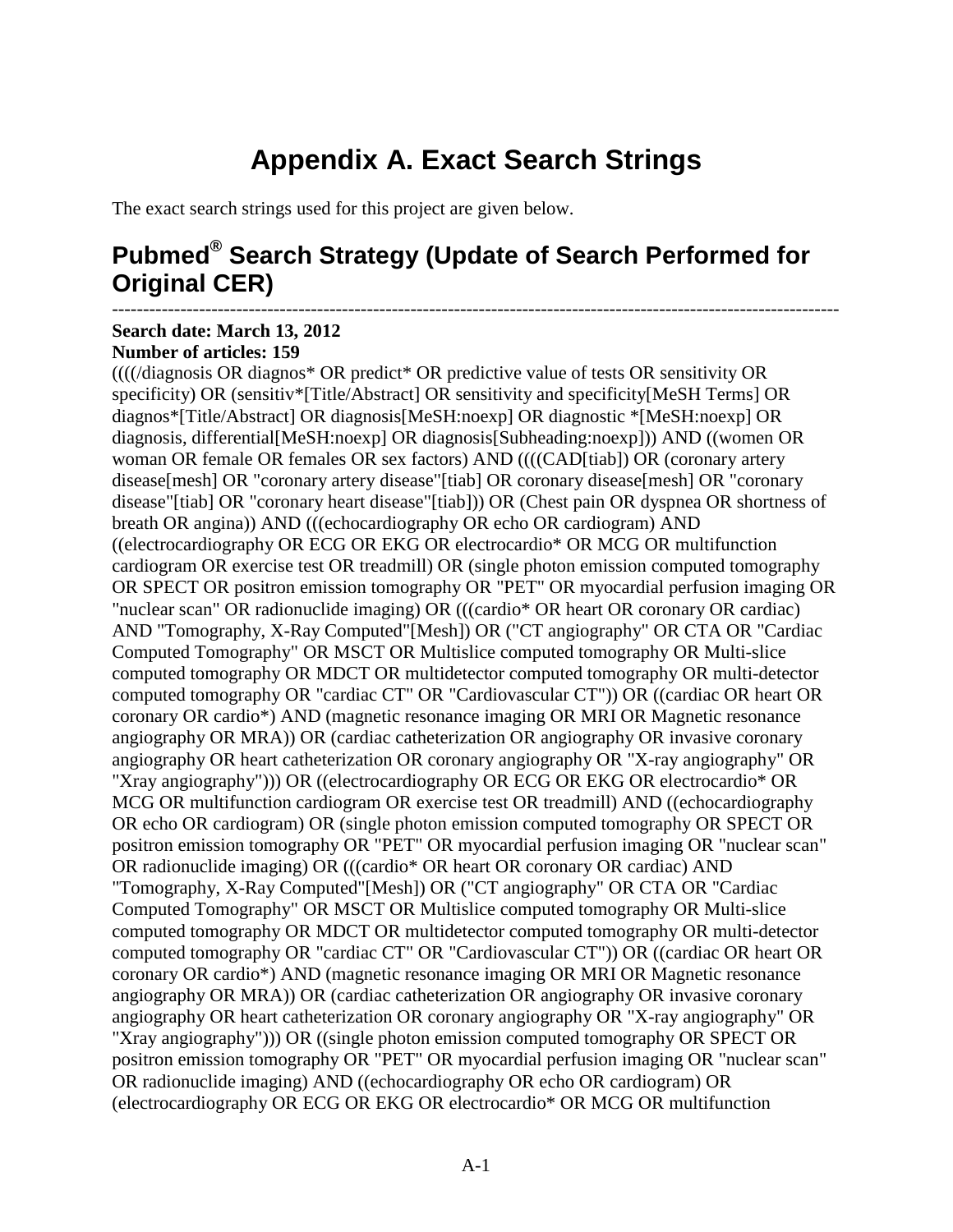cardiogram OR exercise test OR treadmill) OR (((cardio\* OR heart OR coronary OR cardiac) AND "Tomography, X-Ray Computed"[Mesh]) OR ("CT angiography" OR CTA OR "Cardiac Computed Tomography" OR MSCT OR Multislice computed tomography OR Multi-slice computed tomography OR MDCT OR multidetector computed tomography OR multi-detector computed tomography OR "cardiac CT" OR "Cardiovascular CT")) OR ((cardiac OR heart OR coronary OR cardio\*) AND (magnetic resonance imaging OR MRI OR Magnetic resonance angiography OR MRA)) OR (cardiac catheterization OR angiography OR invasive coronary angiography OR heart catheterization OR coronary angiography OR "X-ray angiography" OR "Xray angiography"))) OR ((((cardio\* OR heart OR coronary OR cardiac) AND "Tomography, X-Ray Computed"[Mesh]) OR ("CT angiography" OR CTA OR "Cardiac Computed Tomography" OR MSCT OR Multislice computed tomography OR Multi-slice computed tomography OR MDCT OR multidetector computed tomography OR multi-detector computed tomography OR "cardiac CT" OR "Cardiovascular CT")) AND ((echocardiography OR echo OR cardiogram) OR (electrocardiography OR ECG OR EKG OR electrocardio\* OR MCG OR multifunction cardiogram OR exercise test OR treadmill) OR (single photon emission computed tomography OR SPECT OR positron emission tomography OR "PET" OR myocardial perfusion imaging OR "nuclear scan" OR radionuclide imaging) OR ((cardiac OR heart OR coronary OR cardio\*) AND (magnetic resonance imaging OR MRI OR Magnetic resonance angiography OR MRA)) OR (cardiac catheterization OR angiography OR invasive coronary angiography OR heart catheterization OR coronary angiography OR "X-ray angiography" OR "Xray angiography"))) OR (((cardiac OR heart OR coronary OR cardio\*) AND (magnetic resonance imaging OR MRI OR Magnetic resonance angiography OR MRA)) AND ((echocardiography OR echo OR cardiogram) OR (electrocardiography OR ECG OR EKG OR electrocardio\* OR MCG OR multifunction cardiogram OR exercise test OR treadmill) OR (single photon emission computed tomography OR SPECT OR positron emission tomography OR "PET" OR myocardial perfusion imaging OR "nuclear scan" OR radionuclide imaging) OR (((cardio\* OR heart OR coronary OR cardiac) AND "Tomography, X-Ray Computed"[Mesh]) OR ("CT angiography" OR CTA OR "Cardiac Computed Tomography" OR MSCT OR Multislice computed tomography OR Multi-slice computed tomography OR MDCT OR multidetector computed tomography OR multi-detector computed tomography OR "cardiac CT" OR "Cardiovascular CT")) OR (cardiac catheterization OR angiography OR invasive coronary angiography OR heart catheterization OR coronary angiography OR "X-ray angiography" OR "Xray angiography"))) OR ((cardiac catheterization OR angiography OR invasive coronary angiography OR heart catheterization OR coronary angiography OR "X-ray angiography" OR "Xray angiography") AND ((echocardiography OR echo OR cardiogram) OR (electrocardiography OR ECG OR EKG OR electrocardio\* OR MCG OR multifunction cardiogram OR exercise test OR treadmill) OR (single photon emission computed tomography OR SPECT OR positron emission tomography OR "PET" OR myocardial perfusion imaging OR "nuclear scan" OR radionuclide imaging) OR (((cardio\* OR heart OR coronary OR cardiac) AND "Tomography, X-Ray Computed"[Mesh]) OR ("CT angiography" OR CTA OR "Cardiac Computed Tomography" OR MSCT OR Multislice computed tomography OR Multi-slice computed tomography OR MDCT OR multidetector computed tomography OR multi-detector computed tomography OR "cardiac CT" OR "Cardiovascular CT")) OR ((cardiac OR heart OR coronary OR cardio\*) AND (magnetic resonance imaging OR MRI OR Magnetic resonance angiography OR MRA)))))))) NOT (Editorial[ptyp] OR Letter[ptyp] OR Case Reports[ptyp])) NOT (Animals[Mesh:noexp]) Limits: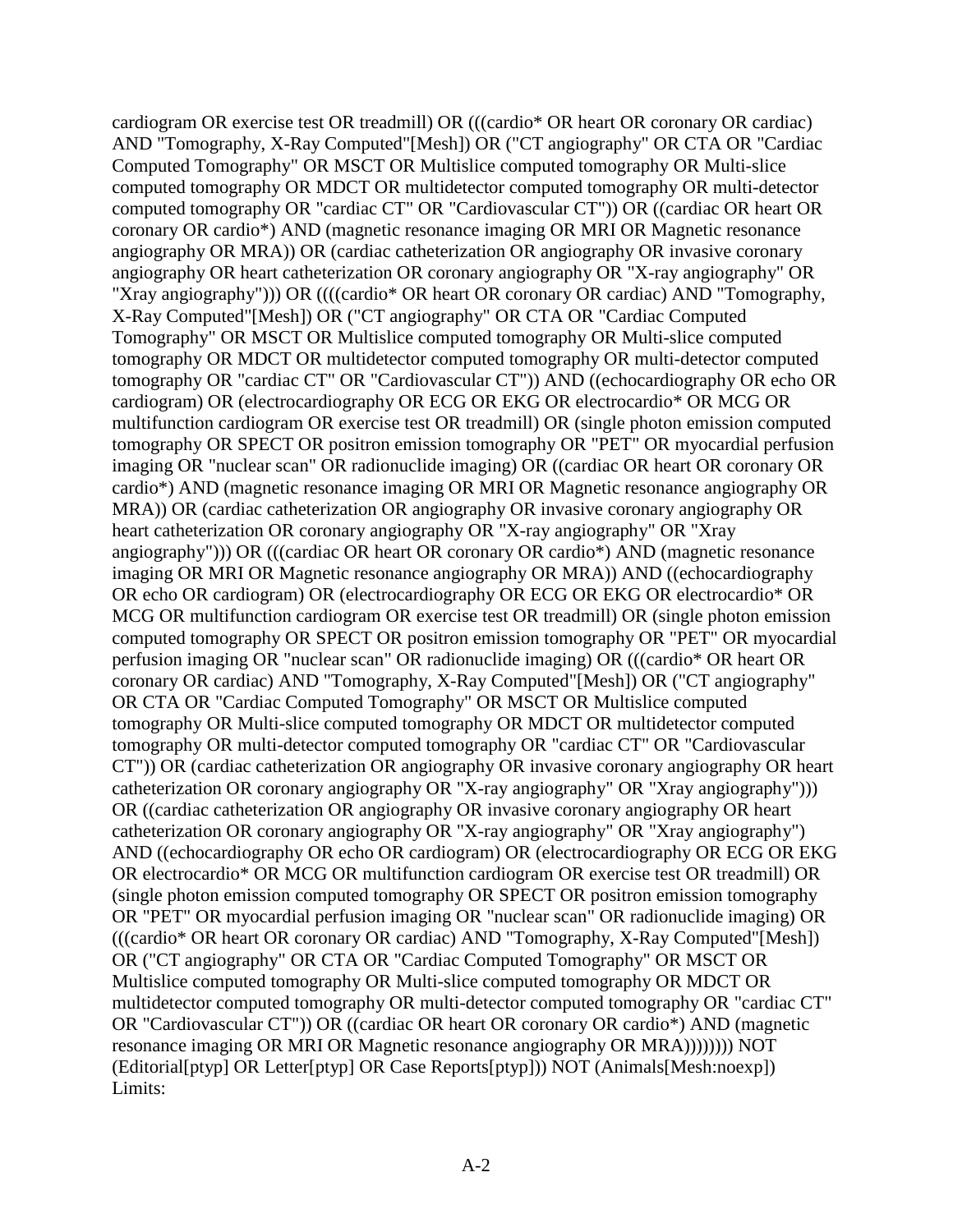Publication Date: September 2011 – present Language: English

# **Pubmed® Search Strategy (Search for Systematic Reviews)**

#### --------------------------------------------------------------------------------------------------------------------- **Search date: March 26, 2012 Number of articles: 66**

((((/diagnosis OR diagnos\* OR predict\* OR predictive value of tests OR sensitivity OR specificity) OR (sensitiv\*[Title/Abstract] OR sensitivity and specificity[MeSH Terms] OR diagnos\*[Title/Abstract] OR diagnosis[MeSH:noexp] OR diagnostic \*[MeSH:noexp] OR diagnosis, differential[MeSH:noexp] OR diagnosis[Subheading:noexp])) AND ((women OR woman OR female OR females OR sex factors) AND ((((CAD[tiab]) OR (coronary artery disease[mesh] OR "coronary artery disease"[tiab] OR coronary disease[mesh] OR "coronary disease"[tiab] OR "coronary heart disease"[tiab])) OR (Chest pain OR dyspnea OR shortness of breath OR angina)) AND (((echocardiography OR echo OR cardiogram) AND ((electrocardiography OR ECG OR EKG OR electrocardio\* OR MCG OR multifunction cardiogram OR exercise test OR treadmill) OR (single photon emission computed tomography OR SPECT OR positron emission tomography OR "PET" OR myocardial perfusion imaging OR "nuclear scan" OR radionuclide imaging) OR (((cardio\* OR heart OR coronary OR cardiac) AND "Tomography, X-Ray Computed"[Mesh]) OR ("CT angiography" OR CTA OR "Cardiac Computed Tomography" OR MSCT OR Multislice computed tomography OR Multi-slice computed tomography OR MDCT OR multidetector computed tomography OR multi-detector computed tomography OR "cardiac CT" OR "Cardiovascular CT")) OR ((cardiac OR heart OR coronary OR cardio\*) AND (magnetic resonance imaging OR MRI OR Magnetic resonance angiography OR MRA)) OR (cardiac catheterization OR angiography OR invasive coronary angiography OR heart catheterization OR coronary angiography OR "X-ray angiography" OR "Xray angiography"))) OR ((electrocardiography OR ECG OR EKG OR electrocardio\* OR MCG OR multifunction cardiogram OR exercise test OR treadmill) AND ((echocardiography OR echo OR cardiogram) OR (single photon emission computed tomography OR SPECT OR positron emission tomography OR "PET" OR myocardial perfusion imaging OR "nuclear scan" OR radionuclide imaging) OR (((cardio\* OR heart OR coronary OR cardiac) AND "Tomography, X-Ray Computed"[Mesh]) OR ("CT angiography" OR CTA OR "Cardiac Computed Tomography" OR MSCT OR Multislice computed tomography OR Multi-slice computed tomography OR MDCT OR multidetector computed tomography OR multi-detector computed tomography OR "cardiac CT" OR "Cardiovascular CT")) OR ((cardiac OR heart OR coronary OR cardio\*) AND (magnetic resonance imaging OR MRI OR Magnetic resonance angiography OR MRA)) OR (cardiac catheterization OR angiography OR invasive coronary angiography OR heart catheterization OR coronary angiography OR "X-ray angiography" OR "Xray angiography"))) OR ((single photon emission computed tomography OR SPECT OR positron emission tomography OR "PET" OR myocardial perfusion imaging OR "nuclear scan" OR radionuclide imaging) AND ((echocardiography OR echo OR cardiogram) OR (electrocardiography OR ECG OR EKG OR electrocardio\* OR MCG OR multifunction cardiogram OR exercise test OR treadmill) OR (((cardio\* OR heart OR coronary OR cardiac) AND "Tomography, X-Ray Computed"[Mesh]) OR ("CT angiography" OR CTA OR "Cardiac Computed Tomography" OR MSCT OR Multislice computed tomography OR Multi-slice computed tomography OR MDCT OR multidetector computed tomography OR multi-detector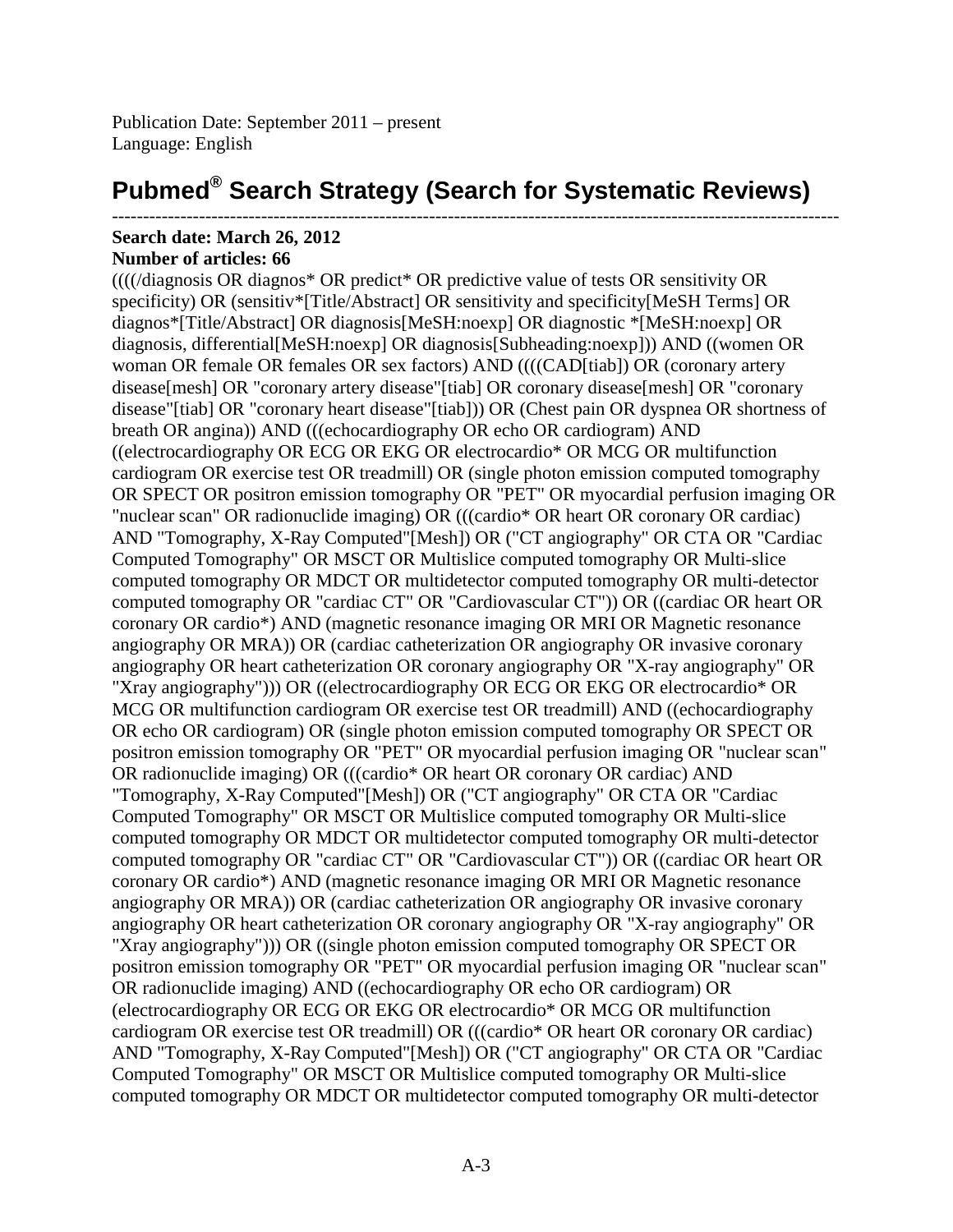computed tomography OR "cardiac CT" OR "Cardiovascular CT")) OR ((cardiac OR heart OR coronary OR cardio\*) AND (magnetic resonance imaging OR MRI OR Magnetic resonance angiography OR MRA)) OR (cardiac catheterization OR angiography OR invasive coronary angiography OR heart catheterization OR coronary angiography OR "X-ray angiography" OR "Xray angiography"))) OR ((((cardio\* OR heart OR coronary OR cardiac) AND "Tomography, X-Ray Computed"[Mesh]) OR ("CT angiography" OR CTA OR "Cardiac Computed Tomography" OR MSCT OR Multislice computed tomography OR Multi-slice computed tomography OR MDCT OR multidetector computed tomography OR multi-detector computed tomography OR "cardiac CT" OR "Cardiovascular CT")) AND ((echocardiography OR echo OR cardiogram) OR (electrocardiography OR ECG OR EKG OR electrocardio\* OR MCG OR multifunction cardiogram OR exercise test OR treadmill) OR (single photon emission computed tomography OR SPECT OR positron emission tomography OR "PET" OR myocardial perfusion imaging OR "nuclear scan" OR radionuclide imaging) OR ((cardiac OR heart OR coronary OR cardio\*) AND (magnetic resonance imaging OR MRI OR Magnetic resonance angiography OR MRA)) OR (cardiac catheterization OR angiography OR invasive coronary angiography OR heart catheterization OR coronary angiography OR "X-ray angiography" OR "Xray angiography"))) OR (((cardiac OR heart OR coronary OR cardio\*) AND (magnetic resonance imaging OR MRI OR Magnetic resonance angiography OR MRA)) AND ((echocardiography OR echo OR cardiogram) OR (electrocardiography OR ECG OR EKG OR electrocardio\* OR MCG OR multifunction cardiogram OR exercise test OR treadmill) OR (single photon emission computed tomography OR SPECT OR positron emission tomography OR "PET" OR myocardial perfusion imaging OR "nuclear scan" OR radionuclide imaging) OR (((cardio\* OR heart OR coronary OR cardiac) AND "Tomography, X-Ray Computed"[Mesh]) OR ("CT angiography" OR CTA OR "Cardiac Computed Tomography" OR MSCT OR Multislice computed tomography OR Multi-slice computed tomography OR MDCT OR multidetector computed tomography OR multi-detector computed tomography OR "cardiac CT" OR "Cardiovascular CT")) OR (cardiac catheterization OR angiography OR invasive coronary angiography OR heart catheterization OR coronary angiography OR "X-ray angiography" OR "Xray angiography"))) OR ((cardiac catheterization OR angiography OR invasive coronary angiography OR heart catheterization OR coronary angiography OR "X-ray angiography" OR "Xray angiography") AND ((echocardiography OR echo OR cardiogram) OR (electrocardiography OR ECG OR EKG OR electrocardio\* OR MCG OR multifunction cardiogram OR exercise test OR treadmill) OR (single photon emission computed tomography OR SPECT OR positron emission tomography OR "PET" OR myocardial perfusion imaging OR "nuclear scan" OR radionuclide imaging) OR (((cardio\* OR heart OR coronary OR cardiac) AND "Tomography, X-Ray Computed"[Mesh]) OR ("CT angiography" OR CTA OR "Cardiac Computed Tomography" OR MSCT OR Multislice computed tomography OR Multi-slice computed tomography OR MDCT OR multidetector computed tomography OR multi-detector computed tomography OR "cardiac CT" OR "Cardiovascular CT")) OR ((cardiac OR heart OR coronary OR cardio\*) AND (magnetic resonance imaging OR MRI OR Magnetic resonance angiography OR MRA)))))))) NOT (Editorial[ptyp] OR Letter[ptyp] OR Case Reports[ptyp])) NOT (Animals[Mesh:noexp]) Limits: Reviews and Meta-analyses

Publication Date: September 2011 – present Language: English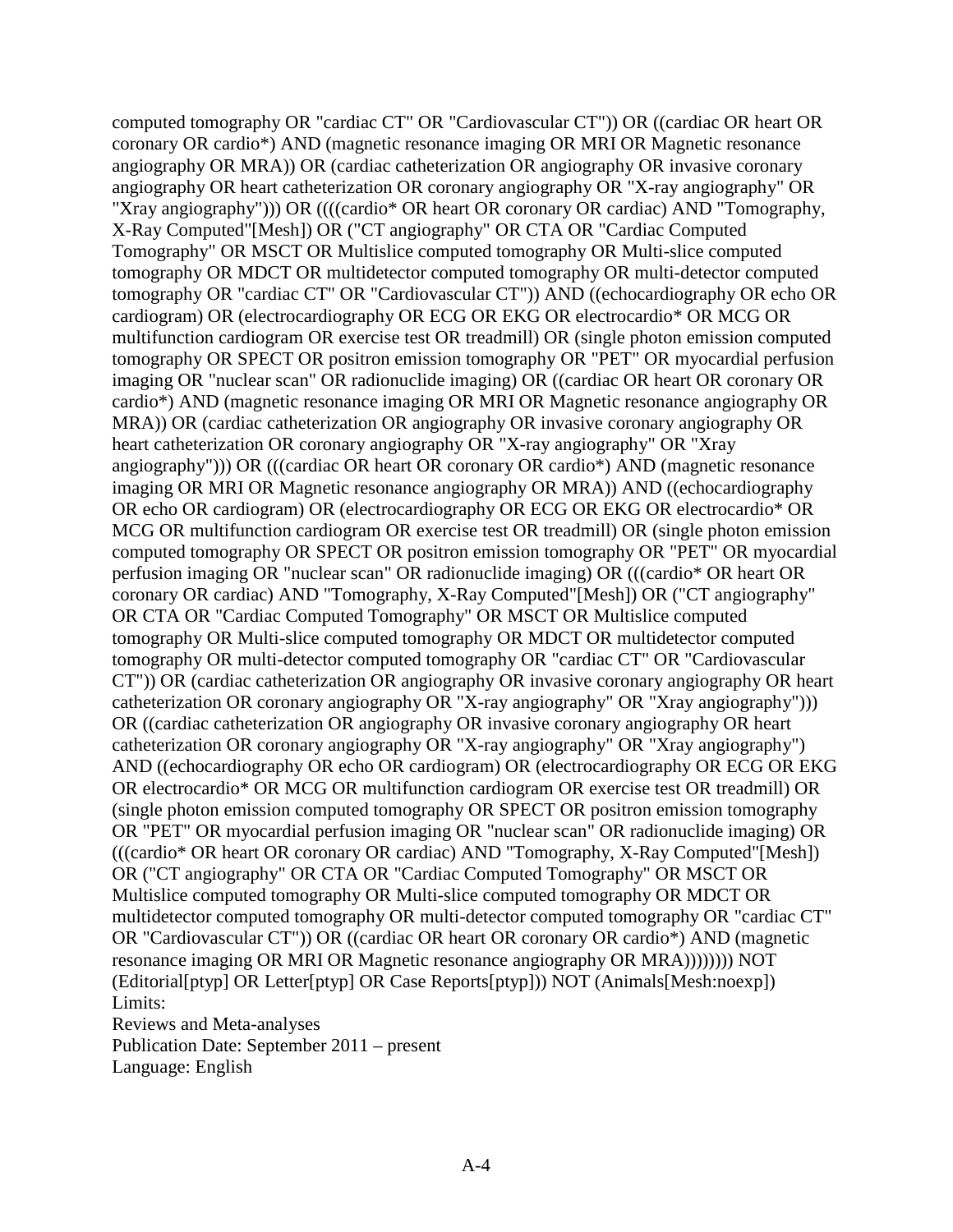# **Embase® Search Strategy (Update of Search Performed for Original CER)**

#### --------------------------------------------------------------------------------------------------------------------- **Search date: March 13, 2012 Number of articles: 145**

'echocardiography'/exp OR echo OR echocardiogram AND ('electrocardiography'/exp OR 'electrocardiogram'/exp OR electrocardiography OR ecg OR ekg OR electrocardio\* OR mcg OR 'multifunction cardiogram' OR ('cardiopulmonary exercise test'/exp AND 'exercise test'/exp OR exercise AND test) OR treadmill) OR ('echocardiography'/exp OR echo OR echocardiogram AND ('single photon emission computer tomography'/exp OR 'computer assisted emission tomography'/exp OR 'myocardial perfusion imaging'/exp OR 'single photon emission computed tomography' OR spect OR 'positron emission tomography' OR pet OR 'myocardial perfusion imaging' OR 'nuclear scan' OR 'radionuclide imaging' OR 'heart scintiscanning'/exp)) OR ('echocardiography'/exp OR echo OR echocardiogram AND (cardio\* OR heart OR coronary OR cardiac) AND ('computer assisted tomography'/exp OR 'computed tomographic angiography'/exp OR 'multidetector computed tomography'/exp OR 'ct angiography' OR cta OR 'cardiac computed tomography' OR 'msct' OR 'multislice computed tomography' OR 'multi-slice computed tomography' OR mdct OR 'multidetector computed tomography' OR 'multi-detector computed tomography' OR 'cardiac ct' OR 'cardiovascular ct')) OR ('echocardiography'/exp OR echo OR echocardiogram AND (cardio\* OR heart OR coronary OR cardiac) AND ('nuclear magnetic resonance imaging'/exp OR 'magnetic resonance angiography'/exp OR 'magnetic resonance imaging' OR mri OR 'magnetic resonance angiography' OR mra)) OR ('electrocardiography'/exp OR 'electrocardiogram'/exp OR electrocardiography OR ecg OR ekg OR electrocardio\* OR mcg OR 'multifunction cardiogram' OR ('cardiopulmonary exercise test'/exp AND 'exercise test'/exp OR exercise AND test) OR treadmill AND ('single photon emission computer tomography'/exp OR 'computer assisted emission tomography'/exp OR 'myocardial perfusion imaging'/exp OR 'single photon emission computed tomography' OR spect OR 'positron emission tomography' OR pet OR 'myocardial perfusion imaging' OR 'nuclear scan' OR 'radionuclide imaging' OR 'heart scintiscanning'/exp)) OR ('electrocardiography'/exp OR 'electrocardiogram'/exp OR electrocardiography OR ecg OR ekg OR electrocardio\* OR mcg OR 'multifunction cardiogram' OR ('cardiopulmonary exercise test'/exp AND 'exercise test'/exp OR exercise AND test) OR treadmill AND (cardio\* OR heart OR coronary OR cardiac) AND ('computer assisted tomography'/exp OR 'computed tomographic angiography'/exp OR 'multidetector computed tomography'/exp OR 'ct angiography' OR cta OR 'cardiac computed tomography' OR 'msct' OR 'multislice computed tomography' OR 'multi-slice computed tomography' OR mdct OR 'multidetector computed tomography' OR 'multi-detector computed tomography' OR 'cardiac ct' OR 'cardiovascular ct')) OR ('electrocardiography'/exp OR 'electrocardiogram'/exp OR electrocardiography OR ecg OR ekg OR electrocardio\* OR mcg OR 'multifunction cardiogram' OR ('cardiopulmonary exercise test'/exp AND 'exercise test'/exp OR exercise AND test) OR treadmill AND (cardio\* OR heart OR coronary OR cardiac) AND ('nuclear magnetic resonance imaging'/exp OR 'magnetic resonance angiography'/exp OR 'magnetic resonance imaging' OR mri OR 'magnetic resonance angiography' OR mra)) OR ('single photon emission computer tomography'/exp OR 'computer assisted emission tomography'/exp OR 'myocardial perfusion imaging'/exp OR 'single photon emission computed tomography' OR spect OR 'positron emission tomography' OR pet OR 'myocardial perfusion imaging' OR 'nuclear scan' OR 'radionuclide imaging' OR 'heart scintiscanning'/exp AND (cardio\* OR heart OR coronary OR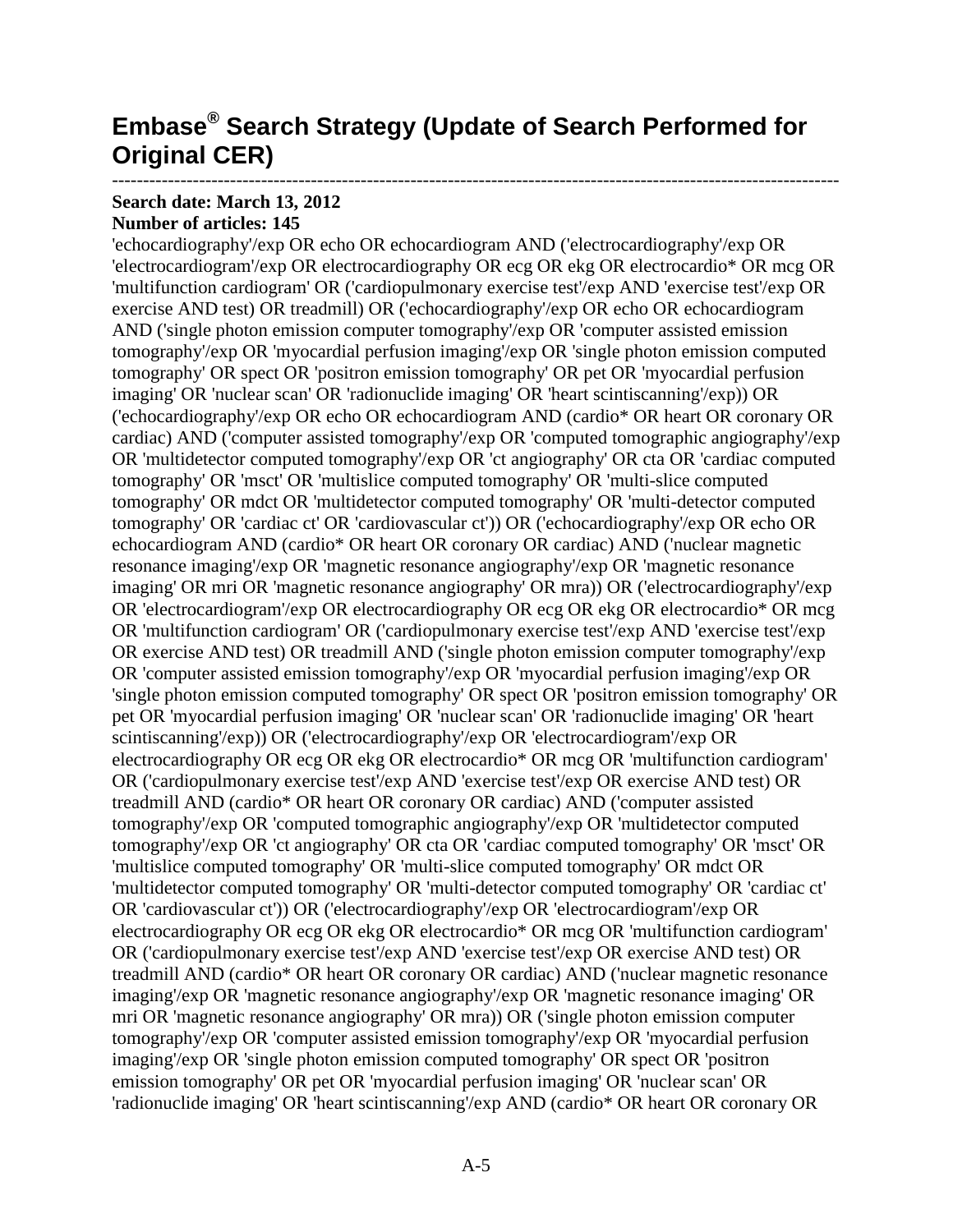cardiac) AND ('computer assisted tomography'/exp OR 'computed tomographic angiography'/exp OR 'multidetector computed tomography'/exp OR 'ct angiography' OR cta OR 'cardiac computed tomography' OR 'msct' OR 'multislice computed tomography' OR 'multi-slice computed tomography' OR mdct OR 'multidetector computed tomography' OR 'multi-detector computed tomography' OR 'cardiac ct' OR 'cardiovascular ct')) OR ('computer assisted tomography'/exp OR 'computed tomographic angiography'/exp OR 'multidetector computed tomography'/exp OR 'ct angiography' OR cta OR 'cardiac computed tomography' OR 'msct' OR 'multislice computed tomography' OR 'multi-slice computed tomography' OR mdct OR 'multidetector computed tomography' OR 'multi-detector computed tomography' OR 'cardiac ct' OR 'cardiovascular ct' AND (cardio\* OR heart OR coronary OR cardiac) AND ('nuclear magnetic resonance imaging'/exp OR 'magnetic resonance angiography'/exp OR 'magnetic resonance imaging' OR mri OR 'magnetic resonance angiography' OR mra)) OR ('single photon emission computer tomography'/exp OR 'computer assisted emission tomography'/exp OR 'myocardial perfusion imaging'/exp OR 'single photon emission computed tomography' OR spect OR 'positron emission tomography' OR pet OR 'myocardial perfusion imaging' OR 'nuclear scan' OR 'radionuclide imaging' OR 'heart scintiscanning'/exp AND (cardio\* OR heart OR coronary OR cardiac) AND ('nuclear magnetic resonance imaging'/exp OR 'magnetic resonance angiography'/exp OR 'magnetic resonance imaging' OR mri OR 'magnetic resonance angiography' OR mra)) OR (cardio\* OR heart OR coronary OR cardiac AND ('nuclear magnetic resonance imaging'/exp OR 'magnetic resonance angiography'/exp OR 'magnetic resonance imaging' OR mri OR 'magnetic resonance angiography' OR mra) AND ('heart catheterization'/exp OR 'cardiac catheterization' OR angiography OR 'invasive coronary angiography' OR 'heart catheterization' OR 'coronary angiography' OR 'x-ray angiography' OR 'xray angiography')) OR ('heart catheterization'/exp OR 'cardiac catheterization' OR angiography OR 'invasive coronary angiography' OR 'heart catheterization' OR 'coronary angiography' OR 'xray angiography' OR 'xray angiography' AND ('echocardiography'/exp OR echo OR echocardiogram)) OR ('heart catheterization'/exp OR 'cardiac catheterization' OR angiography OR 'invasive coronary angiography' OR 'heart catheterization' OR 'coronary angiography' OR 'xray angiography' OR 'xray angiography' AND ('electrocardiography'/exp OR 'electrocardiogram'/exp OR electrocardiography OR ecg OR ekg OR electrocardio\* OR mcg OR 'multifunction cardiogram' OR ('cardiopulmonary exercise test'/exp AND 'exercise test'/exp OR exercise AND test) OR treadmill)) OR ('single photon emission computer tomography'/exp OR 'computer assisted emission tomography'/exp OR 'myocardial perfusion imaging'/exp OR 'single photon emission computed tomography' OR spect OR 'positron emission tomography' OR pet OR 'myocardial perfusion imaging' OR 'nuclear scan' OR 'radionuclide imaging' OR 'heart scintiscanning'/exp AND ('heart catheterization'/exp OR 'cardiac catheterization' OR angiography OR 'invasive coronary angiography' OR 'heart catheterization' OR 'coronary angiography' OR 'xray angiography' OR 'xray angiography')) OR (cardio\* OR heart OR coronary OR cardiac AND ('computer assisted tomography'/exp OR 'computed tomographic angiography'/exp OR 'multidetector computed tomography'/exp OR 'ct angiography' OR cta OR 'cardiac computed tomography' OR 'msct' OR 'multislice computed tomography' OR 'multi-slice computed tomography' OR mdct OR 'multidetector computed tomography' OR 'multi-detector computed tomography' OR 'cardiac ct' OR 'cardiovascular ct') AND ('heart catheterization'/exp OR 'cardiac catheterization' OR angiography OR 'invasive coronary angiography' OR 'heart catheterization' OR 'coronary angiography' OR 'x-ray angiography' OR 'xray angiography')) AND ('thorax pain'/exp OR 'dyspnea'/exp OR 'angina pectoris'/exp OR 'chest pain' OR 'shortness of breath' OR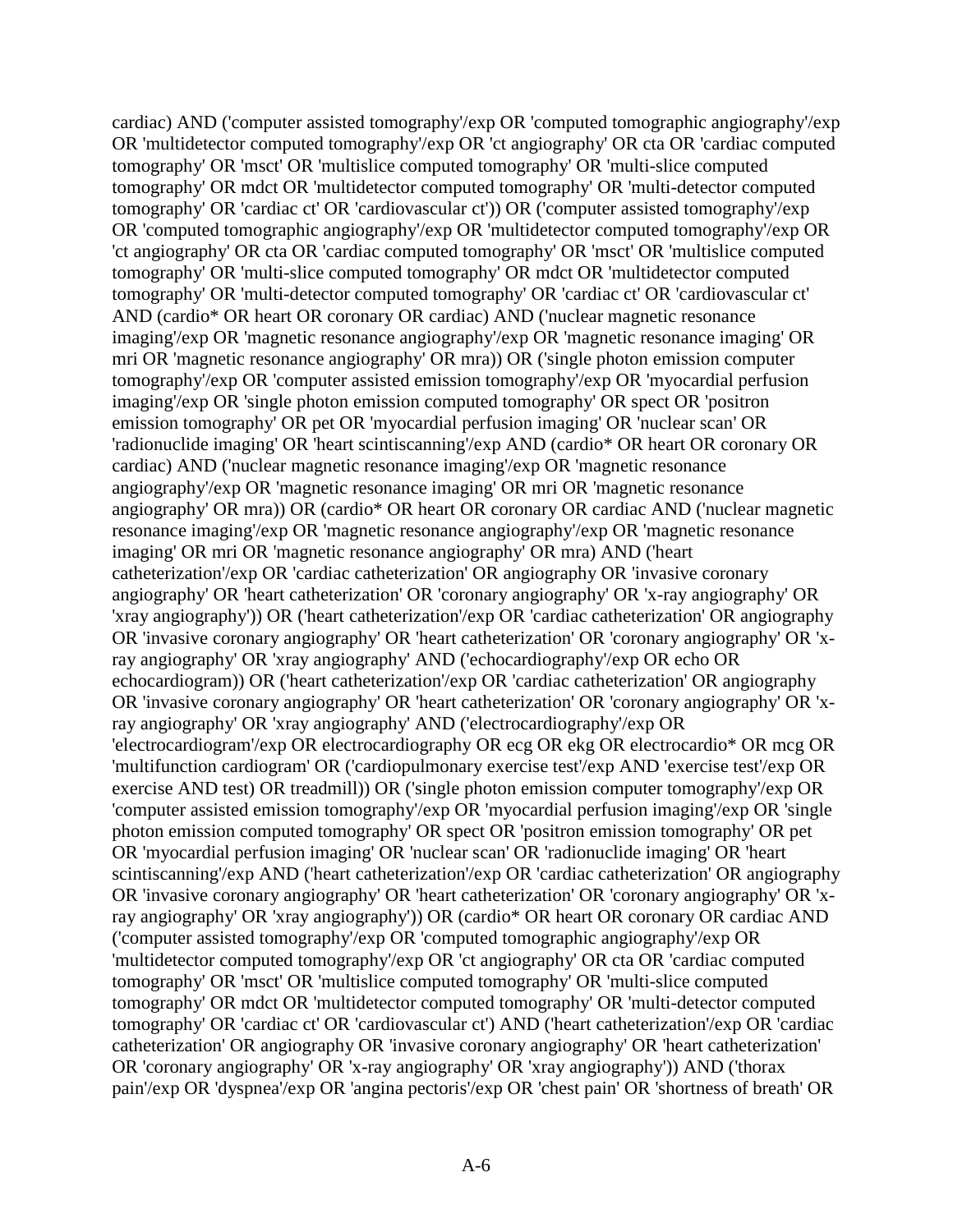angina OR dsypnea OR 'coronary artery disease'/exp OR 'ischemic heart disease'/exp OR cad OR 'coronary artery disease' OR 'coronary disease' OR 'coronary heart disease') AND ('female'/exp OR female OR women OR woman OR females OR 'sex difference'/exp) AND (predict OR specificity OR diagnosis:lnk) AND [embase]/lim NOT [medline]/lim AND [humans]/lim AND [english]/lim AND [2000-2011]/py NOT ('case report'/exp OR 'editorial'/exp OR 'letter'/exp OR 'note'/exp)

Limits:

Publication Date: September 2011 – present

## **Cochrane Search Strategy (Update of Search Performed for Original CER)**

---------------------------------------------------------------------------------------------------------------------

#### **Search date: March 13, 2012 Number of articles: 167**

[Cochrane Central Registry of Controlled Trials and Cochrane Database of Systematic Reviews] Chest pain OR dyspnea OR shortness of breath OR angina OR CAD OR coronary artery disease OR coronary disease OR coronary heart disease

#### AND

((echocardiography OR echo OR cardiogram) AND ((electrocardiography OR ECG OR EKG OR electrocardio\* OR MCG OR multifunction cardiogram OR exercise test OR treadmill) OR (single photon emission computed tomography OR SPECT OR positron emission tomography OR PET OR myocardial perfusion imaging OR nuclear scan OR radionuclide imaging) OR (((cardio\* OR heart OR coronary OR cardiac) AND X-Ray computed Tomography) OR (CT angiography OR CTA OR Cardiac Computed Tomography OR MSCT OR Multislice computed tomography OR Multi-slice computed tomography OR MDCT OR multidetector computed tomography OR multi-detector computed tomography OR cardiac CT OR Cardiovascular CT)) OR ((cardiac OR heart OR coronary OR cardio\*) AND (magnetic resonance imaging OR MRI OR Magnetic resonance angiography OR MRA)) OR (cardiac catheterization OR angiography OR invasive coronary angiography OR heart catheterization OR coronary angiography OR X-ray angiography OR Xray angiography))) OR ((electrocardiography OR ECG OR EKG OR electrocardio\* OR MCG OR multifunction cardiogram OR exercise test OR treadmill) AND ((echocardiography OR echo OR cardiogram) OR (single photon emission computed tomography OR SPECT OR positron emission tomography OR PET OR myocardial perfusion imaging OR nuclear scan OR radionuclide imaging) OR (((cardio\* OR heart OR coronary OR cardiac) AND X-Ray computed Tomography) OR (CT angiography OR CTA OR Cardiac Computed Tomography OR MSCT OR Multislice computed tomography OR Multi-slice computed tomography OR MDCT OR multidetector computed tomography OR multi-detector computed tomography OR cardiac CT OR Cardiovascular CT)) OR ((cardiac OR heart OR coronary OR cardio\*) AND (magnetic resonance imaging OR MRI OR Magnetic resonance angiography OR MRA)) OR (cardiac catheterization OR angiography OR invasive coronary angiography OR heart catheterization OR coronary angiography OR X-ray angiography OR Xray angiography))) OR ((single photon emission computed tomography OR SPECT OR positron emission tomography OR PET OR myocardial perfusion imaging OR nuclear scan OR radionuclide imaging) AND ((echocardiography OR echo OR cardiogram) OR (electrocardiography OR ECG OR EKG OR electrocardio\* OR MCG OR multifunction cardiogram OR exercise test OR treadmill) OR (((cardio\* OR heart OR coronary OR cardiac)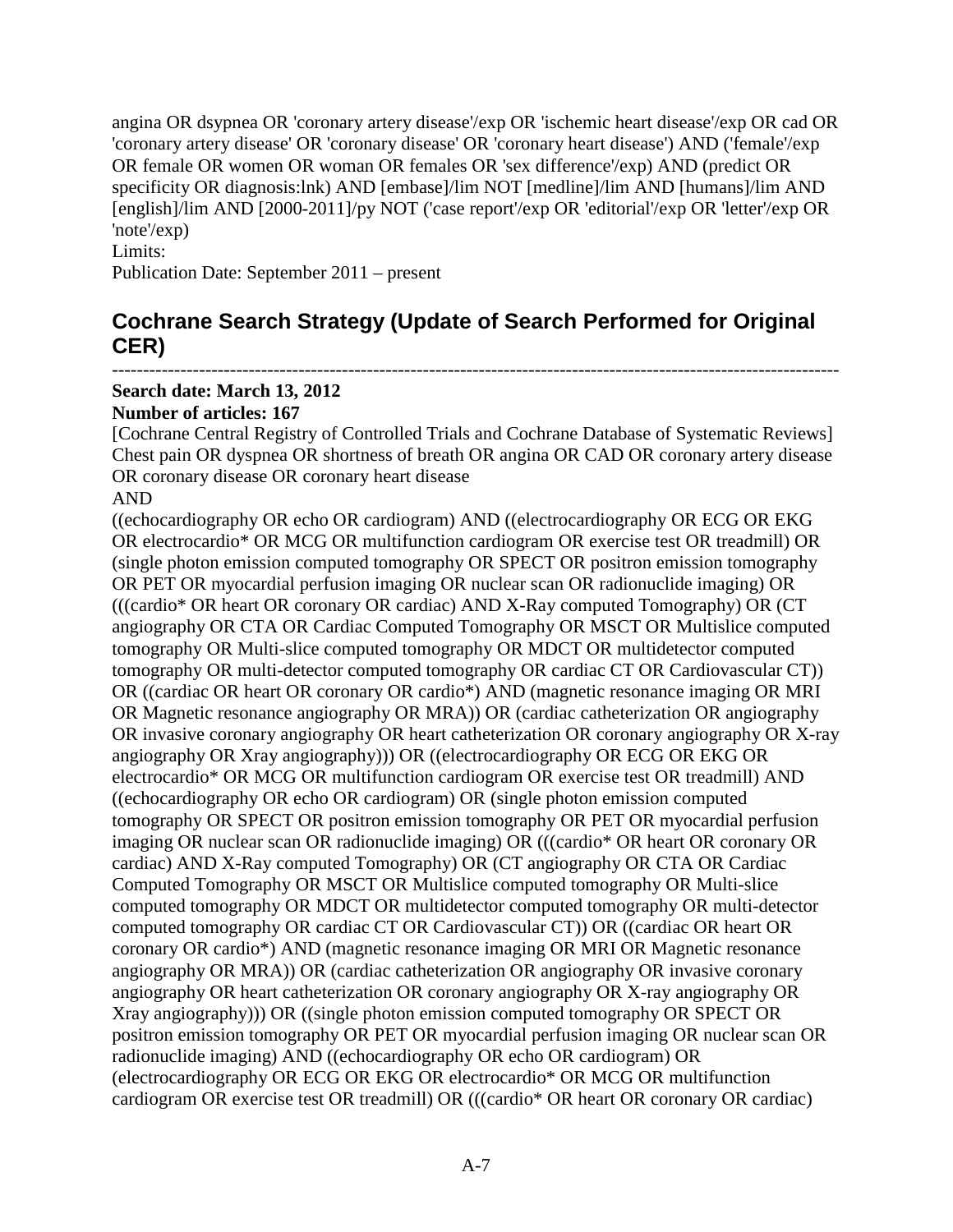AND X-Ray computed Tomography) OR (CT angiography OR CTA OR Cardiac Computed Tomography OR MSCT OR Multislice computed tomography OR Multi-slice computed tomography OR MDCT OR multidetector computed tomography OR multi-detector computed tomography OR cardiac CT OR Cardiovascular CT)) OR ((cardiac OR heart OR coronary OR cardio\*) AND (magnetic resonance imaging OR MRI OR Magnetic resonance angiography OR MRA)) OR (cardiac catheterization OR angiography OR invasive coronary angiography OR heart catheterization OR coronary angiography OR X-ray angiography OR Xray angiography)) OR ((((cardio\* OR heart OR coronary OR cardiac) AND X-Ray computed Tomography) OR (CT angiography OR CTA OR Cardiac Computed Tomography OR MSCT OR Multislice computed tomography OR Multi-slice computed tomography OR MDCT OR multidetector computed tomography OR multi-detector computed tomography OR cardiac CT OR Cardiovascular CT)) AND ((echocardiography OR echo OR cardiogram) OR (electrocardiography OR ECG OR EKG OR electrocardio\* OR MCG OR multifunction cardiogram OR exercise test OR treadmill) OR (single photon emission computed tomography OR SPECT OR positron emission tomography OR PET OR myocardial perfusion imaging OR nuclear scan OR radionuclide imaging) OR ((cardiac OR heart OR coronary OR cardio\*) AND (magnetic resonance imaging OR MRI OR Magnetic resonance angiography OR MRA)) OR (cardiac catheterization OR angiography OR invasive coronary angiography OR heart catheterization OR coronary angiography OR X-ray angiography OR Xray angiography))) OR (((cardiac OR heart OR coronary OR cardio\*) AND (magnetic resonance imaging OR MRI OR Magnetic resonance angiography OR MRA)) AND ((echocardiography OR echo OR cardiogram) OR (electrocardiography OR ECG OR EKG OR electrocardio\* OR MCG OR multifunction cardiogram OR exercise test OR treadmill) OR (single photon emission computed tomography OR SPECT OR positron emission tomography OR PET OR myocardial perfusion imaging OR nuclear scan OR radionuclide imaging) OR (((cardio\* OR heart OR coronary OR cardiac) AND X-Ray computed Tomography) OR (CT angiography OR CTA OR Cardiac Computed Tomography OR MSCT OR Multislice computed tomography OR Multi-slice computed tomography OR MDCT OR multidetector computed tomography OR multi-detector computed tomography OR cardiac CT OR Cardiovascular CT)) OR (cardiac catheterization OR angiography OR invasive coronary angiography OR heart catheterization OR coronary angiography OR X-ray angiography OR Xray angiography))) OR ((cardiac catheterization OR angiography OR invasive coronary angiography OR heart catheterization OR coronary angiography OR X-ray angiography OR Xray angiography) AND ((echocardiography OR echo OR cardiogram) OR (electrocardiography OR ECG OR EKG OR electrocardio\* OR MCG OR multifunction cardiogram OR exercise test OR treadmill) OR (single photon emission computed tomography OR SPECT OR positron emission tomography OR PET OR myocardial perfusion imaging OR nuclear scan OR radionuclide imaging) OR (((cardio\* OR heart OR coronary OR cardiac) AND X-Ray computed Tomography) OR (CT angiography OR CTA OR Cardiac Computed Tomography OR MSCT OR Multislice computed tomography OR Multi-slice computed tomography OR MDCT OR multidetector computed tomography OR multi-detector computed tomography OR cardiac CT OR Cardiovascular CT)) OR ((cardiac OR heart OR coronary OR cardio\*) AND (magnetic resonance imaging OR MRI OR Magnetic resonance angiography OR MRA)))) AND

women OR woman OR female OR females OR sex factors AND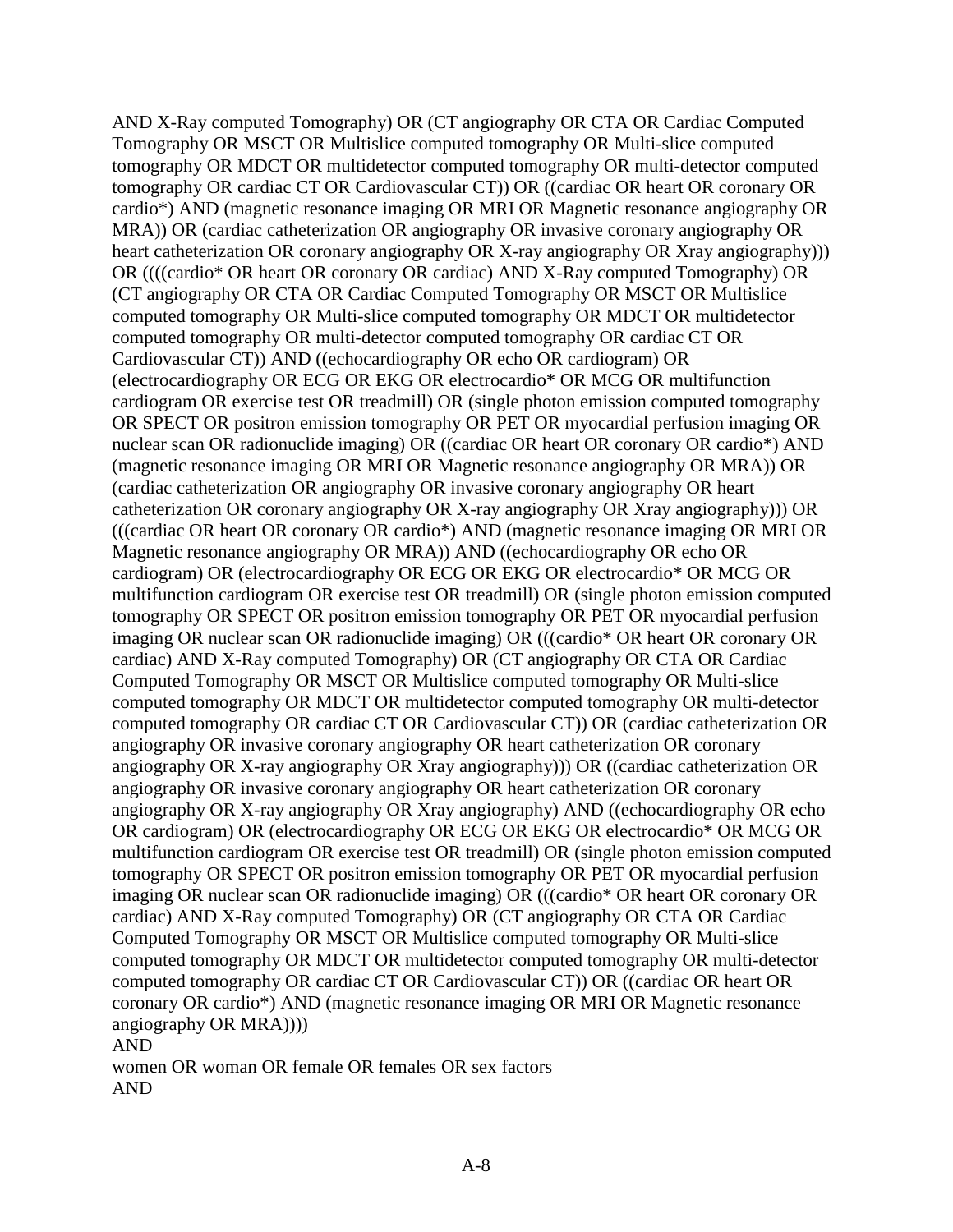diagnosis OR diagnos\* OR predict\* OR predictive value of tests OR sensitivity OR specificity OR sensitive OR diagnostic OR differential diagnosis

Limits: Publication Date: September 2011 – present

#### **Clinicaltrials.gov (Update of Search Performed for Original CER)** ---------------------------------------------------------------------------------------------------------------------

**Search date: March 13, 2012 Number of trials: 21** noninvasive [ALL-FIELDS] AND coronary artery disease [DISEASE] AND ( NOT "Male" ) [GENDER] AND "completed" [SUMMARY-STATUS]

Limits: Publication Date: September 2011 – present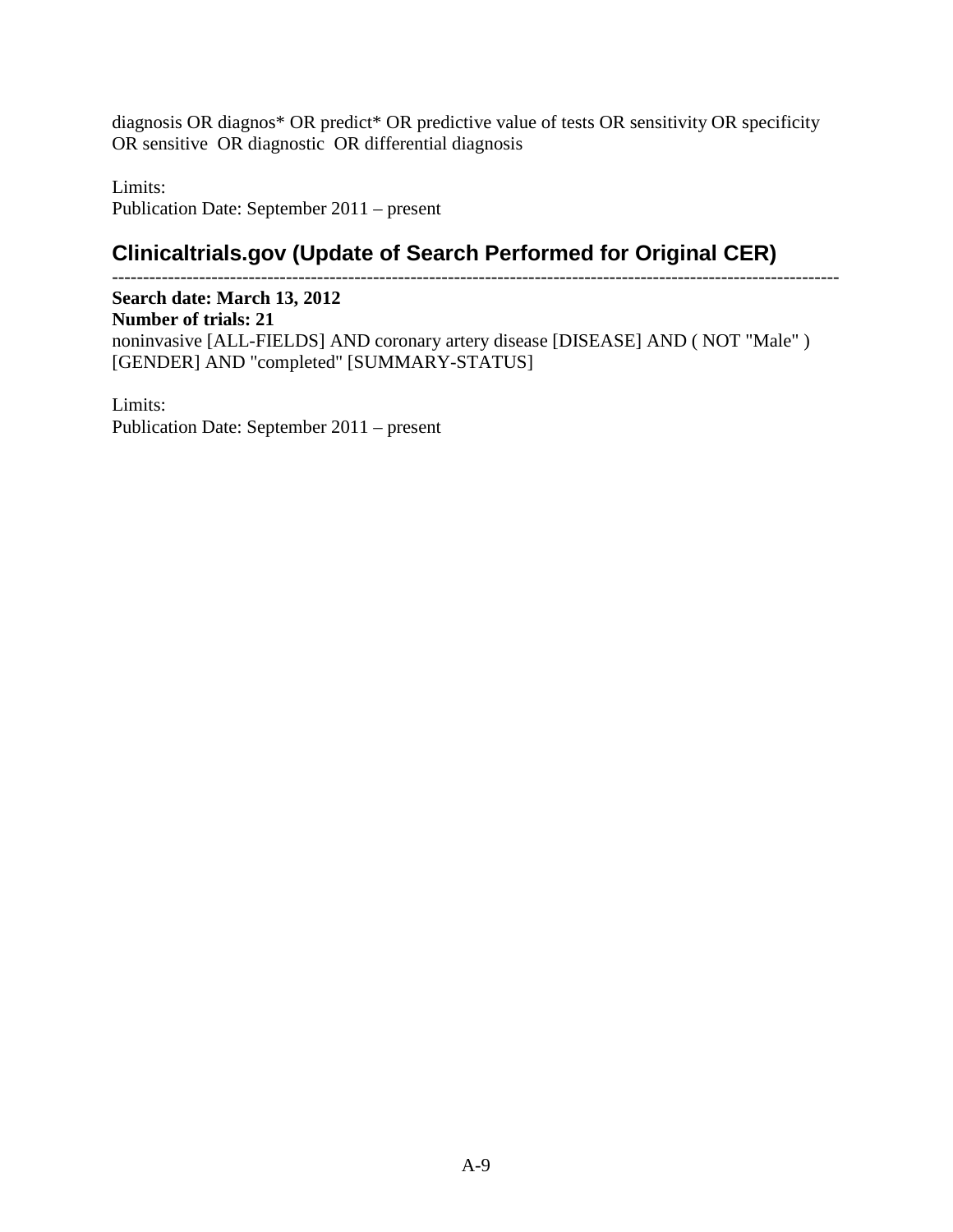# **Appendix B. Table of Research Priorities Linked to Recent Publications and Ongoing Studies**

| <b>Priority</b> | <b>Details</b>                                                                                                                                                                                                                                                                                                                                                          |
|-----------------|-------------------------------------------------------------------------------------------------------------------------------------------------------------------------------------------------------------------------------------------------------------------------------------------------------------------------------------------------------------------------|
| 1               | What is the impact of NIT modalities on outcomes beyond diagnostic accuracy (risk stratification,<br>prognostic information, treatment decisions, and clinical outcomes)?                                                                                                                                                                                               |
|                 | <b>MEDLINE/EMBASE/Cochrane:</b>                                                                                                                                                                                                                                                                                                                                         |
|                 | Shaw LJ, Mieres JH, Hendel RH, et al. Comparative effectiveness of exercise electrocardiography with or<br>without myocardial perfusion single photon emission computed tomography in women with suspected<br>coronary artery disease: results from the What Is the Optimal Method for Ischemia Evaluation in Women<br>(WOMEN) trial. Circulation 2011;124(11):1239-49. |
|                 | Shreibati JB, Baker LC, Hlatky MA. Association of coronary CT angiography or stress testing with<br>subsequent utilization and spending among Medicare beneficiaries. JAMA 2011;306(19):2128-36.                                                                                                                                                                        |
|                 | ClinicalTrials.gov: No relevant citations found                                                                                                                                                                                                                                                                                                                         |
| 2               | Are women getting the same diagnostic testing as men? Are men over-tested and/or women<br>under-tested?                                                                                                                                                                                                                                                                 |
|                 | <b>MEDLINE/EMBASE/Cochrane: No relevant citations found</b>                                                                                                                                                                                                                                                                                                             |
|                 | ClinicalTrials.gov: No relevant citations found                                                                                                                                                                                                                                                                                                                         |
| 3               | What is the comparative accuracy in real world settings? (most of the studies were single center,<br>best-quality/high expertise centers)                                                                                                                                                                                                                               |
|                 | <b>MEDLINE/EMBASE/Cochrane: No relevant citations found</b>                                                                                                                                                                                                                                                                                                             |
|                 | ClinicalTrials.gov: No relevant citations found                                                                                                                                                                                                                                                                                                                         |
| 4               | Does the comparative accuracy of NITs in women vary based on the pre-test probability of CAD of<br>the women undergoing the test? How does the pre-test probability of CAD impact the findings on<br>clinical decisionmaking?                                                                                                                                           |
|                 | <b>MEDLINE/EMBASE/Cochrane: No relevant citations found</b>                                                                                                                                                                                                                                                                                                             |
|                 | ClinicalTrials.gov:                                                                                                                                                                                                                                                                                                                                                     |
|                 | Comparison of Cardiac Imaging Techniques for Diagnosing Coronary Artery Disease, NCT01521468,<br>Observational study of 210 patients.                                                                                                                                                                                                                                   |
| $\sqrt{5}$      | What is the comparative effect of NIT modalities on utilization, further testing, and impact on cost?                                                                                                                                                                                                                                                                   |
|                 | <b>MEDLINE/EMBASE/Cochrane:</b>                                                                                                                                                                                                                                                                                                                                         |
|                 | Shaw LJ, Mieres JH, Hendel RH, et al. Comparative effectiveness of exercise electrocardiography with or<br>without myocardial perfusion single photon emission computed tomography in women with suspected<br>coronary artery disease: results from the What Is the Optimal Method for Ischemia Evaluation in Women<br>(WOMEN) trial. Circulation 2011;124(11):1239-49. |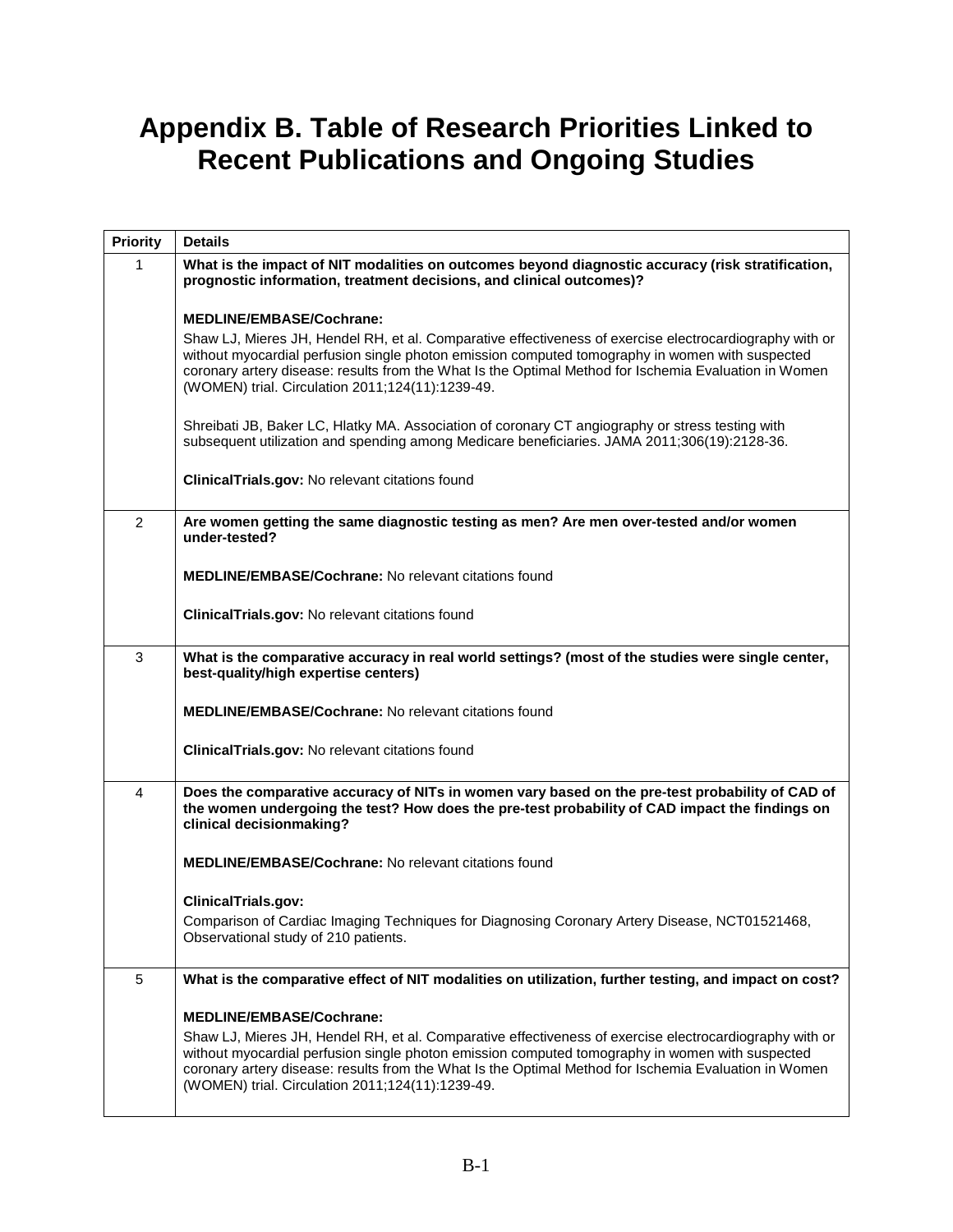| <b>Priority</b> | <b>Details</b>                                                                                                                                                                                                                                                  |
|-----------------|-----------------------------------------------------------------------------------------------------------------------------------------------------------------------------------------------------------------------------------------------------------------|
|                 | Shreibati JB, Baker LC, Hlatky MA. Association of coronary CT angiography or stress testing with<br>subsequent utilization and spending among Medicare beneficiaries. JAMA 2011;306(19):2128-36.                                                                |
|                 | ClinicalTrials.gov:                                                                                                                                                                                                                                             |
|                 | Computed Tomography Versus Exercise Testing in Suspected Coronary Artery Disease, NCT01393028,<br>RCT of 1350 patients.                                                                                                                                         |
|                 | Role of Cardiac CT in Rapid Access Chest Pain Clinics (RADICAL), NCT01464203, RCT of 600 patients.                                                                                                                                                              |
| 6               | Does the comparative accuracy of NITs in women vary based on patient risk profiles?                                                                                                                                                                             |
|                 | <b>MEDLINE/EMBASE/Cochrane:</b>                                                                                                                                                                                                                                 |
|                 | Becker MM, Zwicker C, Altiok E, et al. Accuracy of different stress modalities for evaluation of<br>postmenopausal women with suspected coronary artery disease. European Heart Journal 2011;32<br>SUPPL. 1:164.                                                |
|                 | Doyle M, Pohost GM, Shaw LJ, et al. Decisions informed by computing entities (DICE) to improve<br>prognostic value of myocardial perfusion imaging: The NHLBI-sponsored women's ischemia syndrome<br>evaluation (WISE) study. Circulation 2011;124(21):2011-11. |
|                 | ClinicalTrials.gov: No relevant citations found                                                                                                                                                                                                                 |
|                 | <b>Systematic reviews:</b>                                                                                                                                                                                                                                      |
|                 | Hlatky MA, Pryor DB, Harrell FE, Jr., et al. Factors affecting sensitivity and specificity of exercise<br>electrocardiography. Multivariable analysis. Am J Med 1984;77(1):64-71.                                                                               |
| $\overline{7}$  | Is there a sequential order in which NITs should be used for evaluating CAD - i.e. multiple testing<br>or layered-testing strategies?                                                                                                                           |
|                 | <b>MEDLINE/EMBASE/Cochrane: No relevant citations found</b>                                                                                                                                                                                                     |
|                 | ClinicalTrials.gov: No relevant citations found                                                                                                                                                                                                                 |
| 8               | What is the comparative safety and accuracy of functional versus anatomic NIT modalities?                                                                                                                                                                       |
|                 | MEDLINE/EMBASE/Cochrane: No relevant citations found                                                                                                                                                                                                            |
|                 | <b>ClinicalTrials.gov:</b>                                                                                                                                                                                                                                      |
|                 | Comparison of Cardiac Imaging Techniques for Diagnosing Coronary Artery Disease, NCT01521468,<br>Observational study of 210 patients.                                                                                                                           |
|                 | Stress Testing Compared to Coronary Computed Tomographic Angiography in Patients With Suspected<br>Coronary Artery Disease, NCT01368770, RCT of 500 patients.                                                                                                   |
|                 | Computed Tomography Versus Exercise Testing in Suspected Coronary Artery Disease, NCT01393028,<br>RCT of 1350 patients.                                                                                                                                         |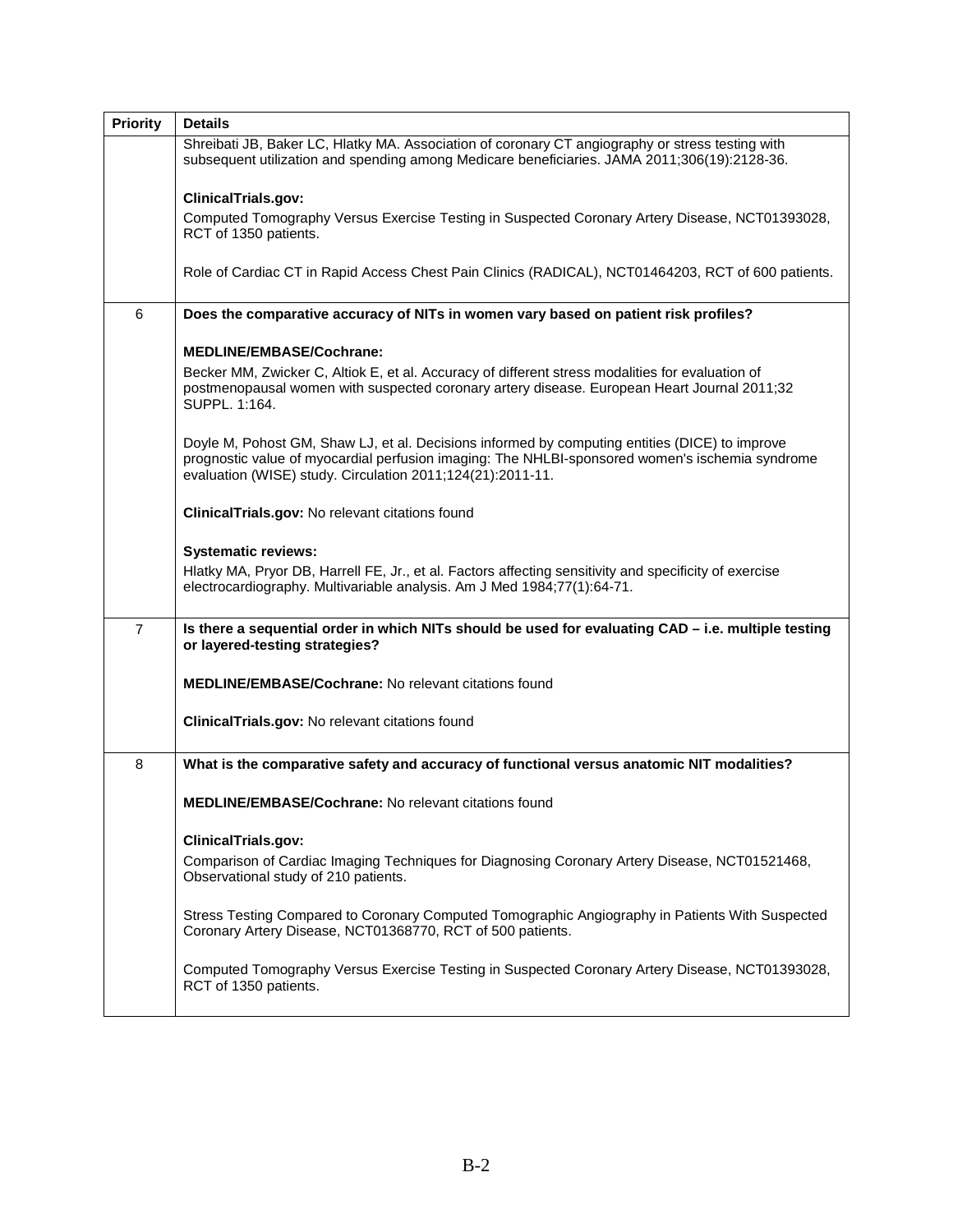| <b>Priority</b> | <b>Details</b>                                                                                                                                                                                                                                                                                                                                                          |
|-----------------|-------------------------------------------------------------------------------------------------------------------------------------------------------------------------------------------------------------------------------------------------------------------------------------------------------------------------------------------------------------------------|
| 9               | What is the comparative safety and accuracy of functional NIT testing strategies with and without<br>imaging?                                                                                                                                                                                                                                                           |
|                 | <b>MEDLINE/EMBASE/Cochrane:</b>                                                                                                                                                                                                                                                                                                                                         |
|                 | Shaw LJ, Mieres JH, Hendel RH, et al. Comparative effectiveness of exercise electrocardiography with or<br>without myocardial perfusion single photon emission computed tomography in women with suspected<br>coronary artery disease: results from the What Is the Optimal Method for Ischemia Evaluation in Women<br>(WOMEN) trial. Circulation 2011;124(11):1239-49. |
|                 | Pubul V, Garrido M, Argibay S, et al. Gender differences and prognostic value in the exercise capacity<br>and gated SPECT in patients with suspected coronary artery disease (CAD). European journal of nuclear<br>medicine and molecular imaging 2011;38 SUPPL. 2:S311.                                                                                                |
|                 | ClinicalTrials.gov:                                                                                                                                                                                                                                                                                                                                                     |
|                 | Comparison of Low-radiation Dose CT Angiography With Invasive Coronary Angiography in Stable<br>Coronary Disease, NCT01476579, Non-Randomized Interventional study of 800 patients.                                                                                                                                                                                     |
|                 | <b>Systematic reviews:</b>                                                                                                                                                                                                                                                                                                                                              |
|                 | Kwok Y, Kim C, Grady D, et al. Meta-analysis of exercise testing to detect coronary artery disease in<br>women. Am J Cardiol 1999;83(5):660-6.                                                                                                                                                                                                                          |
| 10              | How would a better understanding of provider diagnostic ordering patterns and understanding of<br>appropriate use guidelines to support evidence-based decision making impact the use of NITs?                                                                                                                                                                          |
|                 | <b>MEDLINE/EMBASE/Cochrane: No relevant citations found</b>                                                                                                                                                                                                                                                                                                             |
|                 | ClinicalTrials.gov: No relevant citations found                                                                                                                                                                                                                                                                                                                         |
| 11              | Does the comparative accuracy of NITs in women vary based on differing symptomology and<br>timing at presentation?                                                                                                                                                                                                                                                      |
|                 | <b>MEDLINE/EMBASE/Cochrane: No relevant citations found</b>                                                                                                                                                                                                                                                                                                             |
|                 | ClinicalTrials.gov: No relevant citations found                                                                                                                                                                                                                                                                                                                         |
| 12              | Does the comparative accuracy of NITs in women vary based on racial/ethnicity differences?                                                                                                                                                                                                                                                                              |
|                 | <b>MEDLINE/EMBASE/Cochrane: No relevant citations found</b>                                                                                                                                                                                                                                                                                                             |
|                 | ClinicalTrials.gov: No relevant citations found                                                                                                                                                                                                                                                                                                                         |
| 13              | What is the value of performing a specific NIT test for the diagnosis of CAD in women, compared<br>with no testing?                                                                                                                                                                                                                                                     |
|                 | <b>MEDLINE/EMBASE/Cochrane: No relevant citations found</b>                                                                                                                                                                                                                                                                                                             |
|                 | ClinicalTrials.gov: No relevant citations found                                                                                                                                                                                                                                                                                                                         |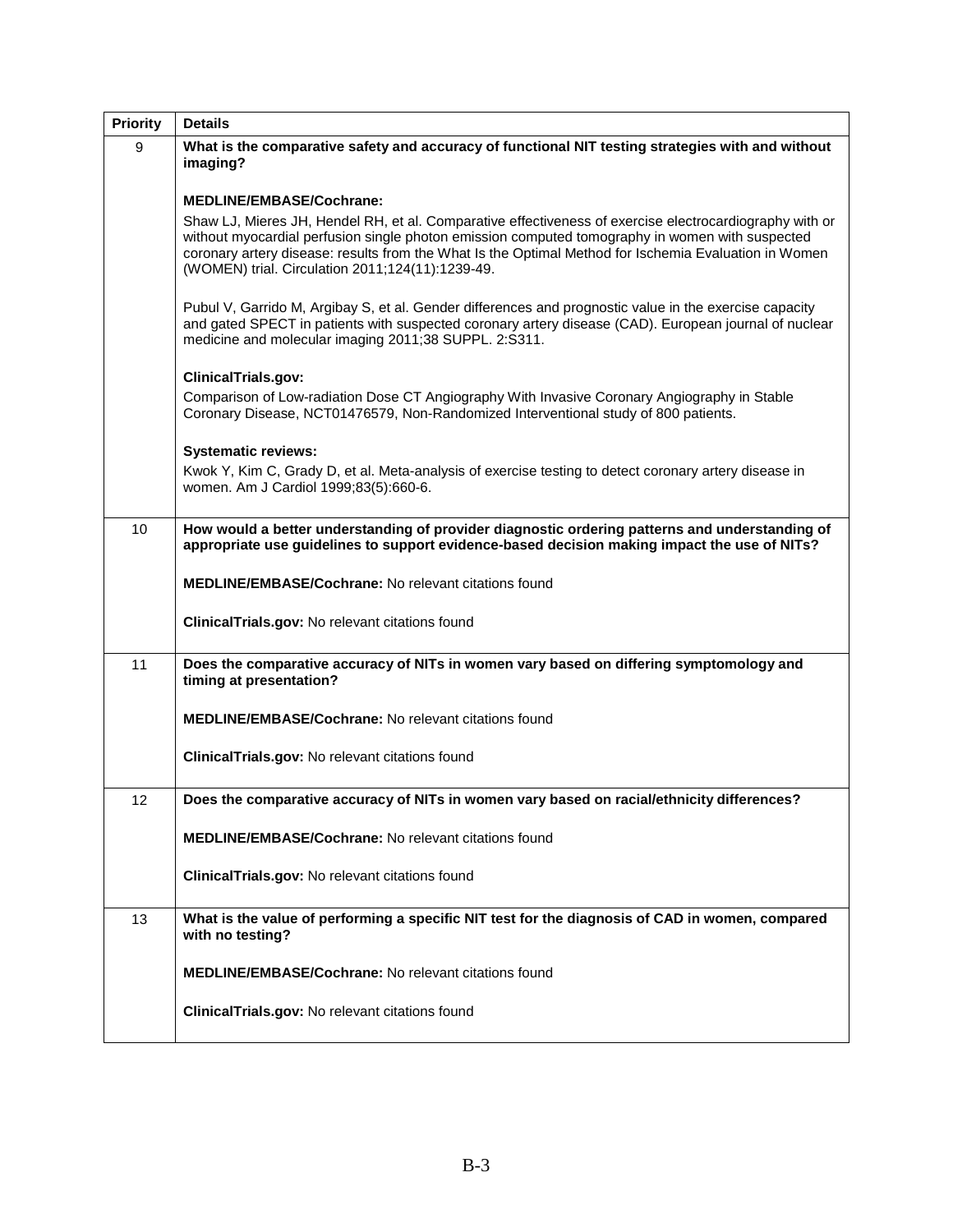| <b>Priority</b> | <b>Details</b>                                                                                                                                                                                                   |
|-----------------|------------------------------------------------------------------------------------------------------------------------------------------------------------------------------------------------------------------|
| 14              | Does clinician preference, availability, or setting (outpatient versus chest pain unit of an<br>emergency department) impact NIT use?                                                                            |
|                 | <b>MEDLINE/EMBASE/Cochrane: No relevant citations found</b>                                                                                                                                                      |
|                 | ClinicalTrials.gov: No relevant citations found                                                                                                                                                                  |
| 15              | Does the comparative accuracy of NITs in women vary based on different settings (outpatient,<br>inpatient, emergency room)?                                                                                      |
|                 | <b>MEDLINE/EMBASE/Cochrane: No relevant citations found</b>                                                                                                                                                      |
|                 | ClinicalTrials.gov: No relevant citations found                                                                                                                                                                  |
| 16              | Does the comparative accuracy of NITs in women vary based on: body size, heart size,<br>menopausal status, functional status, stress modality?                                                                   |
|                 | <b>MEDLINE/EMBASE/Cochrane:</b>                                                                                                                                                                                  |
|                 | Becker MM, Zwicker C, Altiok E, et al. Accuracy of different stress modalities for evaluation of<br>postmenopausal women with suspected coronary artery disease. European Heart Journal 2011;32<br>SUPPL. 1:164. |
|                 | Siegler JC, Rehman S, Bhumireddy GP, et al. The accuracy of the electrocardiogram during exercise<br>stress test based on heart size. PLoS One 2011;6(8):e23044.                                                 |
|                 | ClinicalTrials.gov: No relevant citations found                                                                                                                                                                  |
| 17              | How does patient preference of testing factor into decision making?                                                                                                                                              |
|                 | <b>MEDLINE/EMBASE/Cochrane: No relevant citations found</b>                                                                                                                                                      |
|                 | ClinicalTrials.gov: No relevant citations found                                                                                                                                                                  |
| 18              | Does the comparative accuracy of NITs in women vary based on age?                                                                                                                                                |
|                 | MEDLINE/EMBASE/Cochrane: No relevant citations found                                                                                                                                                             |
|                 | ClinicalTrials.gov: No relevant citations found                                                                                                                                                                  |
| 19              | What are the potential harms of NITs?                                                                                                                                                                            |
|                 | MEDLINE/EMBASE/Cochrane: No relevant citations found                                                                                                                                                             |
|                 | ClinicalTrials.gov:<br>Comparison of Low-radiation Dose CT Angiography With Invasive Coronary Angiography in Stable<br>Coronary Disease, NCT01476579, Non-Randomized Interventional study of 800 patients.       |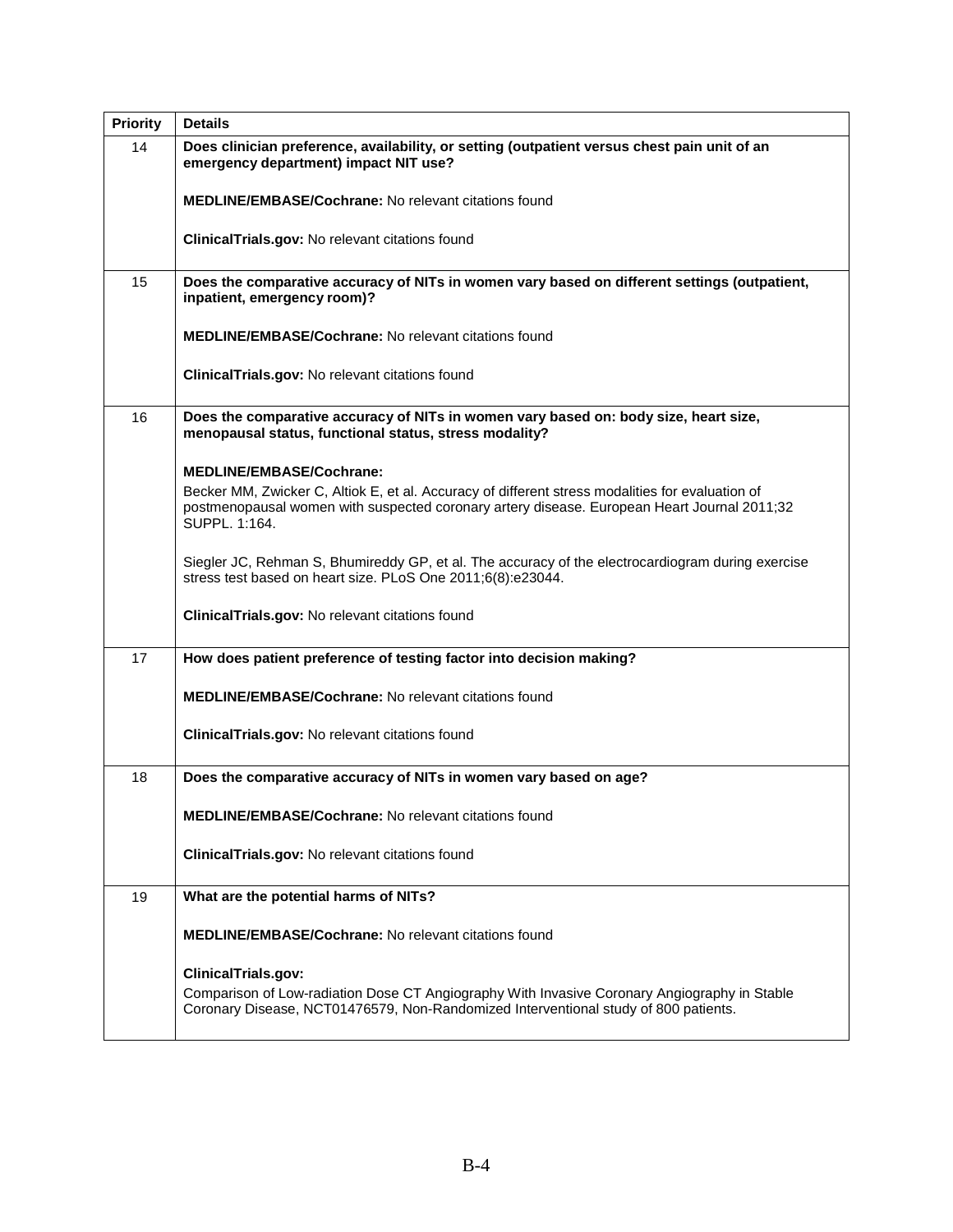# **Appendix C. Criteria for Research Prioritization**

#### **Figure C-1. Framework for suggesting study designs for Future Research Needs**



We explore below in more detail the potential study designs represented in the Figure above and their specific considerations: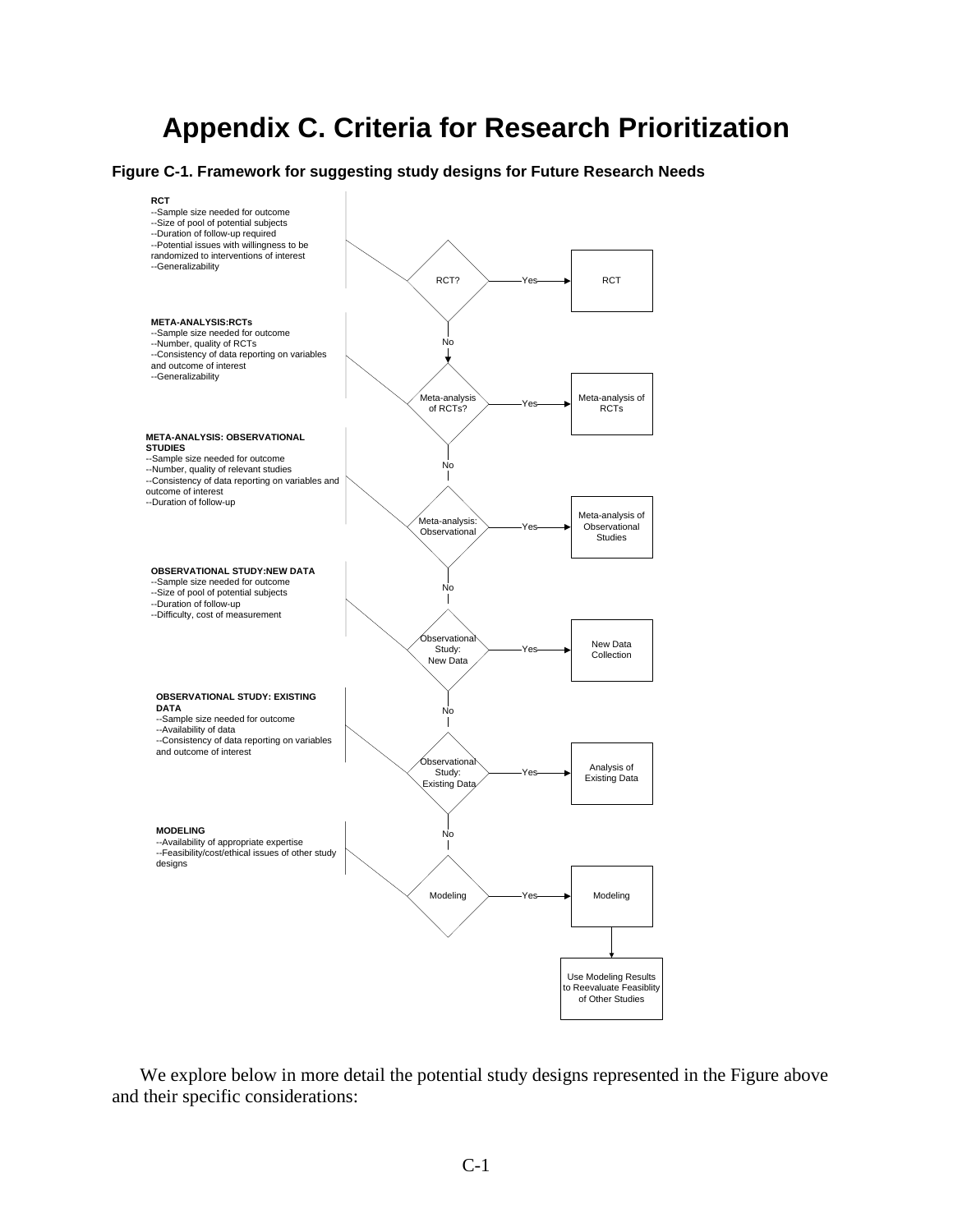## **Randomized Controlled Trials (RCTs)**

Ideally, all evidence gaps would be filled by conducting effectiveness RCTs that specifically address the area of interest; however, especially for many questions of interest for comparative effectiveness research, RCTs are rarely the most practical option. Considerations include:

- Sample size required for a particular outcome and to include a representative sample of patients: Many outcomes of interest, particularly those involving safety, are relatively uncommon, requiring an inordinately large sample size to achieve adequate power.
- Size of the pool of potential subjects: Some conditions may be relatively uncommon, or the subpopulation of interest relatively small, adversely affecting the sample size.
- Alternatively, comorbidities may be common among patients with the condition in question, creating potential difficulties with inclusion/exclusion criteria for an RCT.
- Duration of followup required: Minimizing loss to followup within the context of a trial, particularly if blinding must be maintained, is both expensive and difficult the longer the duration of followup, but for some outcomes lengthy followup is required.
- Issues with willingness to be randomized: Patient and provider beliefs about effectiveness, side effects, or other factors can make it difficult to recruit subjects into trials for some interventions.
- Generalizability: Inclusion/exclusion criteria often mean that subjects who participate in RCTs rarely reflect the full spectrum of either disease severity or co-morbidity that exists in the real world.

# **Meta-Analysis of RCTs**

If a new RCT is not feasible, then a meta-analysis of existing RCTs may provide the next most valid answer to the question if studies are available; however, all of the potential difficulties with a new RCT are potential problems with existing RCTs. Given sufficient numbers and quality of existing RCTs, some questions may be addressable through meta-analysis. The main issue is whether data on the variables and outcomes of interest have been collected and reported consistently by enough RCTs to warrant a meta-analysis.

Meta-analysis of RCTs may be particularly appropriate for research gaps outside the scope of the initial CER; however, as highlighted by the authors of the original CER in their discussion of future research needs, this method may also be able answer key questions included in the original CER. Depending on the volume of ongoing research, existing reviews may quickly become out of date, particularly in cardiovascular research. In addition, when insufficient evidence exists for particular key questions, modifying the study inclusion/exclusion criteria from the initial review may allow broader inclusion of studies that can address these research gaps. This may be particularly true when a specific clinical condition, such as hypertension, has significant clinical overlap with related conditions such as ischemic heart disease, peripheral vascular disease, diabetes, chronic kidney disease, or congestive heart failure. When the outcomes of interest are common to all conditions (e.g., medication side effects, quality of life) then meta-analysis across clinical conditions may provide additional useful information. In meta-analyses of clinical trials, clinicians are often interested in examining subset effects, yet study-level analyses can lead to biased assessments and have some limitations in explaining heterogeneity. A meta-analysis of individual patient data offers several advantages for this purpose, but may not always be feasible given the multiple different sources of data and the proprietary nature of industry-sponsored research.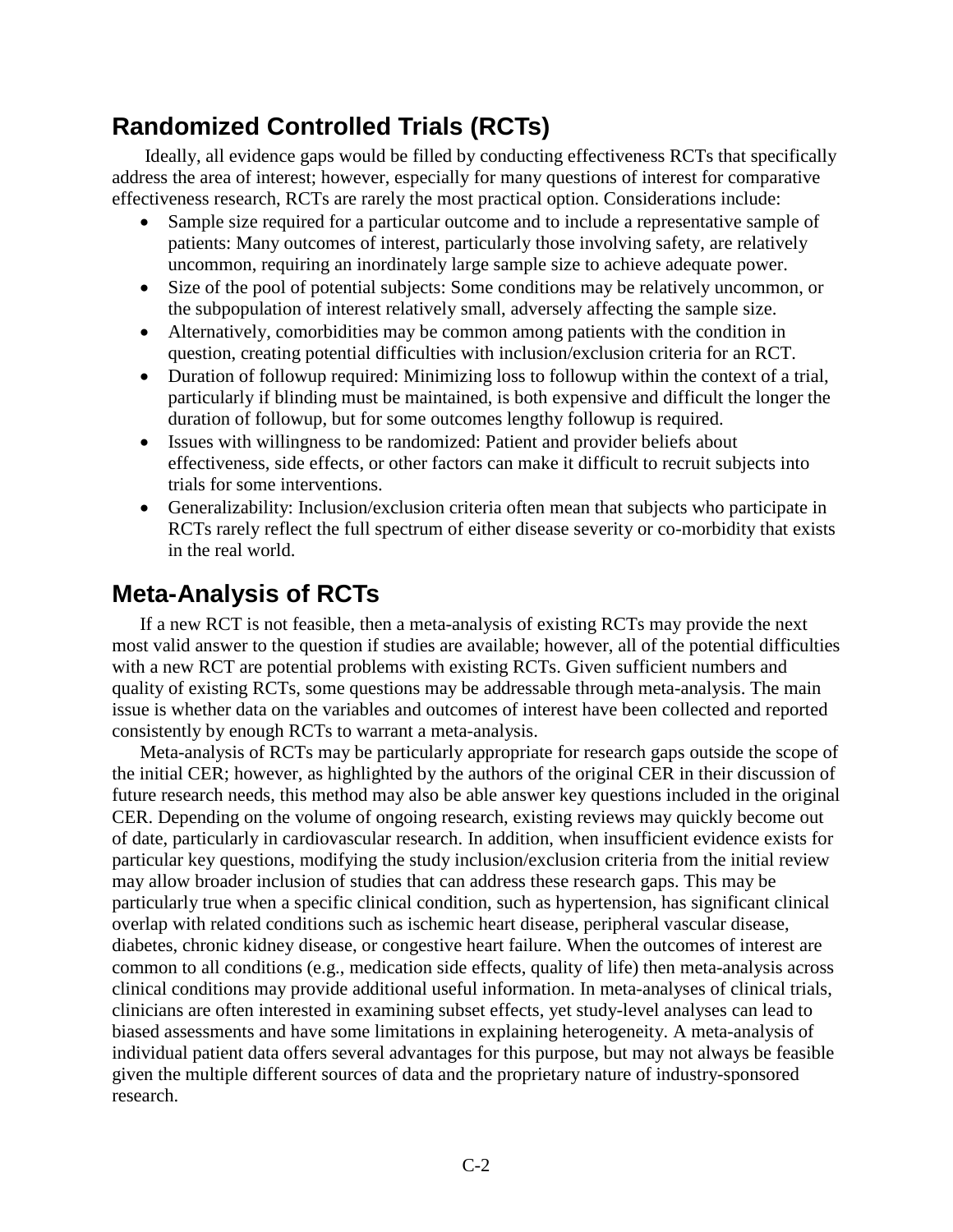## **Meta-Analysis of Observational Studies**

If a meta-analysis of RCTs is not feasible, the next most valid and feasible alternative would be a meta-analysis of observational studies. Many of the same issues inherent in meta-analyses of RCTs (both study-level and patient-level data) are also present, including:

- Heterogeneity in study design, inclusion, and exclusion criteria;
- Consistency in variable definitions and collection; and
- Varying duration of followup.

In addition, control of confounding can be especially challenging at the study level. Here, patient-level meta-analysis may be particularly appropriate, since it facilitates adjustment. The main challenge here is accessibility to the appropriate data, which may be difficult, especially with industry-sponsored studies.

# **Observational Study – Collection of New Data**

If there is not sufficient literature available for a meta-analysis of observational data, then design of a new study would be the next most valid and feasible study design. Ideally, a prospective study with subject recruitment, data collection, and data analysis specifically intended to address the question of interest would be designed and carried out. Challenges to feasibility of a new observational study include:

- Duration of followup and retention: Many of the most important evidence gaps may require data on outcomes over a longer period of time. Subject retention is crucial both to maximize study power and minimize bias to differential dropout, but the resources required to maintain high retention over a long study period are substantial.
- Recruitment: Depending on the outcomes being assessed, participation in an ongoing observational study may be burdensome. Especially for patients treated with already approved treatments and whose clinical care is not affected by participation in a study, assuring maximal recruitment can be difficult. This may be a special problem in some populations with historically low levels of participation in research.

## **Observational Study – Analysis of Existing Data**

If a new observational study is not feasible, there may be existing data available that address the relevant question. Major issues here include:

- Ease of access to data, particularly proprietary data from industry-sponsored trials or private health plans
- Extracting useful data from administrative or clinical records. ICD-9 (*International Classification of Diseases, Ninth Revision*) and CPT (*Current Procedural Terminology*) codes are not sensitive to many relevant factors in a patient's clinical history, or to disease severity within conditions. Paper records are difficult to abstract because of issues relating to legibility, consistency in diagnostic language, and the human resources required to convert clinical records into useful analytic data. Electronic medical records are more useful, but are not universally used, and systems may not be compatible. For any of these sources, data on the variables of greatest interest may not have been consistently collected.